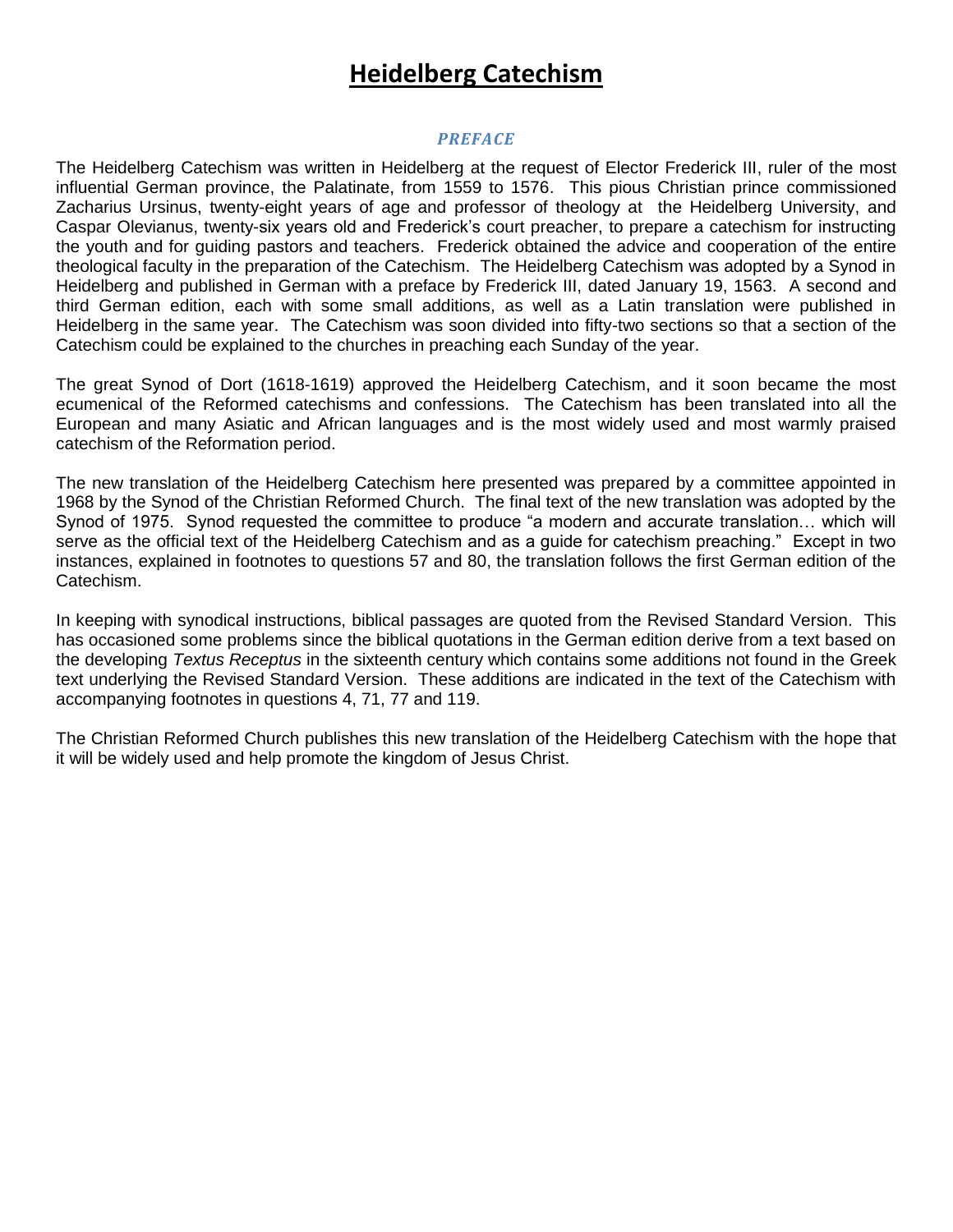#### **1 Q. WHAT IS YOUR ONLY COMFORT IN LIFE AND DEATH?**

**A.**

That I am not my own, $<sup>1</sup>$ </sup> but belong– body and soul, in life and in death– 2 to my faithful Savior Jesus Christ.<sup>3</sup>

He has fully paid for all my sins with his precious  $b$ lood, $4$ and has set me free from the tyranny of the devil.<sup>5</sup> He also watches over me in such a way<sup>6</sup> that not a hair can fall from my head without the will of my Father in heaven:<sup>7</sup> in fact, all things must work together for my salvation.<sup>8</sup>

Because I belong to him, Christ, by his Holy Spirit, assures me of eternal life<sup>9</sup> and makes me whole-heartedly willing and ready from now on to live for him.<sup>10</sup>

- 1 1 Cor. 6:19-20
- <sup>2</sup> Rom. 14:7-9
- <sup>3</sup> 1 Cor. 3:23; Titus 2:14
- 4 1 Pet. 1:18-19; 1 John 1:7-9; 2:2
- 5 John 8:34-36; Heb. 2:14-15; 1 John 3:1-11
- 6 John 6:39-40; 10:27-30; 2 Thess. 3:3; 1 Pet. 1:5
- <sup>7</sup> Matt. 10:29-31; Luke 21:16-18
- <sup>8</sup> Rom. 8:28
- <sup>9</sup> Rom. 8:15-16; 2 Cor. 1:21-22; 5:5; Eph. 1:13-14
- <sup>10</sup> Rom. 8:1-17

#### **2 Q. WHAT MUST YOU KNOW**

#### **TO LIVE AND DIE IN THE JOY OF THIS COMFORT?**

### **A.**

Three things:

first, how great my sin and misery are; $<sup>1</sup>$ </sup> second, how I am set free from all my sins and misery; $2$ third, how I am to thank God for such deliverance.<sup>3</sup>

<sup>1</sup> Rom. 3:9-10; 1 John 1:10

- 2 John 17:3; Acts 4:12; 10:43
- <sup>3</sup> Matt. 5:16; Rom. 6:13; Eph. 5:8-10; 2 Tim. 2:15; 1 Pet. 2:9-10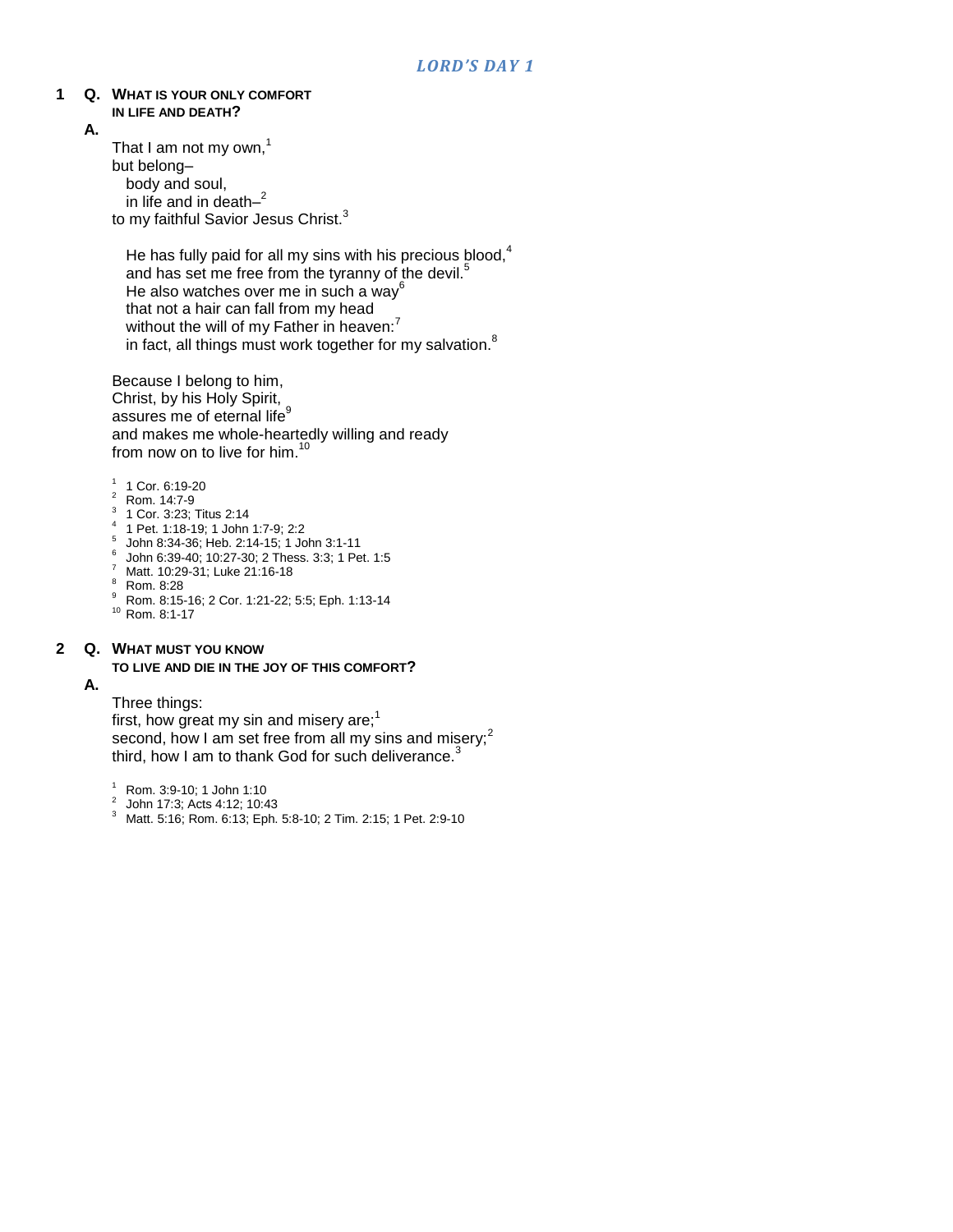### *PART I: MAN'S MISERY*

### *LORD'S DAY 2*

### **3 Q. HOW DO YOU COME TO KNOW YOUR MISERY?**

The law of God tells me. $<sup>1</sup>$ </sup>

 $1$  Rom. 3:20: 7:7-25

### **4 Q. WHAT DOES GOD'S LAW REQUIRE OF US?**

**A.**

**A.**

Christ teaches us this in summary in Matthew 22–

You shall love the Lord your God with all your heart , and with all your soul, and with all your mind, and with all your strength.<sup>1\*</sup> This is the great and first commandment.

And a second is like it, You shall love your neighbor as yourself.<sup>2</sup>

On these two commandments depend all the law and the prophets.

 $1$  Deut. 6:5

 $2^2$  Lev. 19:18

\*Earlier and better manuscripts of Matthew 22 omit the words, "and with all your strength." They are found in Mark 12:30.

### **5 Q. CAN YOU LIVE UP TO ALL THIS PERFECTLY?**

### **A.**

 $No.<sup>1</sup>$ 

I have a natural tendency to hate God and my neighbor.<sup>2</sup>

<sup>1</sup> Rom. 3:9-20, 23; 1 John 1:8, 10

<sup>2</sup> Gen. 6:5; Jer. 17:9; Rom. 7:23-24; 8:7; Eph. 2:1-3; Titus 3:3

### *LORD'S DAY 3*

### **6 Q. DID GOD CREATE MAN**

### **SO WICKED AND PERVERSE?**

**A.**

No.

God created man good<sup>1</sup> and in his own image,<sup>2</sup> that is, in true righteousness and holiness, $3$ so that he might

truly know God his creator,<sup>4</sup>

love him with all his heart,

and live with him in eternal happiness

for his praise and glory.<sup>5</sup>

 $1$  Gen. 1:31

<sup>2</sup> Gen. 1:26-27

 $3$  Eph. 4:24

 $4$  Col. 3:10

 $5$  Ps. 8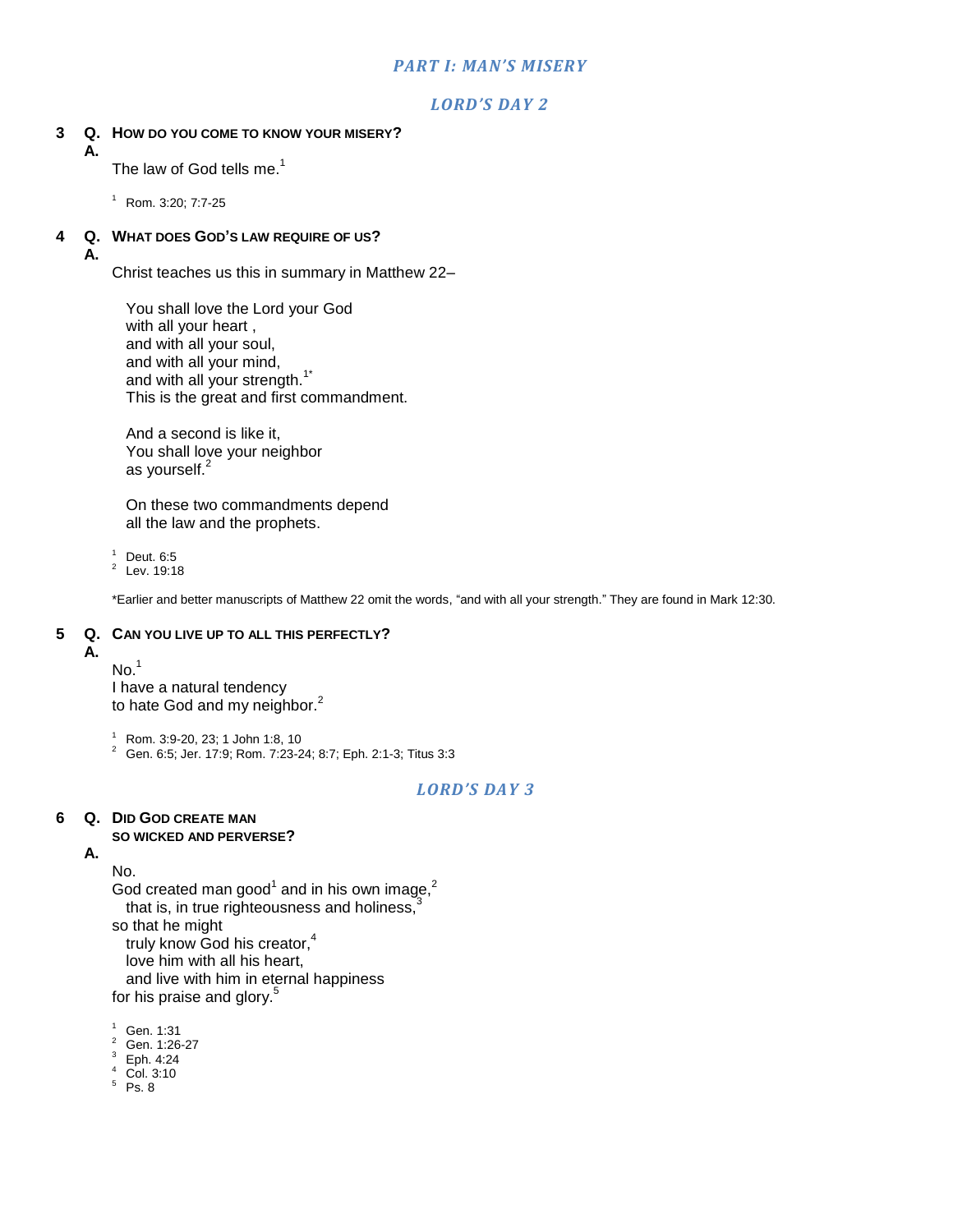### **7 Q. THEN WHERE DOES MAN'S CORRUPT HUMAN NATURE COME FROM?**

### **A.**

From the fall and disobedience of our first parents, Adam and Eve, in Paradise.<sup>1</sup>

This fall has so poisoned our nature $2$ that we are born sinners– corrupt from conception on.<sup>3</sup>

 $1$  Gen. 3

- <sup>2</sup> Rom. 5:12, 18-19
- $3$  Ps. 51:5
- **8 Q. BUT ARE WE SO CORRUPT THAT WE ARE TOTALLY UNABLE TO DO ANY GOOD AND INCLINED TOWARD ALL EVIL?**

**A.**

Yes, $^1$  unless we are born again, by the Spirit of God.<sup>2</sup>

<sup>1</sup> Gen. 6:5; 8:21; Job 14:4; Isa. 53:6<br><sup>2</sup> John 3:3-5

### *LORD'S DAY 4*

### **9 Q. BUT DOESN'T GOD DO MAN AN INJUSTICE BY REQUIRING IN HIS LAW WHAT MAN IS UNABLE TO DO?**

**A.**

No, God created man with the ability to keep the law.<sup>1</sup> Man, however, tempted by the devil,<sup>2</sup> in reckless disobedience,<sup>3</sup> robbed himself and all his descendants of these gifts.<sup>4</sup>

<sup>1</sup> Gen. 1:31; Eph. 4:24

- <sup>2</sup> Gen. 3:13; John 8:44
- <sup>3</sup> Gen. 3:6
- <sup>4</sup> Rom. 5:12, 18, 19

#### **10 Q. WILL GOD PERMIT SUCH DISOBEDIENCE AND REBELLION TO GO UNPUNISHED?**

### **A.**

Certainly not. He is terribly angry about the sin we are born with as well as the sins we personally commit.

As a just judge he punishes them now and in eternity.<sup>1</sup>

He has declared:

"Cursed be every one who does not abide by all things written in the book of the law, and do them." 2

<sup>1</sup> Ex. 34:7; Ps. 5:4-6; Nah. 1:2; Rom. 1:18; Eph. 5:6; Heb. 9:27

<sup>2</sup> Gal. 3:10; Deut. 27:26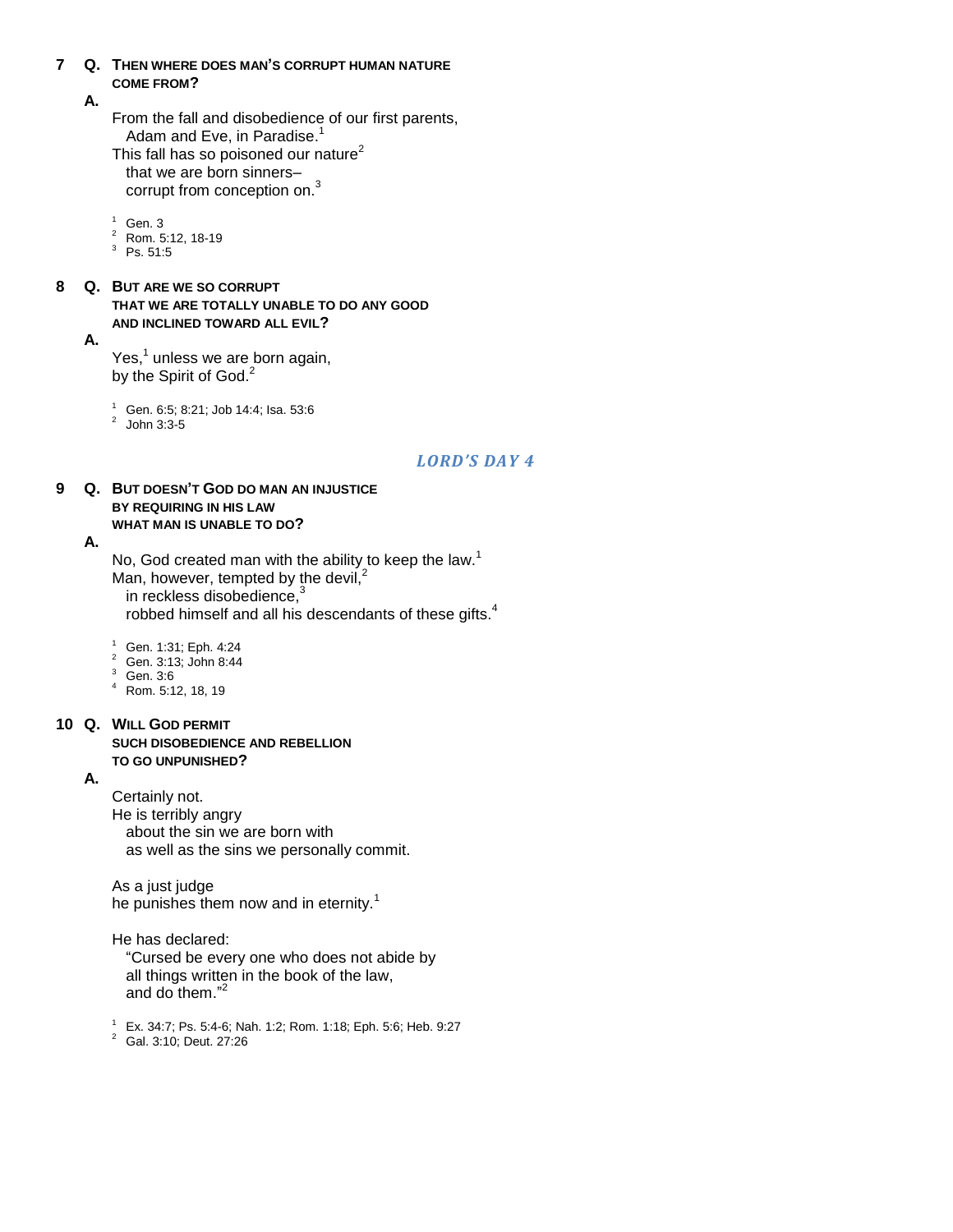#### **11 Q. BUT ISN'T GOD ALSO MERCIFUL?**

**A.**

God is certainly merciful, $<sup>1</sup>$ </sup> but he is also just. $<sup>2</sup>$ </sup>

His justice demands

that sin, committed against his supreme majesty, be punished with the supreme penalty– eternal punishment of body and soul.

<sup>1</sup> Ex. 34:6-7; Ps. 103:8-9

- <sup>2</sup> Ex. 34:7; Deut. 7:9-11; Ps. 5:4-6; Heb. 10:30-31
- <sup>3</sup> Matt. 25:35-46

### *PART II: MAN'S DELIVERANCE*

### *LORD'S DAY 5*

**12 Q. ACCORDING TO GOD'S RIGHTEOUS JUDGMENT WE DESERVE PUNISHMENT BOTH IN THIS WORLD AND FOREVER AFTER: HOW THEN CAN WE ESCAPE THIS PUNISHMENT AND RETURN TO GOD'S FAVOR?**

**A.**

God requires that his justice be satisfied. $1$ Therefore the claims of his justice must be paid in full, either by ourselves or by another.<sup>2</sup>

 $1$  Ex. 23:7; Rom. 2:1-11

 $^2$  Isa. 53:11; Rom. 8:3-4

#### **13 Q. CAN WE PAY THIS DEBT OURSELVES?**

#### **A.**

Certainly not. Actually, we increase our guilt every day.<sup>1</sup>

 $1$  Matt. 6:12; Rom. 2:4-5

#### **14 Q. CAN ANOTHER CREATURE–ANY AT ALL– PAY THIS DEBT FOR US?**

### **A.**

No.

To begin with,

God will not punish another creature for man's guilt. $^{\mathsf{1}}$ 

Besides,

no mere creature can bear the weight of God"s eternal anger against sin and release others from it.<sup>2</sup>

<sup>1</sup> Ezek. 18:4, 20; Heb. 2:14-18

<sup>2</sup> Ps. 49:7-9; 130:3

#### **15 Q. WHAT KIND OF MEDIATOR AND DELIVERER SHOULD WE LOOK FOR THEN?**

### **A.**

He must be truly human<sup>1</sup> and truly righteous,<sup>2</sup> yet more powerful than all creatures, that is, he must also be true God. $3$ 

<sup>1</sup> Rom. 1:3; 1 Cor. 15:21; Heb. 2:17

- <sup>2</sup> Isa. 53:9; 2 Cor. 5:21; Heb. 7:26
- 3 Isa. 7:14; 9:6; Jer. 23:6; John 1:11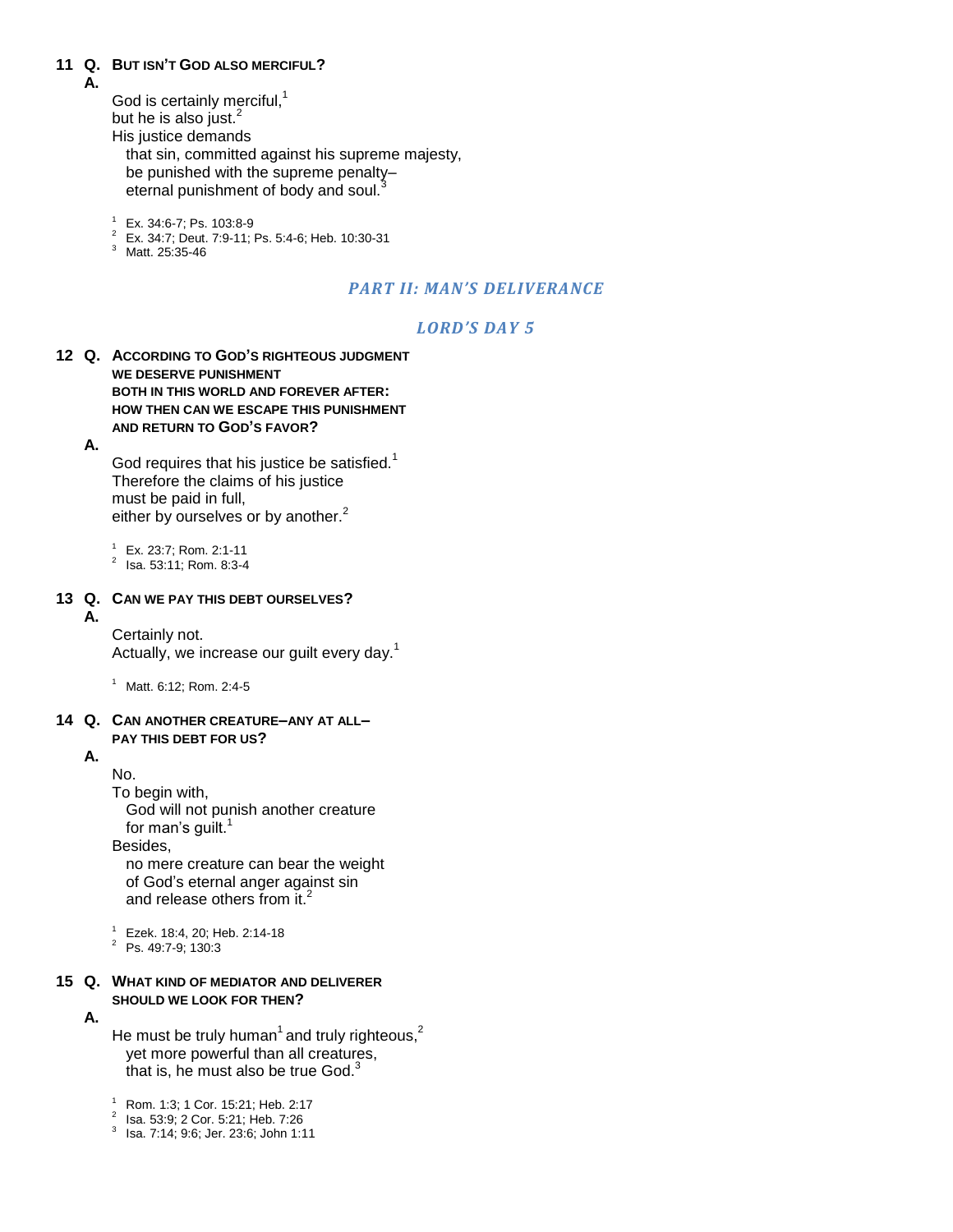#### **16 Q. WHY MUST HE BE TRULY HUMAN AND TRULY RIGHTEOUS?**

**A.**

God"s justice demands it: man has sinned, man must pay for his sin, $^{\rm 1}$ but a sinner can not pay for others.<sup>2</sup>

 $\frac{1}{6}$  Rom. 5:12, 15; 1 Cor. 15:21; Heb. 2:14-16

<sup>2</sup> Heb. 7:26-27; 1 Pet. 3:18

#### **17 Q. WHY MUST HE ALSO BE TRUE GOD? A.**

So that,

by the power of his divinity, he might bear the weight of God"s anger in his humanity and earn for us and restore to us righteousness and life. $<sup>1</sup>$ </sup>

1 Isa. 53; John 3:16; 2 Cor. 5:21

#### **18 Q. AND WHO IS THIS MEDIATOR–**

**TRUE GOD AND AT THE SAME TIME TRULY HUMAN AND TRULY RIGHTEOUS?**

### **A.**

Our Lord Jesus Christ,<sup>1</sup> who was given us to set us completely free and to make us right with God.<sup>2</sup>

<sup>1</sup> Matt. 1:21-23; Luke 2:11; 1 Tim. 2:5

 $2^2$  1 Cor. 1:30

### **19 Q. HOW DO YOU COME TO KNOW THIS?**

**A.**

## The holy gospel tells me.

God himself began to reveal the gospel already in Paradise;<sup>1</sup> later, he proclaimed it by the holy patriarchs<sup>2</sup> and prophets,<sup>3</sup> and portrayed it by the sacrifices and other ceremonies of the law; $<sup>4</sup>$ </sup> finally, he fulfilled it through his own dear Son.<sup>5</sup>

- $1$  Gen. 3:15
- <sup>2</sup> Gen. 22:18; 49:10
- 3 Isa. 53; Jer. 23:5-6; Mic. 7:18-20; Acts 10:43; Heb. 1:1-2
- 4 Lev. 1-7; John 5:46; Heb. 10:1-10
- <sup>5</sup> Rom. 10:4; Gal. 4:4-5; Col. 2:17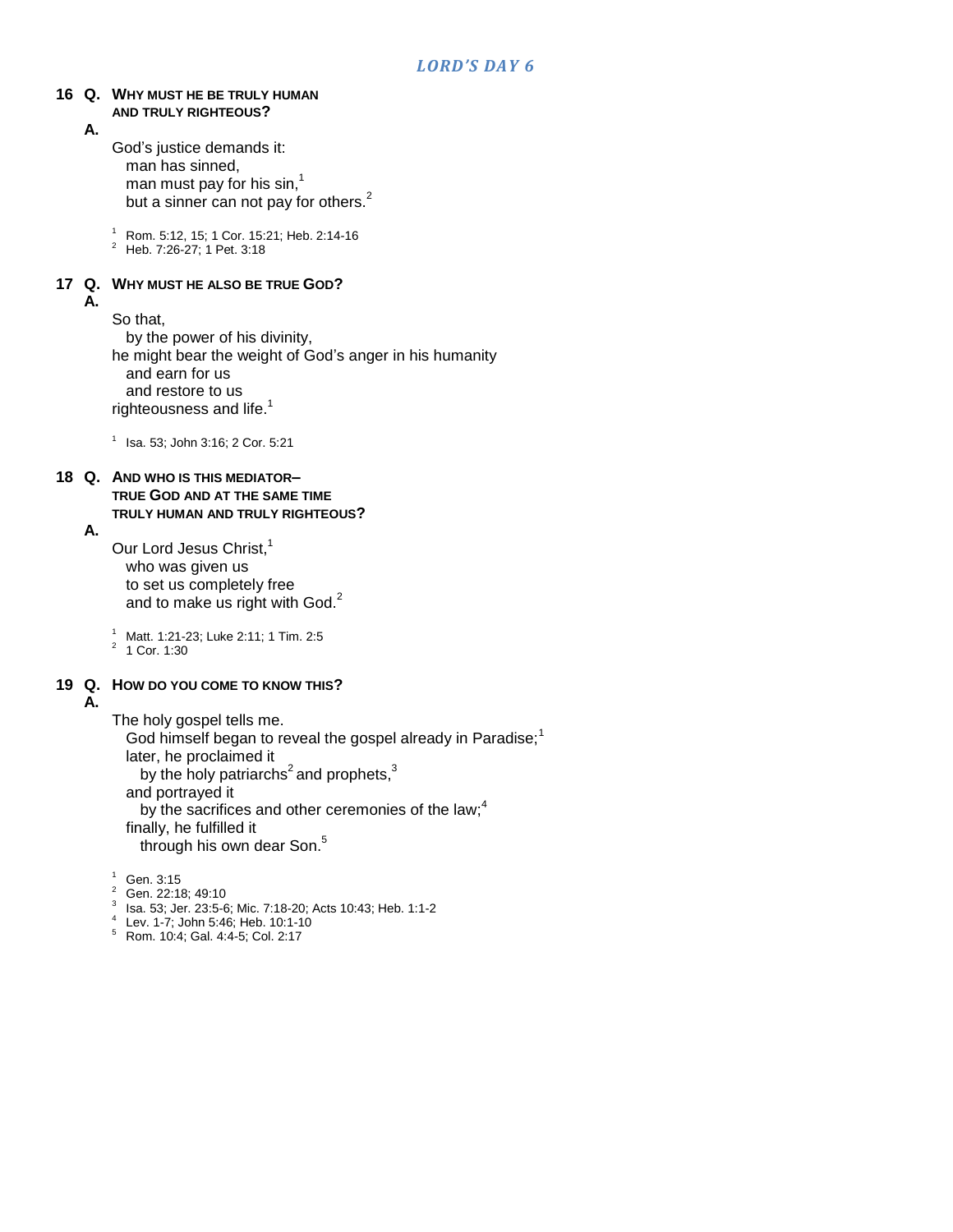#### **20 Q. ARE ALL MEN SAVED THROUGH CHRIST JUST AS ALL WERE LOST THROUGH ADAM?**

## **A.**

No. Only those are saved who by true faith are grafted into Christ

- and accept all his blessings.<sup>1</sup>
- <sup>1</sup> Matt. 7:14; John 3:16, 18, 36; Rom. 11:16-21

### **21 Q. WHAT IS TRUE FAITH?**

#### **A.**

True faith is

not only a knowledge and conviction

that everything God reveals in his Word is true;<sup>1</sup>

- it is also a deep-rooted assurance, $2$ created in me by the Holy Spirit<sup>3</sup> through the gospel,<sup>4</sup> that, out of sheer grace earned for us by Christ, $\dot{s}$ not only others, but I too, $<sup>6</sup>$ </sup> have had my sins forgiven, have been made forever right with God, and have been granted salvation.
- 1 John 17:3, 17; Heb. 11:1-3; James 2:19
- $\frac{2}{3}$  Rom. 4:18-21; 5:1; 10:10; Heb. 4:14-16
- Matt. 16:15-17; John 3:5; Acts 16:14
- <sup>4</sup> Rom. 1:16; 10:17; 1 Cor. 1:21
- <sup>5</sup> Rom. 3:21-26; Gal. 2:16; Eph. 2:8-10
- $^{6}$  Gal. 2:20
- <sup>7</sup> Rom. 1:17; Heb. 10:10

### **22 Q. WHAT THEN MUST A CHRISTIAN BELIEVE?**

#### **A.**

Everything God promises us in the gospel.<sup>1</sup> That gospel is summarized for us in the articles of our Christian faith– a creed beyond doubt, and confessed throughout the world.

<sup>1</sup> Matt. 28:18-20; John 20:30-31

### **23 Q. WHAT ARE THESE ARTICLES?**

#### **A.**

I believe in God, the Father, almighty, maker of heaven and earth.

And in Jesus Christ, his only begotten Son, our Lord; who was conceived by the Holy Spirit, and born of the virgin Mary; suffered under Pontius Pilate; was crucified, dead, and was buried; he descended into hell; the third day he rose again from the dead; he ascended into heaven, and sitteth at the right hand of God the Father almighty; from thence he shall come to judge the living and the dead.

I believe in the Holy Spirit; I believe a holy catholic church, the communion of saints; the forgiveness of sins; the resurrection of the body; and the life everlasting.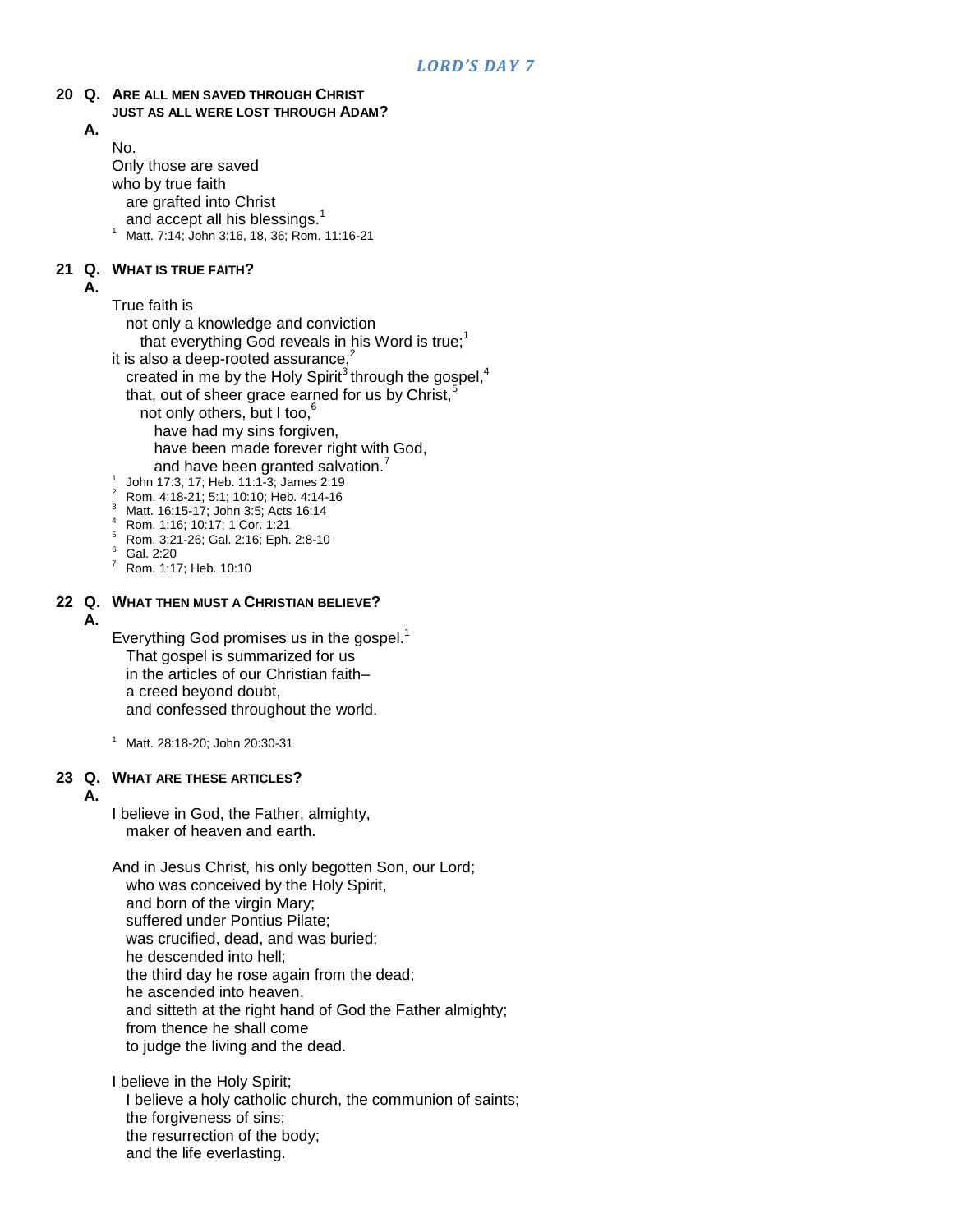### **24 Q. HOW ARE THESE ARTICLES DIVIDED?**

**A.**

Into three parts: God the Father and our creation; God the Son and our deliverance; God the Holy Spirit and our sanctification.

**25 Q. SINCE THERE IS BUT ONE GOD, 1 WHY DO YOU SPEAK OF THREE: FATHER, SON, AND HOLY SPIRIT?**

### **A.**

Because that is how God has revealed himself in his Word:<sup>2</sup> these three distinct persons are one, true, eternal God.

<sup>1</sup> Deut. 6:4; 1 Cor. 8:4, 6

<sup>2</sup> Matt. 3:16-17; 28:18-19; Luke 4:18 (Isa. 61:1); John 14:26; 15:26; 2 Cor. 13:14; Gal. 4:6; Tit. 3:5-6

### *GOD THE FATHER*

### *LORD'S DAY 9*

#### **26 Q. WHAT DO YOU BELIEVE WHEN YOU SAY: "I BELIEVE IN GOD THE FATHER, ALMIGHTY, MAKER OF HEAVEN AND EARTH"?**

**A.**

That the eternal Father of our Lord Jesus Christ, who out of nothing created heaven and earth and everything in them, $<sup>1</sup>$ </sup> who still upholds and rules them by his eternal counsel and providence, $2$ is my God and Father because of Christ his Son.<sup>3</sup>

I trust him so much that I do not doubt he will provide whatever I need for body and soul.<sup>4</sup> and he will turn to my good whatever adversity he sends me in this sad world. $5$ 

He is able to do this because he is almighty  $God<sup>6</sup>$ . he desires to do this because he is a faithful Father.<sup>7</sup>

<sup>1</sup> Gen. 1 & 2; Ex. 20:11; Ps. 33:6; Isa. 44:24; Acts 4:24; 14:15

<sup>2</sup> Ps. 104; Matt. 6:30; 10:29; Eph. 1:11

- 3 John 1:12-13; Rom. 8:15-16; Gal. 4:4-7; Eph. 1:5
- <sup>4</sup> Ps. 55:22; Matt. 6:25-26; Luke 12:22-31

<sup>5</sup> Rom. 8:28

- $^{6}$  Gen. 18:14; Rom. 8:31-39
- Matt. 7:9-11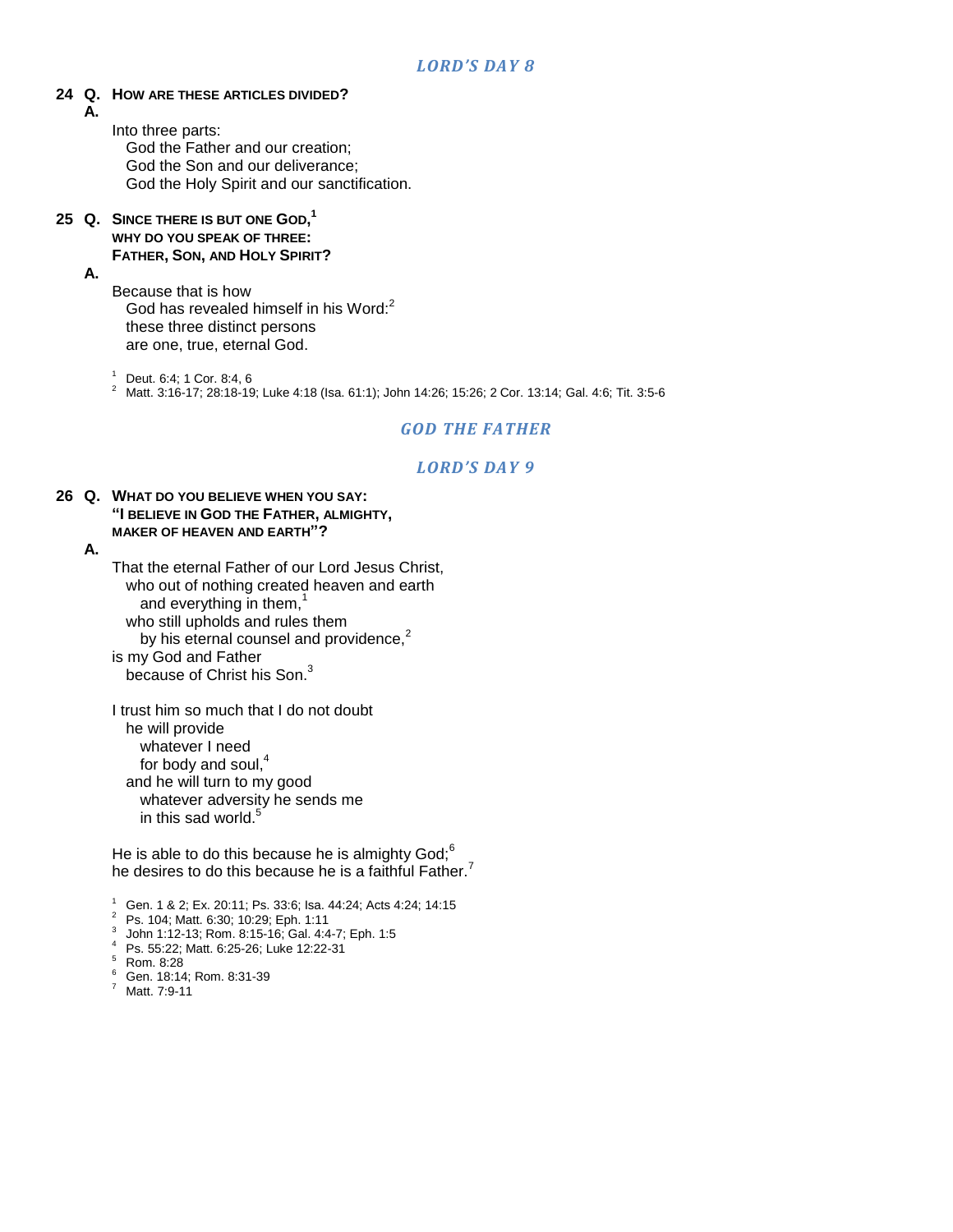## **27 Q. WHAT DO YOU UNDERSTAND**

- **BY THE PROVIDENCE OF GOD?**
- **A.**

### Providence is

- the almighty and ever present power of God<sup>1</sup> by which he upholds, as with his hand, heaven and earth and all creatures.<sup>2</sup> and so rules them that leaf and blade, rain and drought, fruitful and lean years, food and drink, health and sickness, prosperity and poverty-<sup>3</sup> all things, in fact, come to us not by chance $4$ but from his fatherly hand.<sup>5</sup>
- 1 Jer. 23:23-24; Acts 17:24-28
- $2$  Heb. 1:3
- 3 Jer. 5:24; Acts 14:15-17; John 9:3; Prov. 22:2
- <sup>4</sup> Prov. 16:33
- <sup>5</sup> Matt. 10:29

#### **28 Q. HOW DOES THE KNOWLEDGE OF GOD'S CREATION AND PROVIDENCE HELP US?**

#### **A.**

- We can be patient when things go against us, $<sup>1</sup>$ </sup> thankful when things go well, $^{2}$ and for the future we can have good confidence in our faithful God and Father that nothing will separate us from his love. $3$ All creatures are so completely in his hand that without his will they can neither move nor be moved. $4$
- 1 Job 1:21-22; James 1:3
- <sup>2</sup> Deut. 8:10; 1 Thess. 5:18
- <sup>3</sup> Ps. 55:22; Rom. 5:3-5; 8:38-39
- 4 Job 1:12; 2:6; Prov. 21:1; Acts 17:24-28

### *GOD THE SON*

### *LORD'S DAY 11*

**29 Q. WHY IS THE SON OF GOD CALLED "JESUS" MEANING "SAVIOR"?**

**A.**

- Because he saves us from our sins.<sup>1</sup> Salvation cannot be found in anyone else; it is futile to look for any salvation elsewhere.<sup>2</sup>
- <sup>1</sup> Matt. 1:21; Heb. 7:25
- $^2$  Isa. 43:11; John 15:5; Acts 4:11-12; 1 Tim. 2:5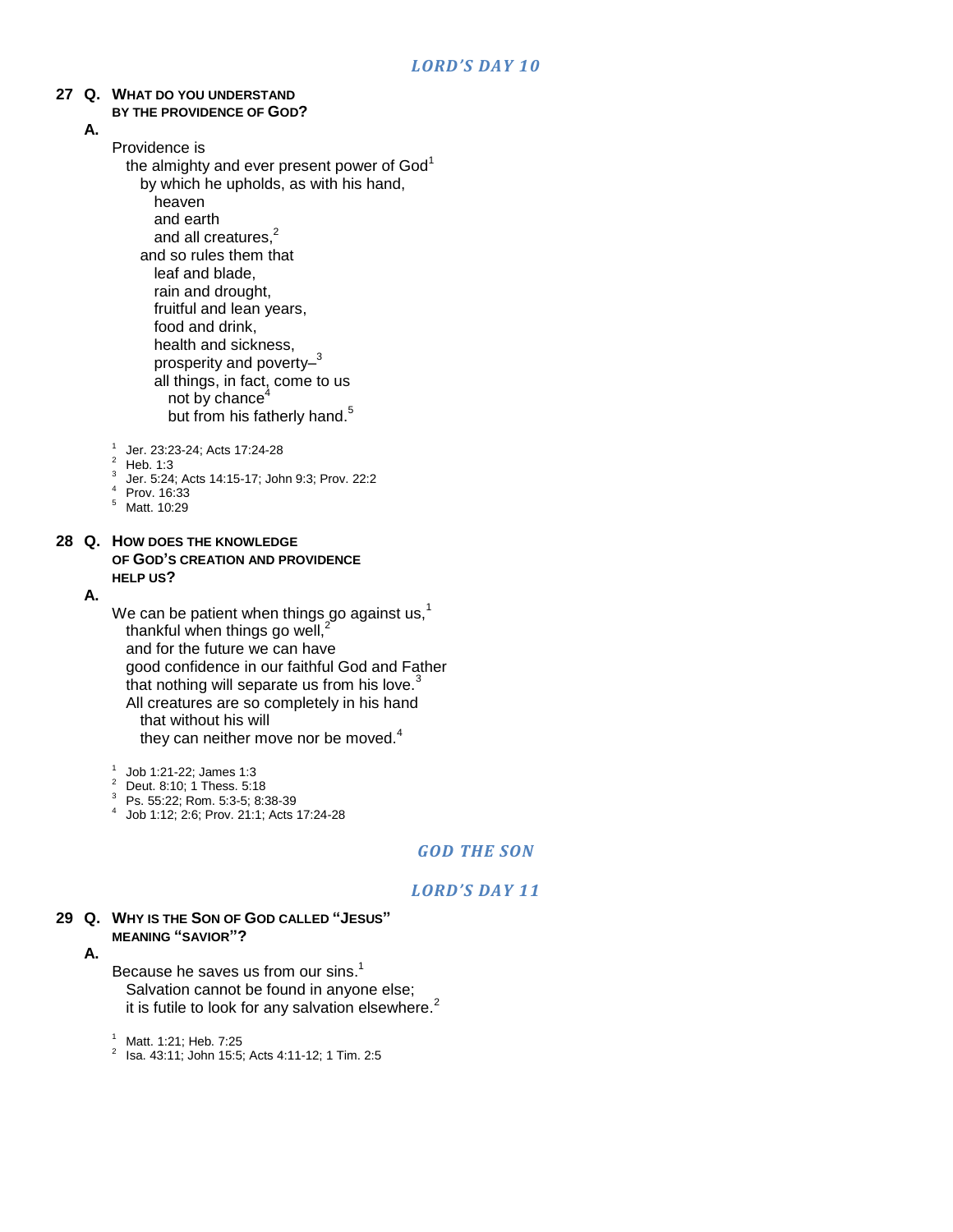- **30 Q. DO THOSE WHO LOOK FOR THEIR SALVATION AND SECURITY IN SAINTS, IN THEMSELVES, OR ELSEWHERE REALLY BELIEVE IN THE ONLY SAVIOR JESUS?**
	- **A.**

No. Although they boast of being his, by their deeds they deny the only savior and deliverer, Jesus.<sup>1</sup>

Either Jesus is not a perfect savior, or those who in true faith accept this savior have in him all they need for their salvation.<sup>2</sup>

1 1 Cor. 1:12-13; Gal. 5:4 <sup>2</sup> Col. 1:19-20; 2:10; 1 John 1:7

### *LORD'S DAY 12*

#### **31 Q. WHY IS HE CALLED "CHRIST" MEANING "ANOINTED"?**

### **A.**

Because he has been ordained by God the Father and has been anointed with the Holy Spirit<sup>1</sup>

to be

our chief prophet and teacher<sup>2</sup>

who perfectly reveals to us

the secret counsel and will of God for our deliverance; $3$ our only high priest $4$ 

who has set us free by the one sacrifice of his body.<sup>5</sup>

and who continually pleads our cause with the Father;<sup>6</sup>

and our eternal king

who governs us by his Word and Spirit,

and who guards us and keeps us

in the freedom he has won for us.<sup>8</sup>

1 Luke 3:21-22; 4:14-19 (Isa. 61:1); Heb. 1:9 (Ps. 45:7)

- <sup>2</sup> Acts 3:22 (Deut. 18:15)
- $3$  John 1:18; 15:15
- <sup>4</sup> Heb. 7:17 (Ps. 110:4)
- <sup>5</sup> Heb. 9:12; 10:11-14
- <sup>6</sup> Rom. 8:34; Heb. 9:24
- <sup>7</sup> Matt. 21:5 (Zech. 9:9)
- 8 Matt. 28:18-20; John 10:28; Rev. 12:10-11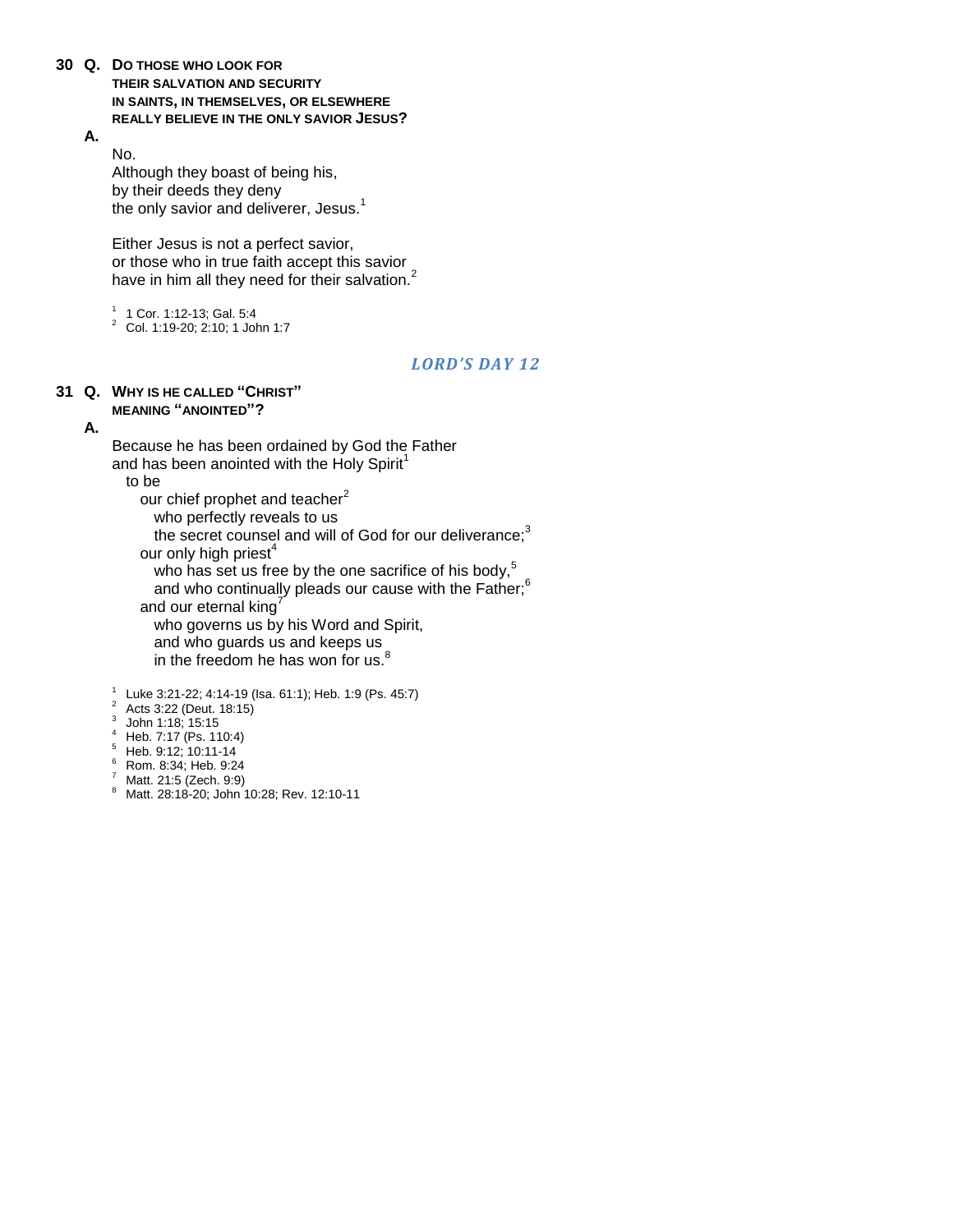### **32 Q. BUT WHY ARE YOU CALLED A CHRISTIAN?**

### **A.**

Because by faith I am a member of Christ<sup>1</sup> and so I share in his anointing.<sup>2</sup>

- I am anointed
	- to confess his name, $3$
	- to present myself to him as a living sacrifice of thanks, $4$
	- to strive with a good conscience against sin and the devil
		- in this life. $\frac{5}{3}$

and afterward to reign with Christ

over all creation for all eternity.<sup>6</sup>

1 1 Cor. 12:12-27

- <sup>2</sup> Acts 2:17 (Joel 2:28); 1 John 2:27
- <sup>3</sup> Matt. 10:32; Rom. 10:9-10; Heb. 13:15
- <sup>4</sup> Rom. 12:1; 1 Pet. 2:5, 9
- <sup>5</sup> Gal. 5:16-17; Eph. 6:11; 1 Tim. 1:18-19
- <sup>6</sup> Matt. 25:34; 2 Tim. 2:12

### *LORD'S DAY 13*

#### **33 Q. WHY IS HE CALLED GOD'S "ONLY BEGOTTEN SON" WHEN WE ALSO ARE GOD'S CHILDREN?**

### **A.**

Because Christ alone is the eternal, natural Son of God.<sup>1</sup> We, however, are adopted children of God– adopted by grace through Christ.<sup>2</sup>

1 1 John 1:1-3, 14, 18; Heb. 1

2 John 1:12; Rom. 8:14-17; Eph. 1:5-6

### **34 Q. WHY DO YOU CALL HIM "OUR LORD"?**

### **A.**

Because– not with gold or silver, but with his precious blood-1 he has set us free from sin and from the tyranny of the devil, $<sup>2</sup>$ </sup> and has bought us, body and soul, to be his very own.<sup>3</sup>

<sup>1</sup> 1 Pet. 1:18-19

- <sup>2</sup> Col. 1:13-14; Heb. 2:14-15
- 3 1 Cor. 6:20; 1 Tim. 2:5-6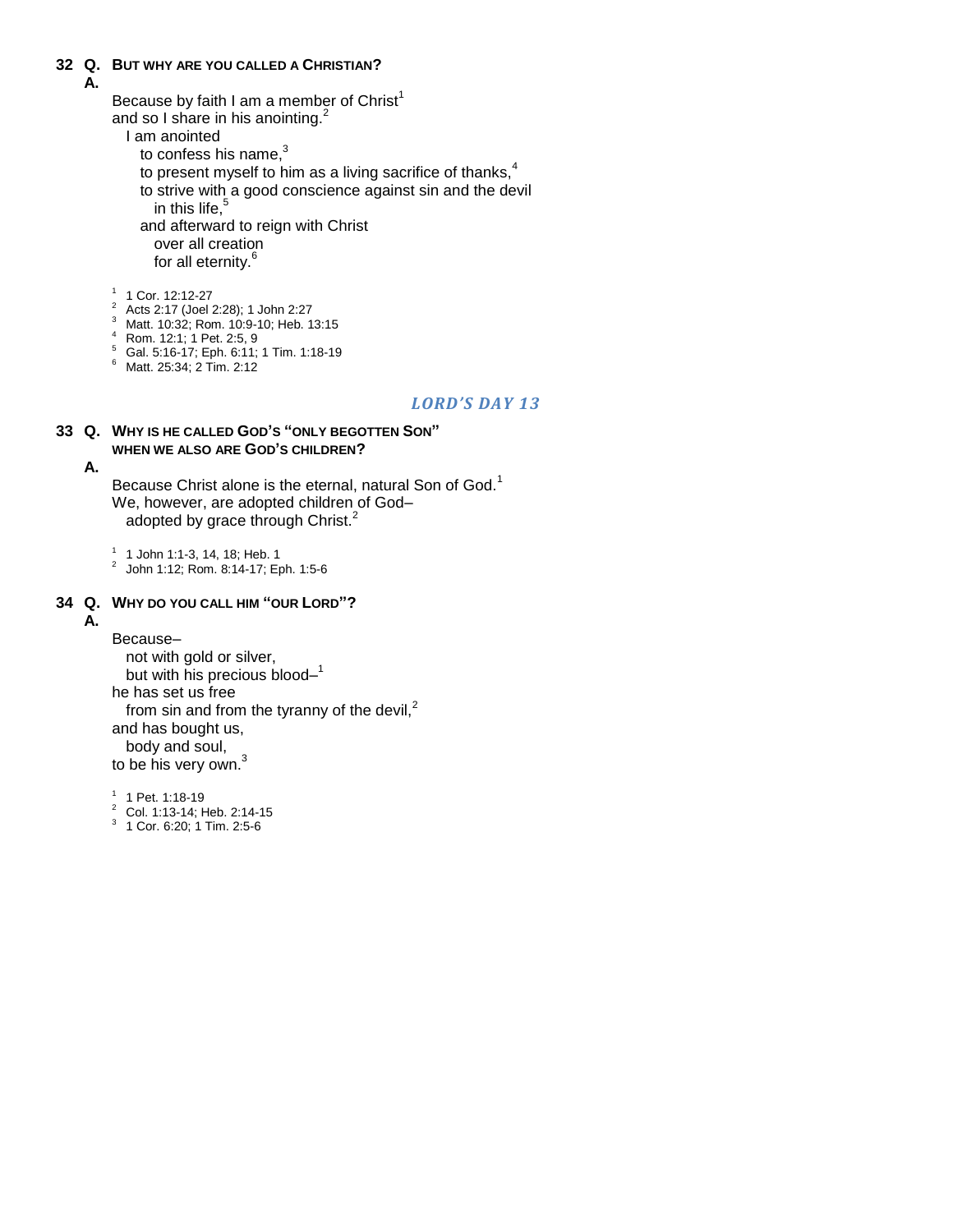### **35 Q. WHAT DOES IT MEAN THAT HE "WAS CONCEIVED BY THE HOLY SPIRIT, BORN OF THE VIRGIN MARY"?**

**A.**

That the eternal Son of God, who is and remains true and eternal God.<sup>1</sup> took to himself, through the working of the Holy Spirit, $<sup>2</sup>$ </sup> from the flesh and blood of the virgin Mary, $3$ a truly human nature so that he might become David's true descendant,<sup>4</sup> in all things like us his brothers<sup>5</sup> except for sin.<sup>6</sup>

1 John 1:1; 10:30-36; Acts 13:33 (Ps. 2:7); Col. 1:15-17; 1 John 5:20

 $2^2$  Luke 1:35

<sup>3</sup> Matt. 1:18-23; John 1:14; Gal. 4:4; Heb. 2:14

4 2 Sam. 7:12-16; Ps. 132:11; Matt. 1:1; Rom. 1:3

<sup>5</sup> Phil. 2:7; Heb. 2:17

 $6$  Heb. 4:15; 7:26-27

### **36 Q. HOW DOES THE HOLY CONCEPTION AND BIRTH OF CHRIST BENEFIT YOU?**

#### **A.**

He is our mediator. $<sup>1</sup>$ </sup> and with his innocence and perfect holiness he removes from God"s sight my sin–mine since I was conceived.<sup>2</sup>

1 1 Tim. 2:5-6; Heb. 9:13-15

<sup>2</sup> Rom. 8:3-4; 2 Cor. 5:21; Gal. 4:4-5; 1 Pet. 1:18-19

### *LORD'S DAY 15*

#### **37 Q. WHAT DO YOU UNDERSTAND BY THE WORD "SUFFERED"?**

#### **A.**

That during his whole life on earth, but especially at the end, Christ sustained in body and soul the anger of God against the sin of the whole human race.<sup>1</sup>

This he did in order that, by his suffering as the only atoning sacrifice, $2$ he might set us free, body and soul, from eternal condemnation,<sup>3</sup> and gain for us God"s grace, righteousness, and eternal life.<sup>4</sup>

- 1 Isa. 53; 1 Pet. 2:24; 3:18
- <sup>2</sup> Rom. 3:25; Heb. 10:14; 1 John 2:2; 4:10
- <sup>3</sup> Rom. 8:1-4; Gal. 3:13
- 4 John 3:16; Rom. 3:24-26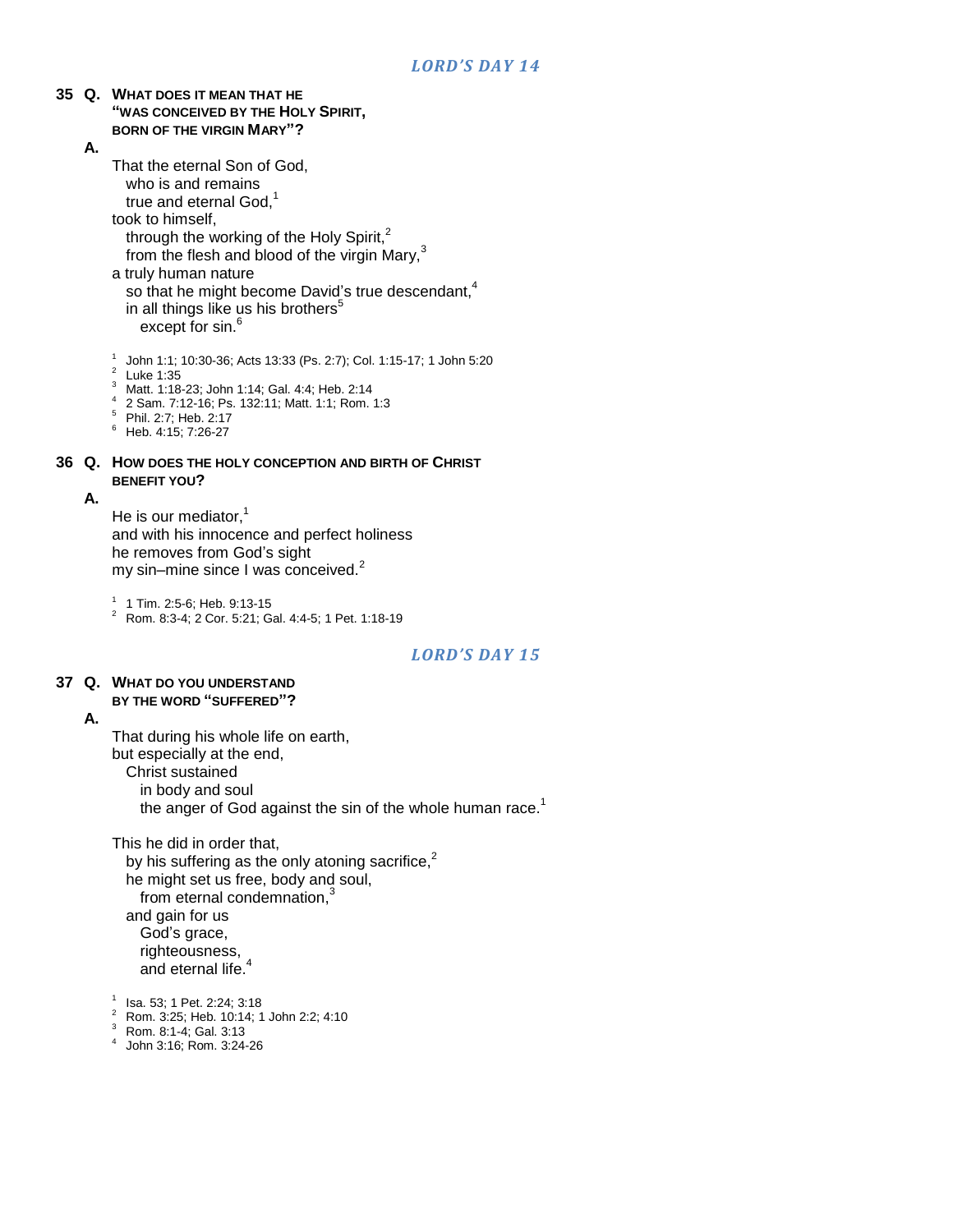#### **38 Q. WHY DID HE SUFFER**

**"UNDER PONTIUS PILATE" AS JUDGE?**

### **A.**

So that he, though innocent, might be condemned by a civil judge, $1$ and so free us from the severe judgment of God that was to fall on us.<sup>2</sup>

1 Luke 23:13-24; John 19:4, 12-16

2 Isa. 53:4-5; 2 Cor. 5:21; Gal. 3:13

### **39 Q. IS IT SIGNIFICANT**

### **THAT HE WAS "CRUCIFIED" INSTEAD OF DYING SOME OTHER WAY?**

**A.**

Yes. This death convinces me that he shouldered the curse which lay on me, since death by crucifixion was accursed by God.<sup>1</sup>

 $1$  Gal. 3:10-13 (Deut. 21:23)

### *LORD'S DAY 16*

### **40 Q. WHY DID CHRIST HAVE TO GO ALL THE WAY TO DEATH?**

**A.**

Because God's justice and truth demand it:<sup>1</sup> only the death of God's Son could pay for our sin.<sup>2</sup>

 $1$  Gen. 2:17 <sup>2</sup> Rom. 8:3-4; Phil. 2:8; Heb. 2:9

#### **41 Q. WHY WAS HE "BURIED"?**

**A.**

His burial testifies that he really died. $1$ 

1 Isa. 53:9; John 19:38-42; Acts 13:29; 1 Cor. 15:3-4

#### **42 Q. SINCE CHRIST HAS DIED FOR US, WHY DO WE STILL HAVE TO DIE?**

#### **A.**

Our death does not pay the debt of our sins.<sup>1</sup> Rather, it puts an end to our sinning and is our entrance into eternal life.<sup>2</sup>

<sup>1</sup> Ps. 49:7

 $^2$  John 5:24; Phil. 1:21-23; 1 Thess. 5:9-10

#### **43 Q. WHAT FURTHER ADVANTAGE DO WE RECEIVE FROM CHRIST'S SACRIFICE AND DEATH ON THE CROSS?**

**A.**

Through Christ"s death our old selves are crucified, put to death, and buried with him,<sup>1</sup> so that the evil desires of the flesh may no longer rule us, $\dot{a}$ but that instead we may dedicate ourselves as an offering of gratitude to him. $3$ 

<sup>1</sup> Rom. 6:5-11; Col. 2:11-12

- <sup>2</sup> Rom. 6:12-14
- <sup>3</sup> Rom. 12:1; Eph. 5:1-2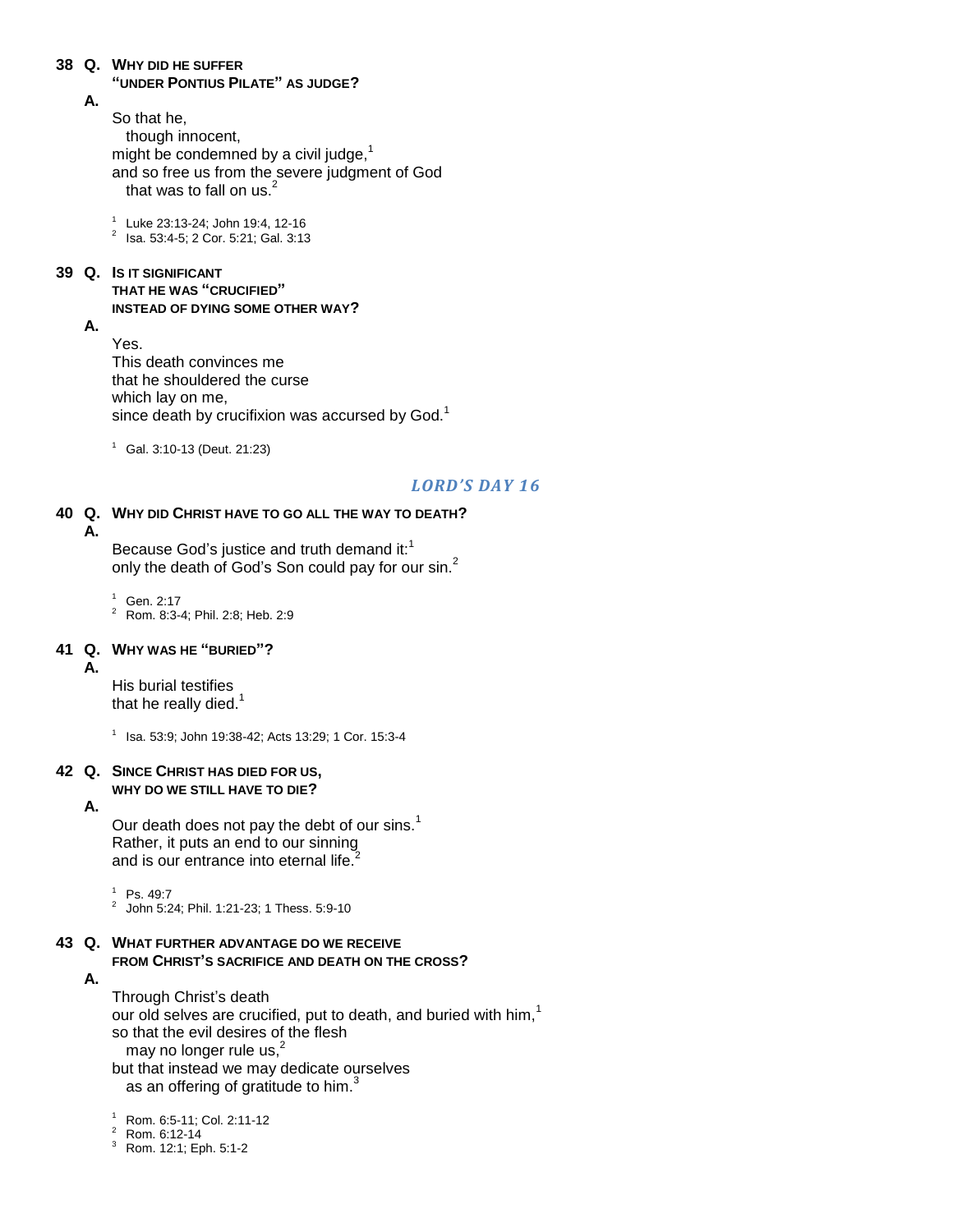## **44 Q. WHY DOES THE CREED ADD,**

### **"HE DESCENDED INTO HELL"?**

### **A.**

To assure me in times of personal crisis and temptation that Christ my Lord,

by suffering unspeakable anguish, pain, and terror of soul, especially on the cross but also earlier, has delivered me from the anguish and torment of hell.<sup>1</sup>

1 Isa. 53; Matt. 26:36-46; 27:45-46; Luke 22:44; Heb. 5:7-10

### *LORD'S DAY 17*

#### **45 Q. HOW DOES CHRIST'S RESURRECTION BENEFIT US?**

#### **A.**

First, by his resurrection he has overcome death, so that he might make us share in the righteousness he won for us by his death.<sup>1</sup>

Second, by his power we too are already now resurrected to a new life.<sup>2</sup>

Third, Christ's resurrection

is a guarantee of our glorious resurrection. $3$ 

<sup>1</sup> Rom. 4:25; 1 Cor. 15:16-20; 1 Pet. 1:3-5

<sup>2</sup> Rom. 6:5-11; Eph. 2:4-6; Col. 3:1-4

<sup>3</sup> Rom. 8:11; 1 Cor. 15:12-23; Phil. 3:20-21

### *LORD'S DAY 18*

#### **46 Q. WHAT DO YOU MEAN BY SAYING, "HE ASCENDED INTO HEAVEN"?**

**A.**

That Christ,

while his disciples watched, was lifted up from the earth to heaven<sup>1</sup> and will be there for our good<sup>2</sup> until he comes again to judge the living and the dead. $3$ 

1 Luke 24:50-51; Acts 1:9-11

<sup>2</sup> Rom. 8:34; Eph. 4:8-10; Heb. 7:23-25; 9:24

 $3$  Acts 1:11

#### **47 Q. BUT ISN'T CHRIST WITH US UNTIL THE END OF THE WORLD AS HE PROMISED US? 1**

**A.**

Christ is true man and true God.

In his human nature Christ is not now on earth; $<sup>2</sup>$ </sup> but in his divinity, majesty, grace, and Spirit he is not absent from us for a moment.<sup>3</sup>

<sup>1</sup> Matt. 28:20

- <sup>2</sup> Acts 1:9-11; 3:19-21
- <sup>3</sup> Matt. 28:18-20; John 14:16-19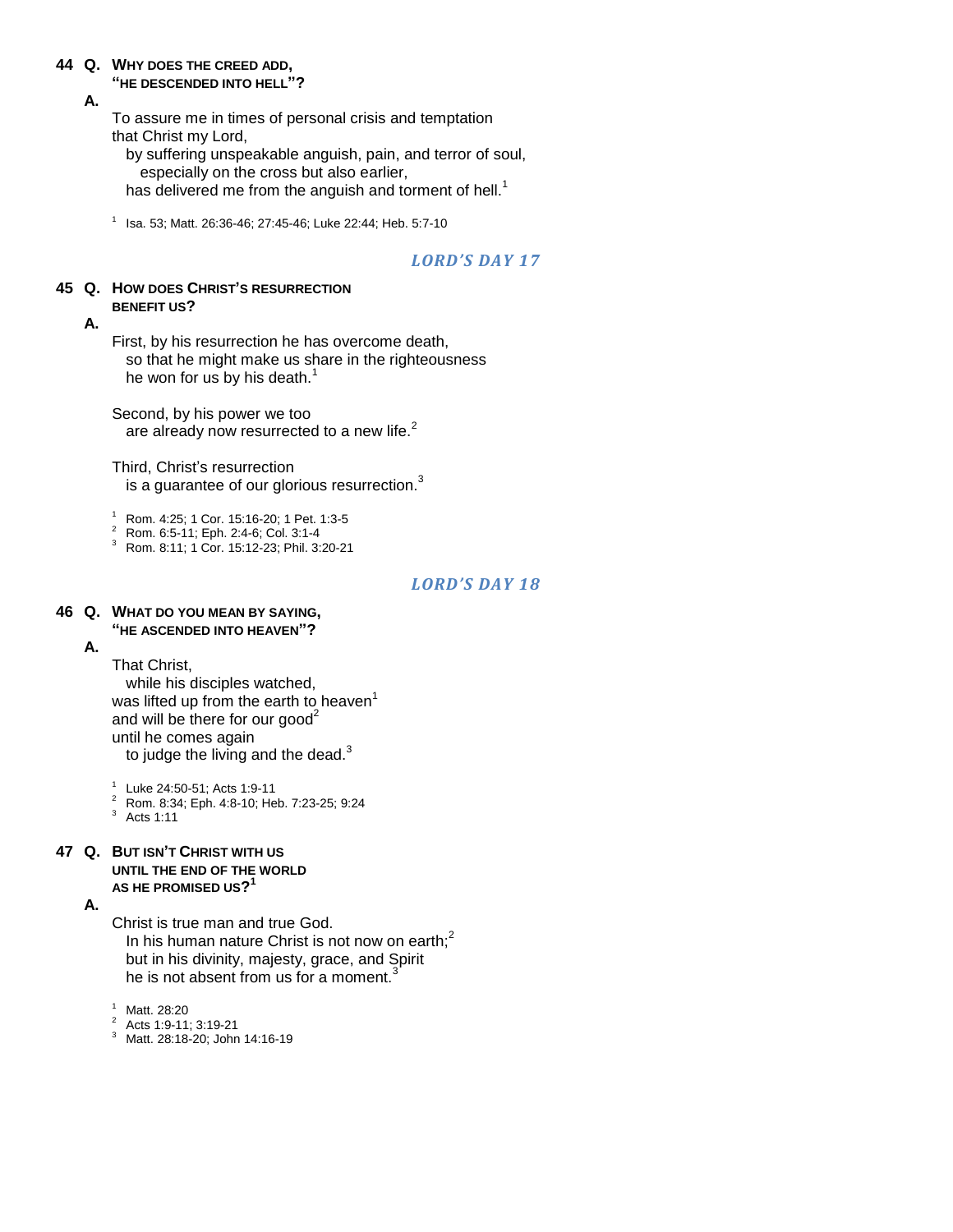- **48 Q. IF HIS HUMANITY IS NOT PRESENT WHEREVER HIS DIVINITY IS, THEN AREN'T THE TWO NATURES OF CHRIST SEPARATED FROM EACH OTHER?**
	- **A.**

Certainly not. Since divinity is not limited and is present everywhere,<sup>1</sup> it is evident that Christ"s divinity is surely beyond the bounds of the humanity he has taken on, but at the same time his divinity is in and remains personally united to his humanity.<sup>2</sup> 1 Jer. 23:23-24; Acts 7:48-49 (Isa. 66:1)

- 2 John 1:14; 3:13; Col. 2:9
- **49 Q. HOW DOES CHRIST'S ASCENSION INTO HEAVEN BENEFIT US?**
	- **A.**

First, he pleads our cause in heaven in the presence of his Father.<sup>1</sup>

Second, we have our own flesh in heaven– a guarantee that Christ our head will take us, his members, to himself in heaven.<sup>2</sup>

Third, he sends his Spirit to us on earth as a further guarantee.<sup>3</sup> By the Spirit's power we make the goal of our lives, not earthly things, but the things above where Christ is, sitting at God's right hand.<sup>4</sup>

<sup>1</sup> Rom. 8:34; 1 John 2:1

- 2 John 14:2; 17:24; Eph. 2:4-6
- 3 John 14:16; 2 Cor. 1:21-22; 5:5
- $4$  Col. 3:1-4

#### *LORD'S DAY 19*

### **50 Q. WHY THE NEXT WORDS:**

**"AND SITTETH AT THE RIGHT HAND OF GOD"?**

**A.**

Christ ascended to heaven,

there to show that he is head of his church, $<sup>1</sup>$ </sup> and that the Father rules all things through him.<sup>2</sup>

<sup>1</sup> Eph. 1:20-23; Col. 1:18

<sup>2</sup> Matt. 28:18; John 5:22-23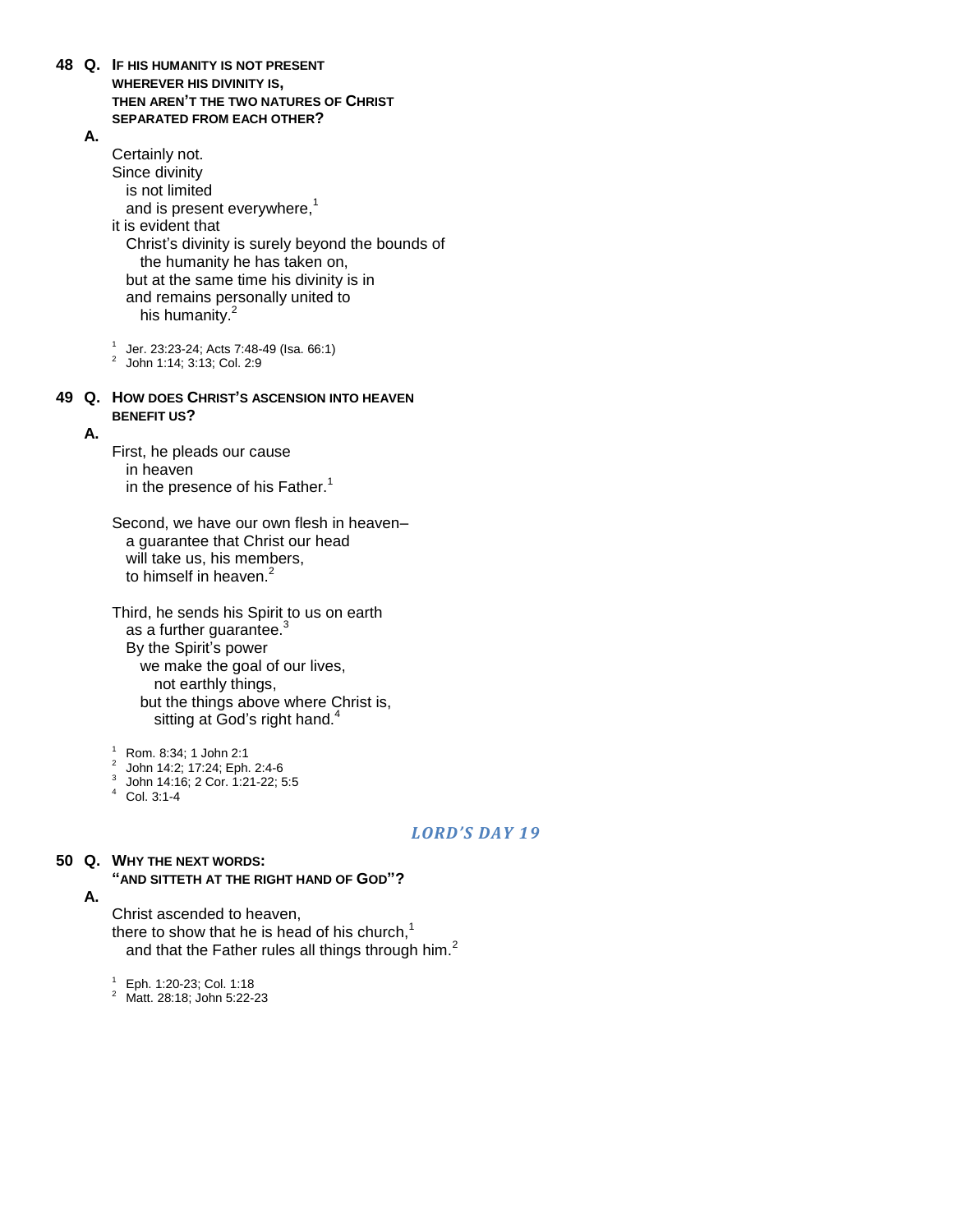### **51 Q. HOW DOES THIS GLORY OF CHRIST OUR HEAD BENEFIT US?**

#### **A.**

First, through his Holy Spirit he pours out his gifts from heaven upon us his members.<sup>1</sup>

Second, by his power he defends us and keeps us safe from all enemies.<sup>2</sup>

<sup>1</sup> Acts 2:33; Eph. 4:7-12

<sup>2</sup> Ps. 110:1-2; John 10:27-30; Rev. 19:11-16

#### **52 Q. HOW DOES CHRIST'S RETURN "TO JUDGE THE LIVING AND THE DEAD" COMFORT YOU?**

**A.**

In all my distress and persecution I turn my eyes to the heavens and confidently await as judge the very One who has already stood trial in my place before God and so has removed the whole curse from me.<sup>1</sup> All his enemies and mine he will condemn to everlasting punishment: but me and all his chosen ones he will take along with him into the joy and the glory of heaven. $<sup>2</sup>$ </sup>

1 Luke 21:28; Rom. 8:22-25; Phil. 3:20-21; Tit. 2:13-14

<sup>2</sup> Matt. 25:31-46; 2 Thess. 1:6-10

### *GOD THE HOLY SPIRIT*

### *LORD'S DAY 20*

#### **53 Q. WHAT DO YOU BELIEVE CONCERNING "THE HOLY SPIRIT"?**

**A.**

First, he, as well as the Father and the Son, is eternal God.<sup>1</sup>

Second, he has been given to me personally, $<sup>2</sup>$ </sup> so that, by true faith, he makes me share in Christ and all his blessings, $3$ comforts me. $4$ and remains with me forever.<sup>5</sup>

 $1$  Gen. 1:1-2; Matt. 28:19; Acts 5:3-4

- 2 1 Cor. 6:19; 2 Cor. 1:21-22; Gal. 4:6
- <sup>3</sup> Gal. 3:14
- 4 John 15:26; Acts 9:31 5 John 14:16-17; 1 Pet. 4:14
-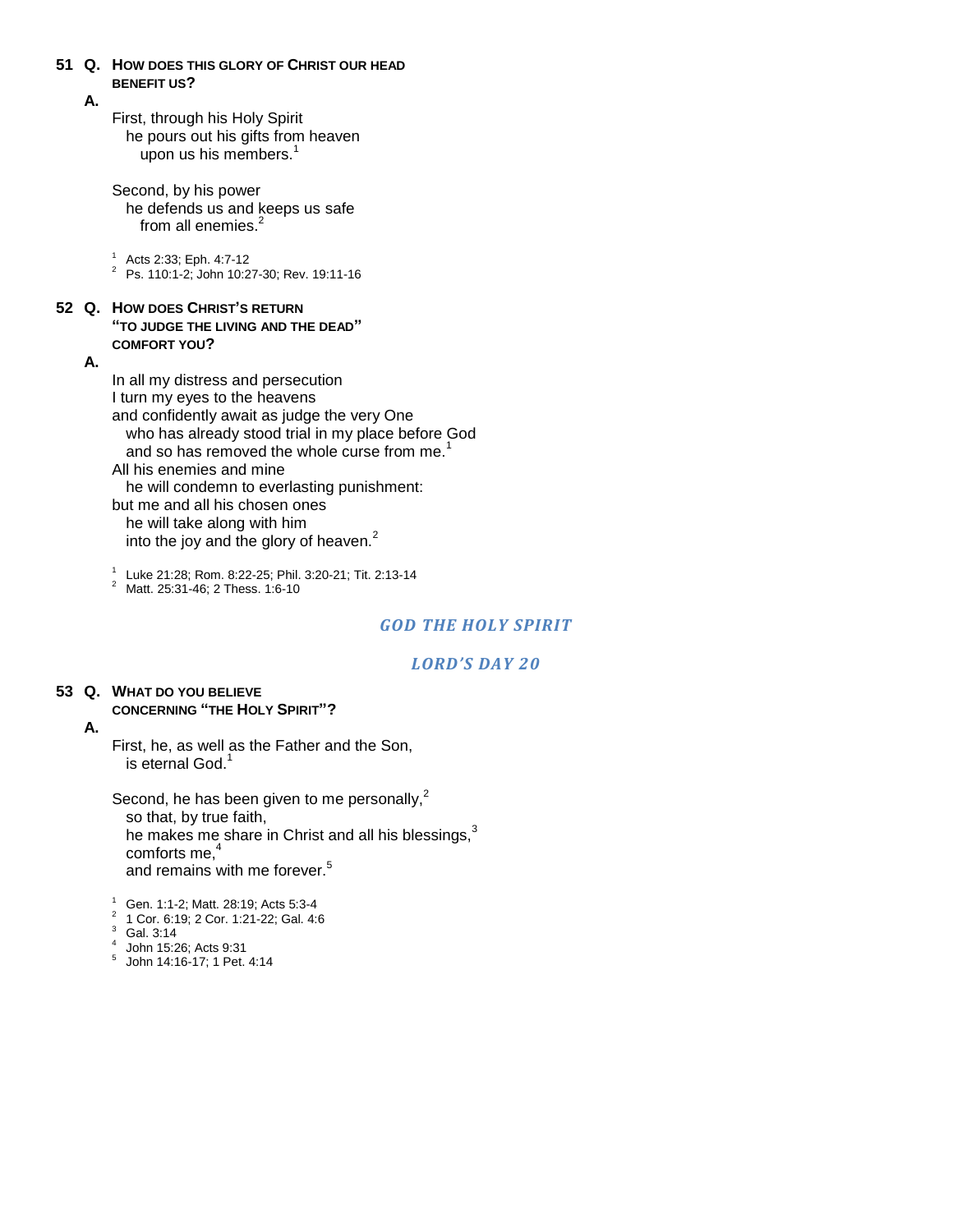# **54 Q. WHAT DO YOU BELIEVE**

### **CONCERNING "THE HOLY CATHOLIC CHURCH"?**

- **A.**
- I believe that the Son of God, through his Spirit and Word, $^1$ out of the entire human race, $2$ from the beginning of the world to its end, $3$ gathers, protects, and preserves for himself a community chosen for eternal life $4$ and united in true faith. $^5$ And of this community I am $^6$  and always will be $^7$ 
	- a living member.
- 1 John 10:14-16; Acts 20:28; Rom. 10:14-17; Col. 1:18
- <sup>2</sup> Gen. 26:3b-4; Rev. 5:9
- 3 Isa. 59:21; 1 Cor. 11:26
- <sup>4</sup> Matt. 16:18; John 10:28-30; Rom. 8:28-30; Eph. 1:3-14
- <sup>5</sup> Acts 2:42-47; Eph. 4:1-6
- 6 1 John 3:14, 19-21
- 7 John 10:27-28; 1 Cor. 1:4-9; 1 Pet. 1:3-5

#### **55 Q. WHAT DO YOU UNDERSTAND BY "THE COMMUNION OF SAINTS"?**

#### **A.**

First, that believers one and all, as members of this community, share in Christ and in all his treasures and gifts.<sup>1</sup>

Second, that each member should consider it his duty to use his gifts readily and cheerfully for the service and enrichment of the other members.<sup>2</sup>

<sup>1</sup> Rom. 8:32; 1 Cor. 6:17; 12:4-7, 12-13; 1 John 1:3

<sup>2</sup> Rom. 12:4-8; 1 Cor. 12:20-27; 13:1-7; Phil. 2:4-8

### **56 Q. WHAT DO YOU BELIEVE**

### **CONCERNING "THE FORGIVENESS OF SINS"?**

**A.**

I believe that God, because of Christ's atonement, will never hold against me any of my sins $\overline{1}$ nor my sinful nature which I need to struggle against all my life.<sup>2</sup>

Rather, in his grace God grants me the righteousness of Christ to free me forever from judgment.<sup>3</sup>

<sup>1</sup> Ps. 103:3-4,10,12; Mic. 7:18-19; 2 Cor. 5:18-21; 1 John 1:7;2:2

<sup>2</sup> Rom. 7:21-25

3 John 3:17-18; Rom. 8:1-2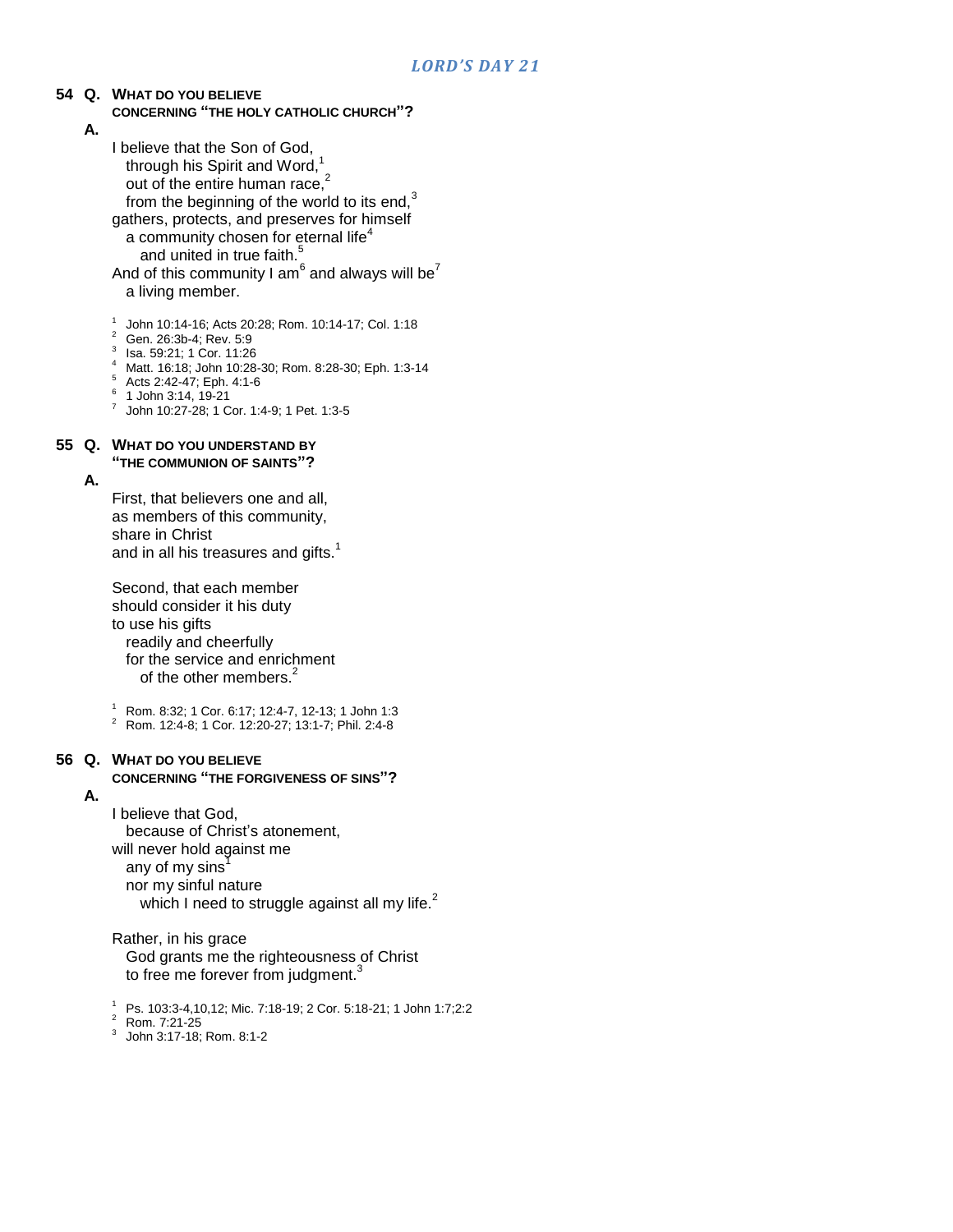#### **57 Q. HOW DOES "THE RESURRECTION OF THE BODY" COMFORT YOU?**

#### **A.**

Not only my soul

will be taken immediately after this life to Christ its head, $1$ but even my very flesh, raised by the power of Christ, will be reunited with my soul and made like Christ's glorious\* body.<sup>2</sup>

1 Luke 23:43; Phil. 1:21-23

2 1 Cor. 15:20, 42-46, 54; Phil. 3:21; 1 John 3:2

\*The first edition had here the word for "holy." This was later corrected to "glorious."

#### **58 Q. HOW DOES THE ARTICLE CONCERNING "LIFE EVERLASTING" COMFORT YOU?**

#### **A.**

Even as I already now experience in my heart the beginning of eternal joy, $1$ so after this life I will have perfect blessedness such as no eye has seen, no ear has heard, no man has ever imagined: a blessedness in which to praise God eternally.<sup>2</sup>

 $1$  Rom. 14:17

2 John 17:3; 1 Cor. 2:9

### *LORD'S DAY 23*

#### **59 Q. WHAT GOOD DOES IT DO YOU, HOWEVER, TO BELIEVE ALL THIS?**

**A.**

In Christ I am right with God and heir to life everlasting.<sup>1</sup>

1 John 3:36; Rom. 1:17 (Hab. 2:4); Rom. 5:1-2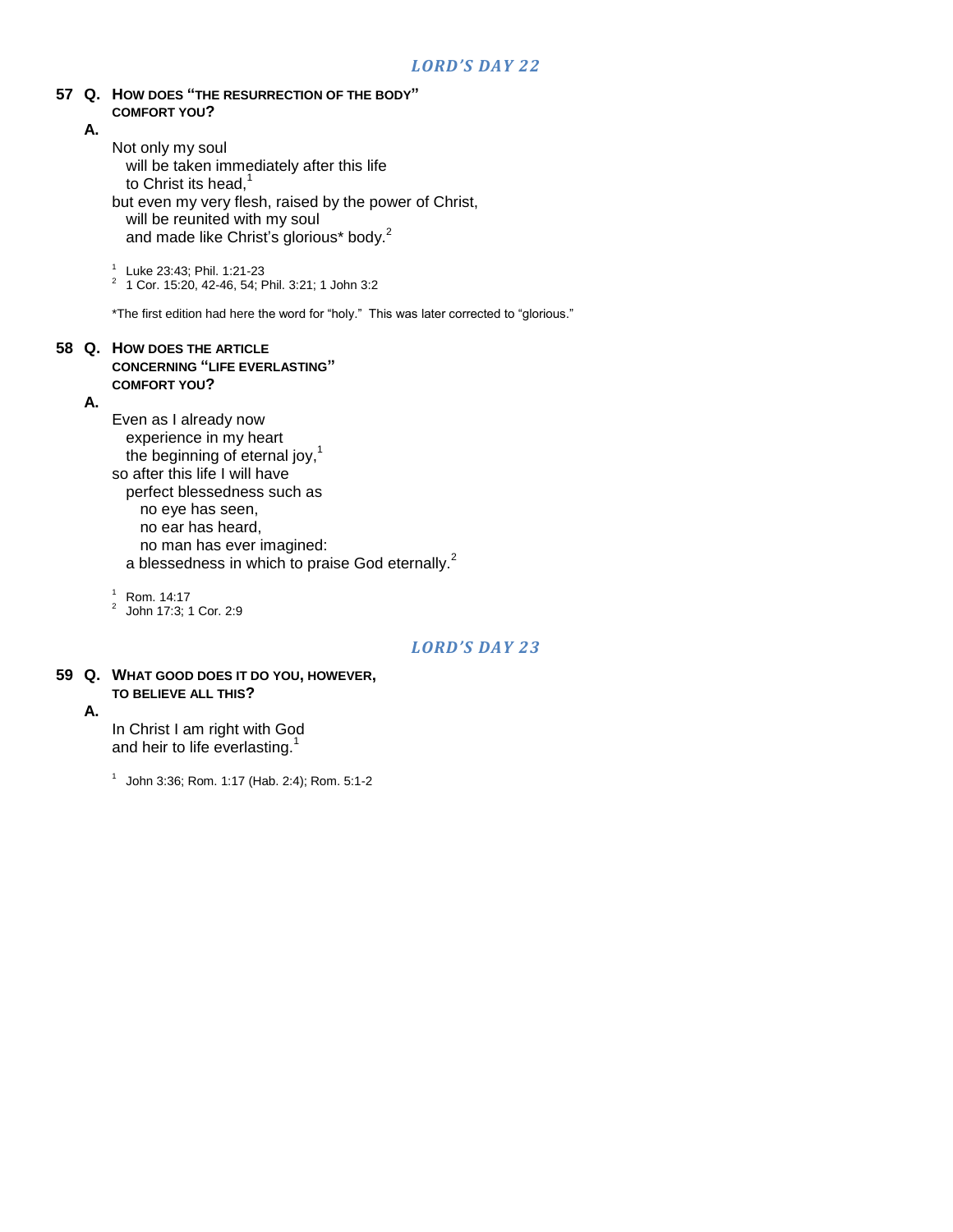### **60 Q. HOW ARE YOU RIGHT WITH GOD?**

#### **A.**

Only by true faith in Jesus Christ.<sup>1</sup>

| Even though my conscience accuses me                                          |
|-------------------------------------------------------------------------------|
| of having grievously sinned against all God's                                 |
| commandments                                                                  |
| and of never having kept any of them, <sup>2</sup>                            |
| and even though I am still inclined toward all evil, <sup>3</sup>             |
| nevertheless,                                                                 |
| without my deserving it at all, <sup>4</sup>                                  |
| out of sheer grace, <sup>5</sup>                                              |
| God grants and credits to me                                                  |
| the perfect satisfaction, righteousness, and holiness of Christ, <sup>6</sup> |
| as if I had never sinned nor been a sinner,                                   |
| as if I had been as perfectly obedient                                        |

as Christ was obedient for me.<sup>7</sup>

All I need to do is to accept this gift of God with a believing heart.<sup>8</sup>

<sup>1</sup> Rom. 3:21-28; Gal. 2:16; Eph. 2:8-9; Phil 3:8-11

- <sup>2</sup> Rom. 3:9-10
- <sup>3</sup> Rom. 7:23
- $4$  Tit. 3:4-5
- <sup>5</sup> Rom. 3:24; Eph. 2:8
- <sup>6</sup> Rom. 4:3-5 (Gen. 15:6); 2 Cor. 5:17-19; 1 John 2:1-2
- $\frac{7}{1}$  Rom. 4:24-25; 2 Cor. 5:21
- 8 John 3:18; Acts 16:30-31

### **61 Q. WHY DO YOU SAY THAT BY FAITH ALONE YOU ARE RIGHT WITH GOD?**

#### **A.**

It is not because of any value my faith has that God is pleased with me.

Only Christ"s satisfaction, righteousness, and holiness make me right with God.

And I can receive this righteousness and make it mine in no other way than by faith alone.

1 1 Cor. 1:30-31

<sup>2</sup> Rom. 10:10; 1 John 5:10-12

#### *LORD'S DAY 24*

### **62 Q. WHY CAN'T THE GOOD WE DO**

#### **MAKE US RIGHT WITH GOD,**

### **OR AT LEAST HELP MAKE US RIGHT WITH HIM?**

#### **A.**

Because the righteousness which can pass God's scrutiny must be entirely perfect and must in every way measure up to the divine law.<sup>1</sup> Even the very best we do in this life is imperfect and stained with sin.<sup>2</sup>

<sup>1</sup> Rom. 3:20; Gal. 3:10 (Deut. 27:26)

 $^2$  Isa. 64:6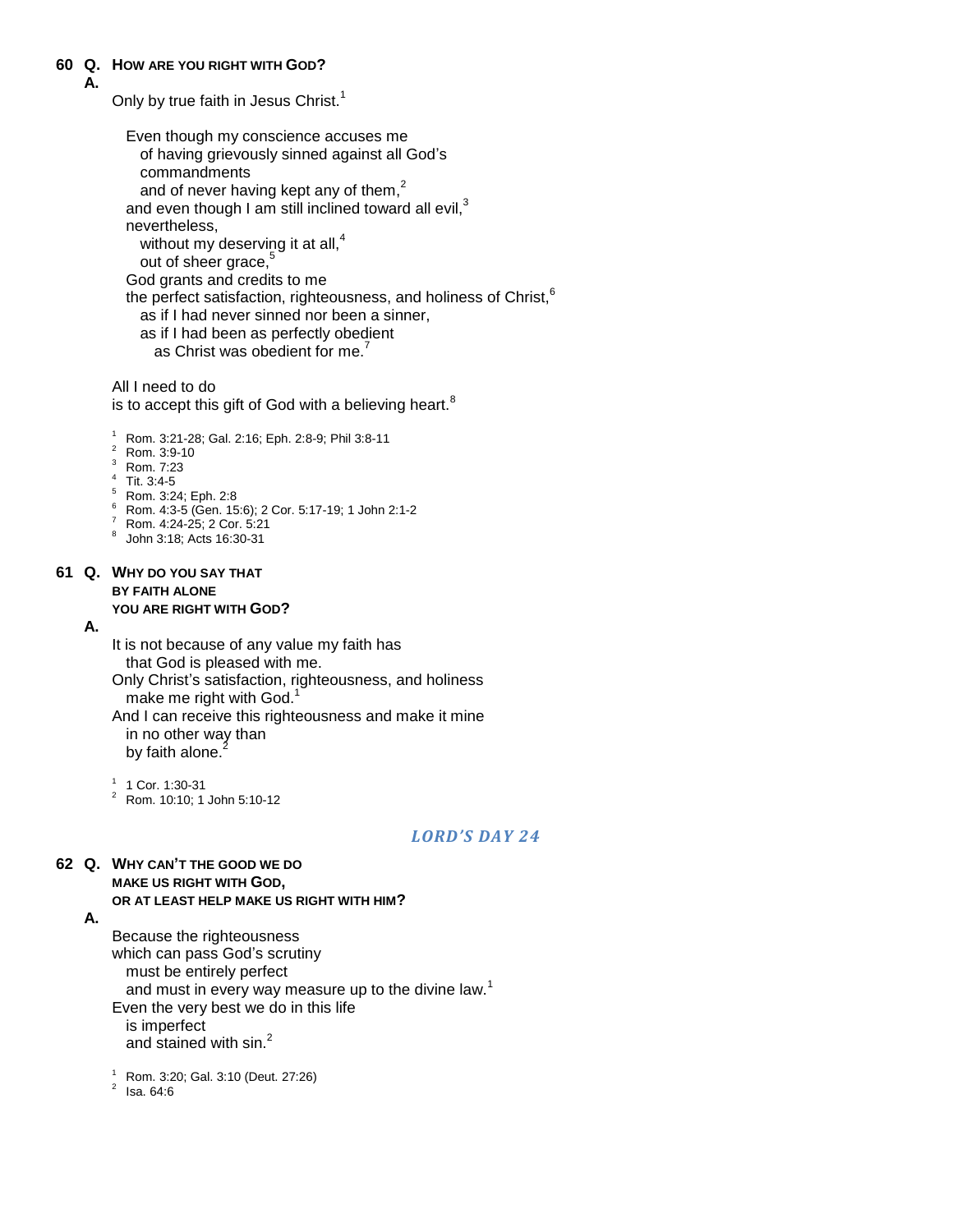**63 Q. HOW CAN YOU SAY THAT THE GOOD WE DO DOESN'T EARN ANYTHING WHEN GOD PROMISES TO REWARD IT IN THIS LIFE AND THE NEXT? 1**

**A.**

This reward is not earned; it is a gift of grace. $2$ 

<sup>1</sup> Matt. 5:12; Heb. 11:6

2 Luke 17:10; 2 Tim. 4:7-8

### **64 Q. BUT DOESN'T THIS TEACHING MAKE PEOPLE INDIFFERENT AND WICKED?**

**A.**

No.

It is impossible

for those grafted into Christ by true faith not to produce fruits of gratitude.<sup>1</sup>

1 Luke 6:43-45; John 15:5

### *THE SACRAMENTS*

### *LORD'S DAY 25*

#### **65 Q. IT IS BY FAITH ALONE THAT WE SHARE IN CHRIST AND ALL HIS BLESSINGS:**

#### **WHERE THEN DOES THAT FAITH COME FROM?**

#### **A.**

The Holy Spirit produces it in our hearts<sup>1</sup> by the preaching of the holy gospel, $<sup>2</sup>$ </sup> and confirms it through our use of the holy sacraments.<sup>3</sup>

- 1 John 3:5; 1 Cor. 2:10-14; Eph. 2:8 <sup>2</sup> Rom. 10:17; 1 Pet. 1:23-25
- <sup>3</sup> Matt. 28:19-20; 1 Cor. 10:16

### **66 Q. WHAT ARE SACRAMENTS?**

### **A.**

Sacraments are holy signs and seals for us to see. They were instituted by God so that

by our use of them

he might make us understand more clearly

the promise of the gospel,

and might put his seal on that promise. $<sup>1</sup>$ </sup>

And this is God"s gospel promise:

to forgive our sins and give us eternal life by grace alone because of Christ"s one sacrifice finished on the cross.<sup>2</sup>

 $1$  Gen. 17:11: Deut. 30:6: Rom. 4:11

<sup>2</sup> Matt. 26:27-28; Acts 2:38; Heb. 10:10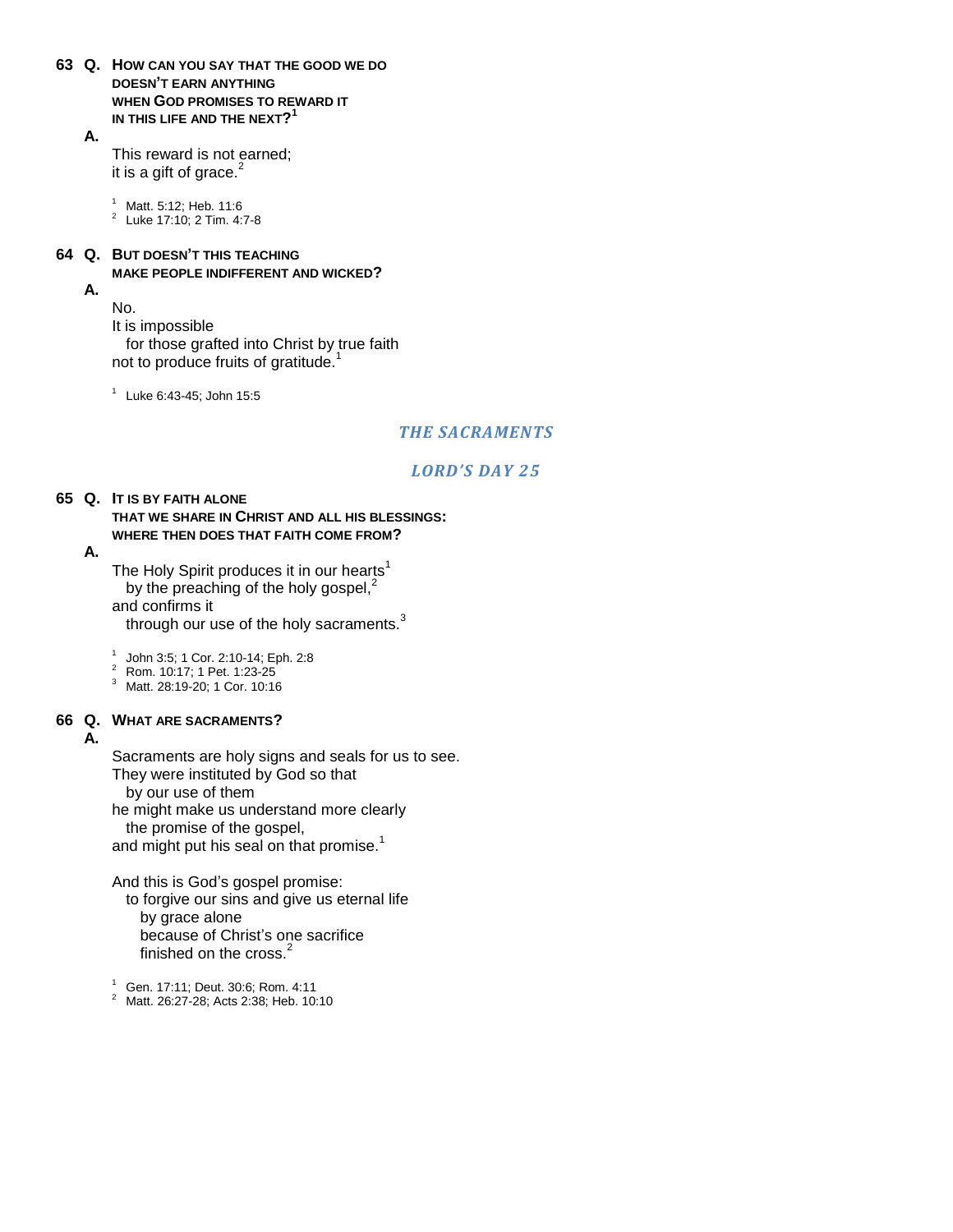- **67 Q. ARE BOTH THE WORD AND THE SACRAMENTS THEN INTENDED TO FOCUS OUR FAITH ON THE SACRIFICE OF JESUS CHRIST ON THE CROSS AS THE ONLY GROUND OF OUR SALVATION?**
	- **A.**

Right! In the gospel the Holy Spirit teaches us and through the holy sacraments he assures us that our entire salvation rests on Christ's one sacrifice for us on the cross.<sup>1</sup>

 $1$  Rom. 6:3; 1 Cor. 11:26; Gal. 3:27

#### **68 Q. HOW MANY SACRAMENTS DID CHRIST INSTITUTE IN THE NEW TESTAMENT? A.**

Two: baptism and the Lord's supper.<sup>1</sup>

<sup>1</sup> Matt. 28:19-20; 1 Cor. 11:23-26

### *BAPTISM*

### *LORD'S DAY 26*

#### **69 Q. HOW DOES BAPTISM REMIND YOU AND ASSURE YOU THAT CHRIST'S ONE SACRIFICE ON THE CROSS IS FOR YOU PERSONALLY?**

#### **A.**

In this way: Christ instituted this outward washing<sup>1</sup> and with it gave the promise that, as surely as water washes away the dirt from the body, so certainly his blood and his Spirit wash away my soul's impurity, in other words, all my sins.<sup>2</sup>

 $1$  Acts 2:38

<sup>2</sup> Matt. 3:11; Rom. 6:3-10; 1 Pet. 3:21

### **70 Q. WHAT DOES IT MEAN**

### **TO BE WASHED WITH CHRIST'S BLOOD AND SPIRIT?**

**A.**

To be washed with Christ"s blood means that God, by grace, has forgiven my sins because of Christ's blood poured out for me in his sacrifice on the cross.<sup>1</sup>

To be washed with Christ's Spirit means that the Holy Spirit has renewed me and set me apart to be a member of Christ so that more and more I become dead to sin and increasingly live a holy and blameless life.<sup>2</sup>

1 Zech. 13:1; Eph. 1:7-8; Heb. 12:24; 1 Pet. 1:2; Rev. 1:5

<sup>2</sup> Ezek. 36:25-27; John 3:5-8; Rom. 6:4; 1 Cor. 6:11; Col. 2:11-12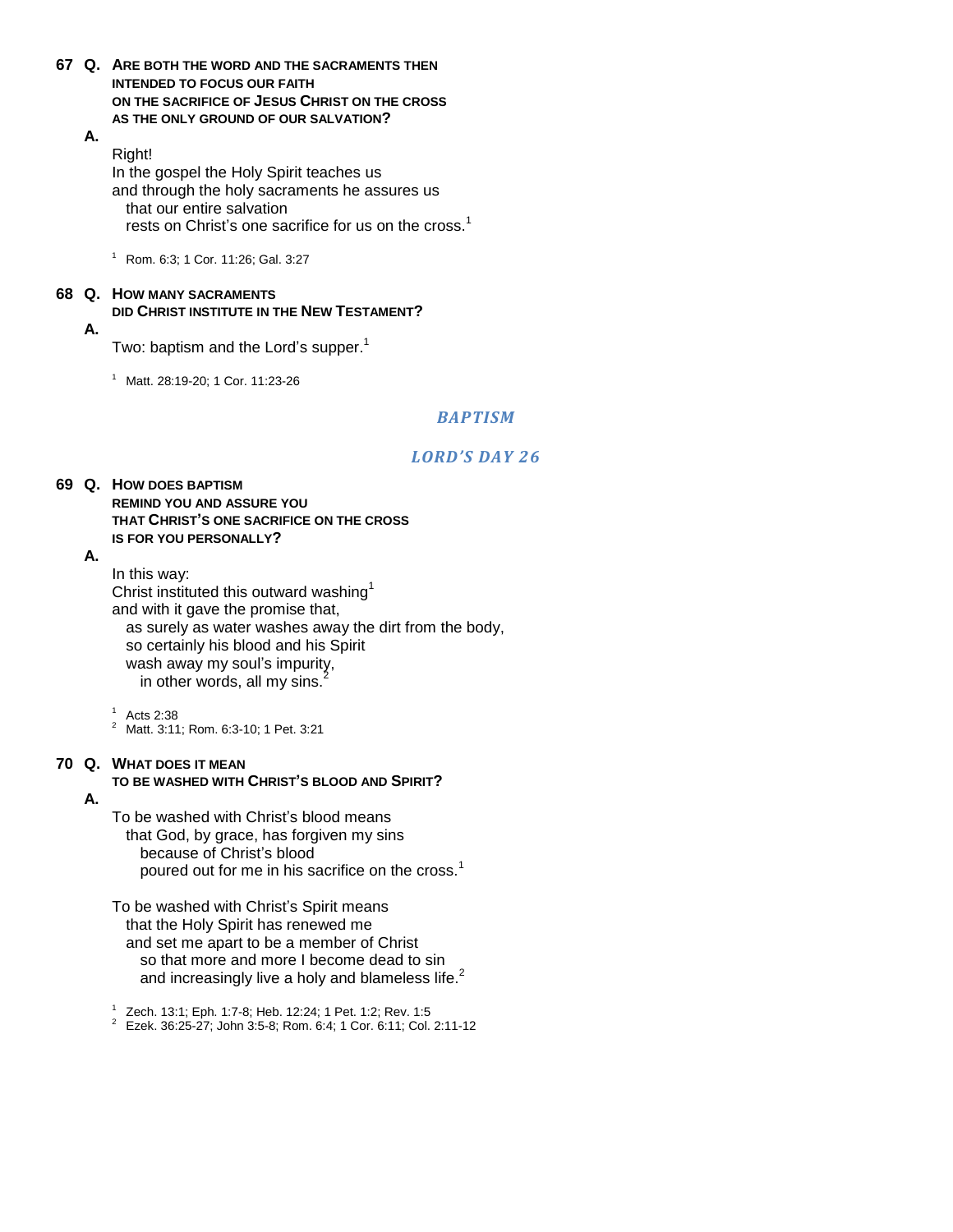- **71 Q. WHERE DOES CHRIST PROMISE THAT WE ARE WASHED WITH HIS BLOOD AND SPIRIT AS SURELY AS WE ARE WASHED WITH THE WATER OF BAPTISM?**
	- **A.**

In the institution of baptism where he says: "Go therefore and make disciples of all nations, baptizing them in the name of the Father and of the Son and of the Holy Spirit."<sup>1</sup>

"He who believes and is baptized will be saved, but he who does not believe will be condemned."<sup>2</sup>\*

This promise is repeated when Scripture calls baptism the washing of regeneration<sup>3</sup> and the washing away of sins.<sup>4</sup>

<sup>1</sup> Matt. 28:19

- <sup>2</sup> Mark 16:16
- 3 Tit. 3:5
- Acts 22:16

\*Earlier and better manuscripts of Mark 16 omit the words "He who believes and is baptized . . . condemned."

### *LORD'S DAY 27*

#### **72 Q. DOES THIS OUTWARD WASHING WITH WATER ITSELF WASH AWAY SINS?**

### **A.**

No, only Jesus Christ"s blood and the Holy Spirit cleanse us from all sins. $<sup>1</sup>$ </sup>

<sup>1</sup> Matt. 3:11; 1 Pet. 3:21; 1 John 1:7

#### **73 Q. WHY THEN DOES THE HOLY SPIRIT CALL BAPTISM THE WASHING OF REBIRTH AND THE WASHING AWAY OF SINS?**

#### **A.**

God has good reason for these words. He wants to teach us that the blood and Spirit of Christ wash away our sins just as water washes away dirt from our bodies. $<sup>1</sup>$ </sup>

But more important,

he wants to assure us, by this divine pledge and sign, that the washing away of our sins spiritually is as real as physical washing with water. $<sup>2</sup>$ </sup>

1 1 Cor. 6:11; Rev. 1:5; 7:14

<sup>2</sup> Acts 2:38; Rom. 6:3-4; Gal. 3:27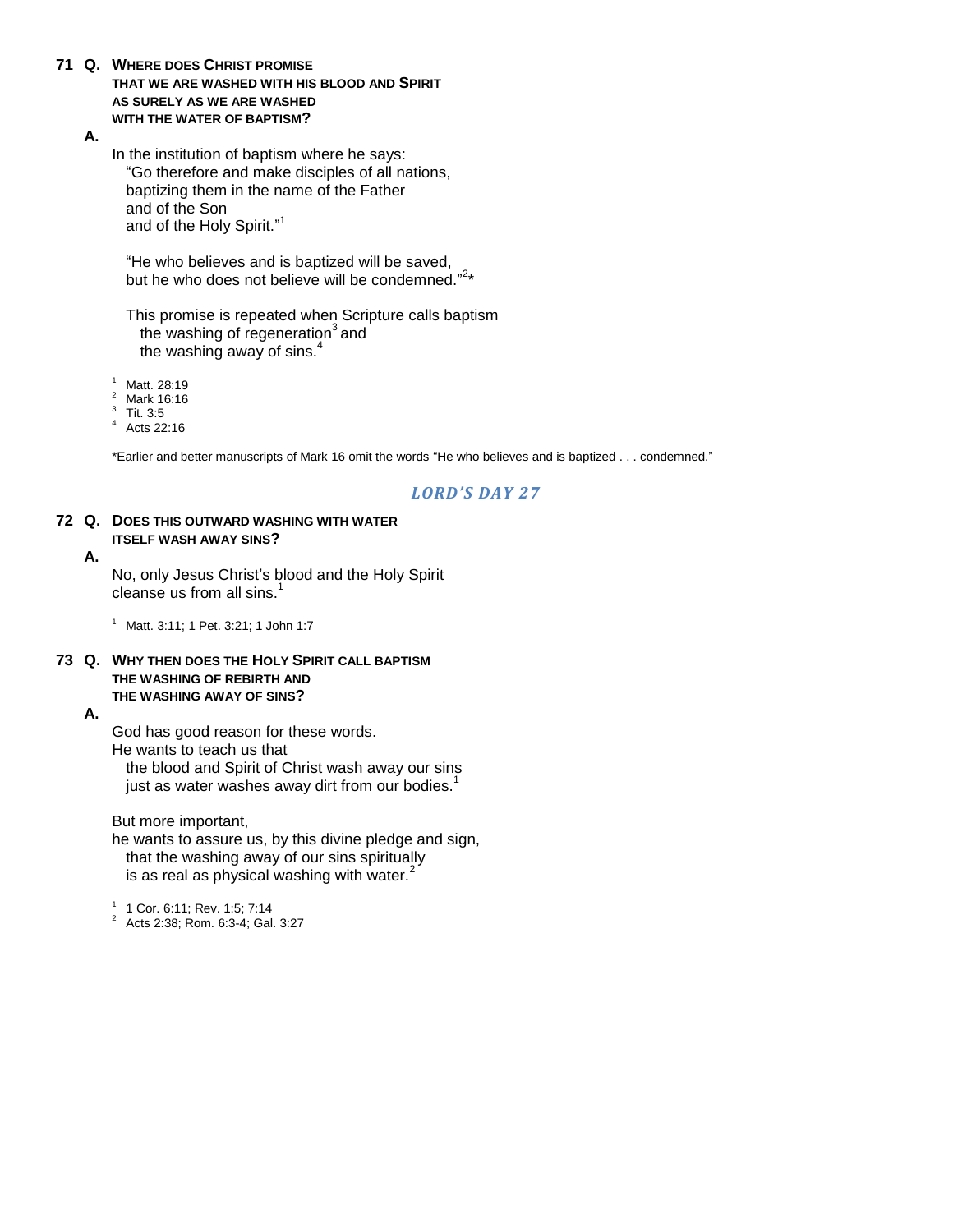### **74 Q. SHOULD INFANTS, TOO, BE BAPTIZED?**

### **A.**

Yes.

Infants as well as adults

are in God's covenant and are his people.<sup>1</sup>

They, no less than adults, are promised the forgiveness of sin through Christ"s blood and the Holy Spirit who produces faith.<sup>2</sup>

Therefore, by baptism, the mark of the covenant, infants should be received into the Christian church and should be distinguished from the children of unbelievers.<sup>3</sup> This was done in the Old Testament by circumcision, $4$ which was replaced in the New Testament by baptism.<sup>5</sup>

<sup>1</sup> Gen. 17:7; Matt. 19:14

- <sup>2</sup> Isa. 44:1-3; Acts 2:38-39; 16:31
- <sup>3</sup> Acts 10:47; 1 Cor. 7:14
- <sup>4</sup> Gen. 17:9-14
- $5$  Col. 2:11-13

### *THE LORD'S SUPPER*

### *LORD'S DAY 28*

**75 Q. HOW DOES THE LORD'S SUPPER REMIND YOU AND ASSURE YOU THAT YOU SHARE IN CHRIST'S ONE SACRIFICE ON THE CROSS AND IN ALL HIS GIFTS?**

#### **A.**

In this way: Christ has commanded me and all believers to eat this broken bread and to drink this cup. With this command he gave this promise: $1$ 

First,

as surely as I see with my eyes the bread of the Lord broken for me and the cup given to me, so surely his body was offered and broken for me and his blood poured out for me on the cross.

Second,

as surely as

I receive from the hand of him who serves, and taste with my mouth the bread and cup of the Lord, given me as sure signs of Christ's body and blood, so surely he nourishes and refreshes my soul for eternal life

with his crucified body and poured-out blood.

<sup>1</sup>Matt. 26:26-28; Mark 14:22-24; Luke 22:19-20; 1 Cor. 11:23-25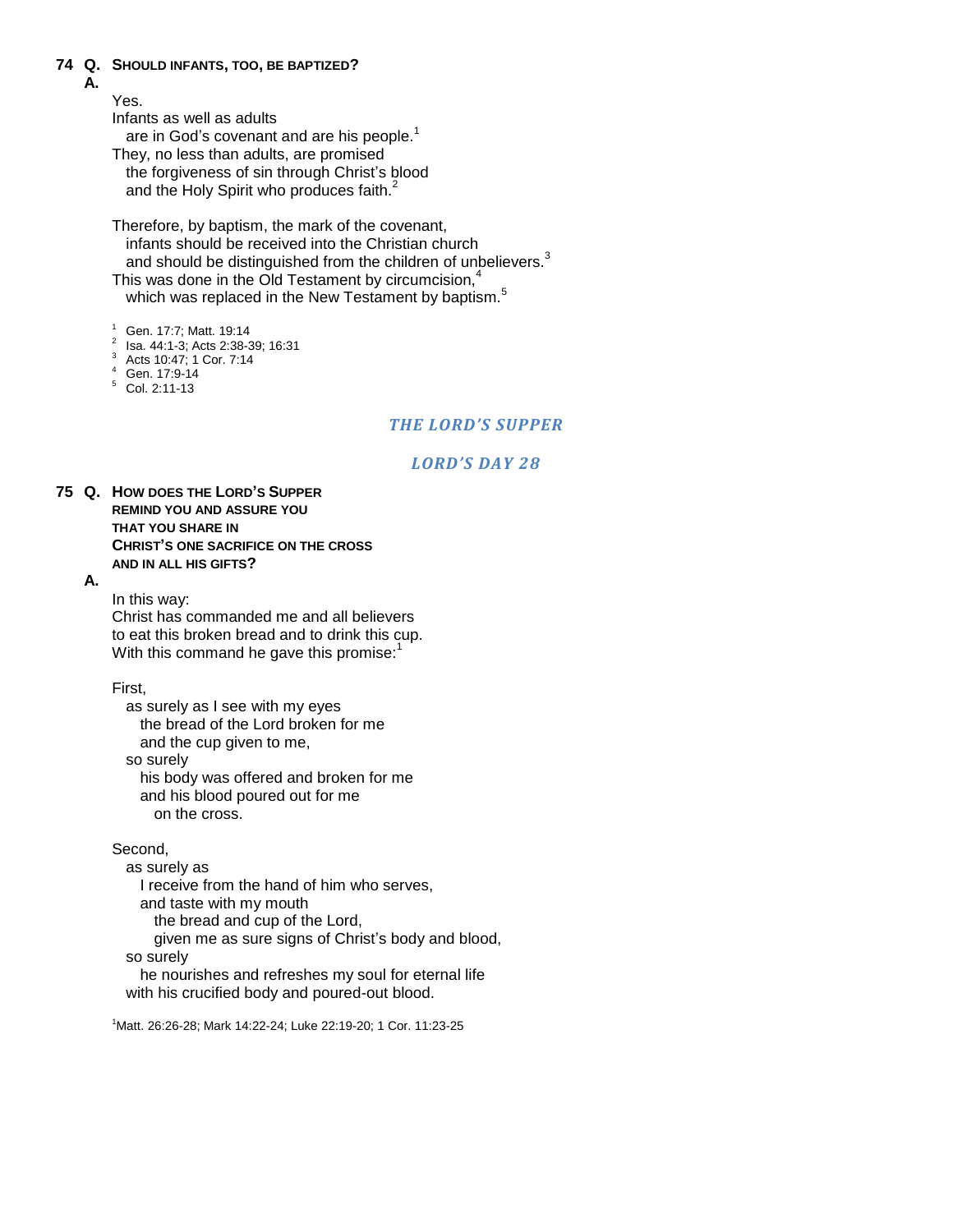#### **76 Q. WHAT DOES IT MEAN**

**TO EAT THE CRUCIFIED BODY OF CHRIST AND TO DRINK HIS POURED-OUT BLOOD?**

#### **A.**

It means

to accept with a believing heart the entire suffering and death of Christ and by believing to receive forgiveness of sins and eternal life. $<sup>1</sup>$ </sup>

But it means more.

Through the Holy Spirit, who lives both in Christ and in us, we are united more and more to Christ's blessed body.<sup>2</sup> And so, although he is in heaven $^3$  and we are on earth, we are flesh of his flesh and bone of his bone.<sup>4</sup> And we forever live on and are governed by one Spirit, as members of our body are by one soul.<sup>5</sup>

 $1$  John 6:35, 40, 50-54

- 2 John 6:55-56; 1 Cor. 12:13
- <sup>3</sup> Acts 1:9-11; 1 Cor. 11:26; Col. 3:1
- 1 Cor. 6:15-17; Eph. 5:29-30; 1 John 4:13
- 5 John 6:56-58; 15:1-6; Eph. 4:15-16; 1 John 3:24

**77 Q. WHERE DOES CHRIST PROMISE TO NOURISH AND REFRESH BELIEVERS WITH HIS BODY AND BLOOD AS SURELY AS THEY EAT THIS BROKEN BREAD AND DRINK THIS CUP?**

#### **A.**

In the institution of the Lord"s Supper:

"The Lord Jesus, on the night when he was betrayed took bread, and when he had given thanks, he broke it and said,

"Take, eat, this is my body which is for you.\* Do this in remembrance of me.'

In the same way also the cup, after supper, saying, "This cup is the new covenant in my blood; Do this, as often as you drink it, in remembrance of me."

For as often as you eat this bread and drink the cup, you proclaim the Lord"s death until he comes." 1

This promise is repeated by Paul in these words:

"The cup of blessing which we bless, is it not a participation in the blood of Christ? The bread which we break, is it not a participation in the body of Christ? Because there is one bread, we who are many are one body, for we all partake of the one bread."<sup>2</sup>

<sup>1</sup> 1 Cor. 11:23-26

2 1 Cor. 10:16-17

\*Earlier and better manuscripts of I Corinthians 11 omit the words, "Take, eat."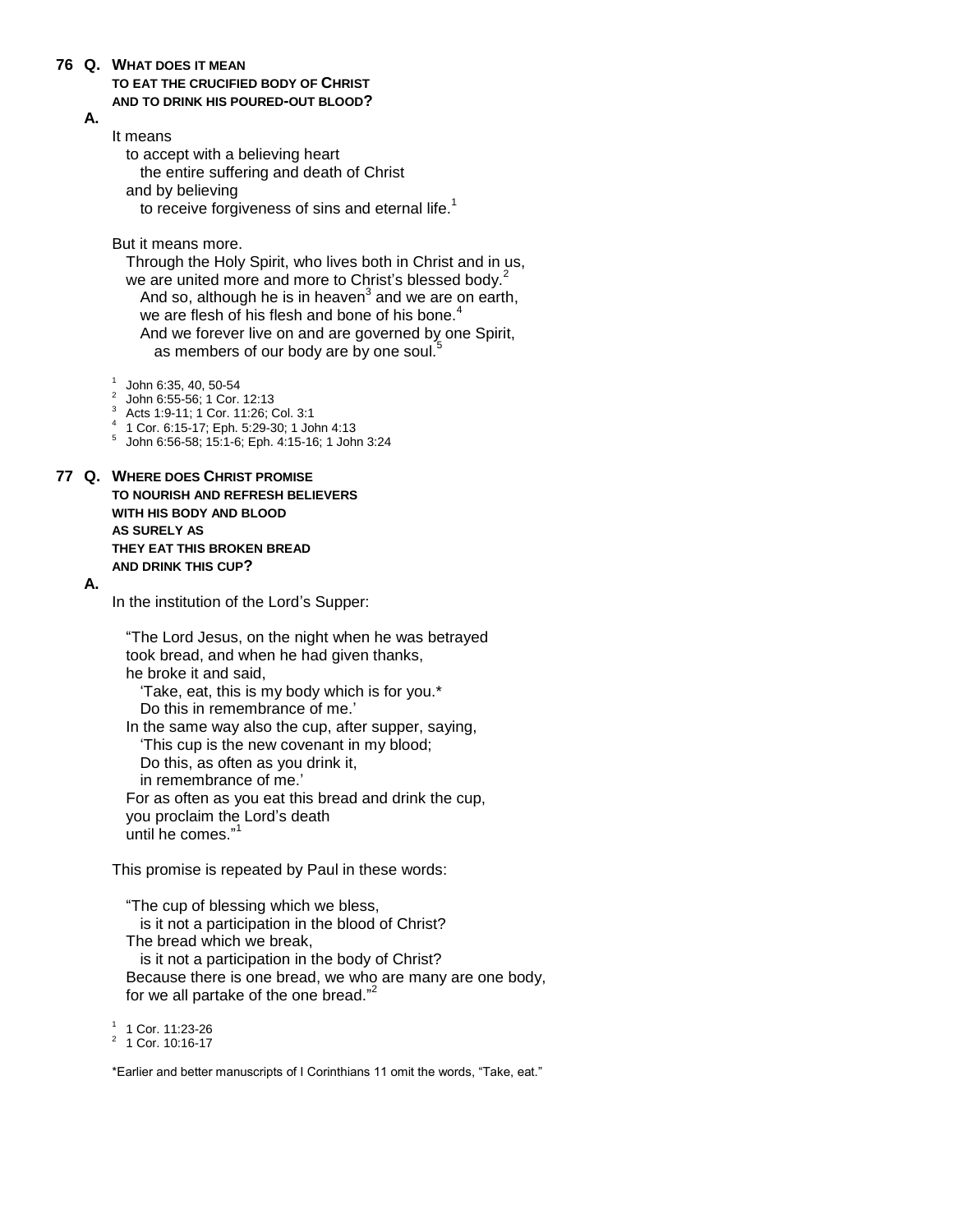#### **78 Q. ARE THE BREAD AND WINE CHANGED INTO THE REAL BODY AND BLOOD OF CHRIST?**

**A.**

No. Just as the water of baptism is not changed into Christ's blood and does not itself wash away sins but is simply God's sign and assurance,<sup>1</sup> so too the bread of the Lord"s Supper is not changed into the actual body of  $Christ<sup>2</sup>$ even though it is called the body of Christ $3$ in keeping with the nature and language of sacraments. $4$ 

- $^{1}$  Eph. 5:26; Tit. 3:5
- Matt. 26:26-29
- 3 1 Cor. 10:16-17; 11:26-28
- <sup>4</sup> Gen. 17:10-11; Ex. 12:11, 13; 1 Cor. 10:1-4

### **79 Q. WHY THEN DOES CHRIST CALL**

**THE BREAD HIS BODY AND THE CUP HIS BLOOD, OR THE NEW COVENANT IN HIS BLOOD? (PAUL USES THE WORDS,**

**A PARTICIPATION IN CHRIST'S BODY AND BLOOD.)**

#### **A.**

Christ has good reason for these words. He wants to teach us that as bread and wine nourish our temporal life, so too his crucified body and poured-out blood truly nourish our souls for eternal life.<sup>1</sup>

But more important,

he wants to assure us, by this visible sign and pledge, that we, through the Holy Spirit's work, share in his true body and blood as surely as our mouths receive these holy signs in his remembrance, $2$ and that all of his suffering and obedience are as definitely ours as if we personally had suffered and paid for our sins.<sup>3</sup>

1 John 6:51, 55

2 1 Cor. 10:16-17; 11:26

<sup>3</sup> Rom. 6:5-11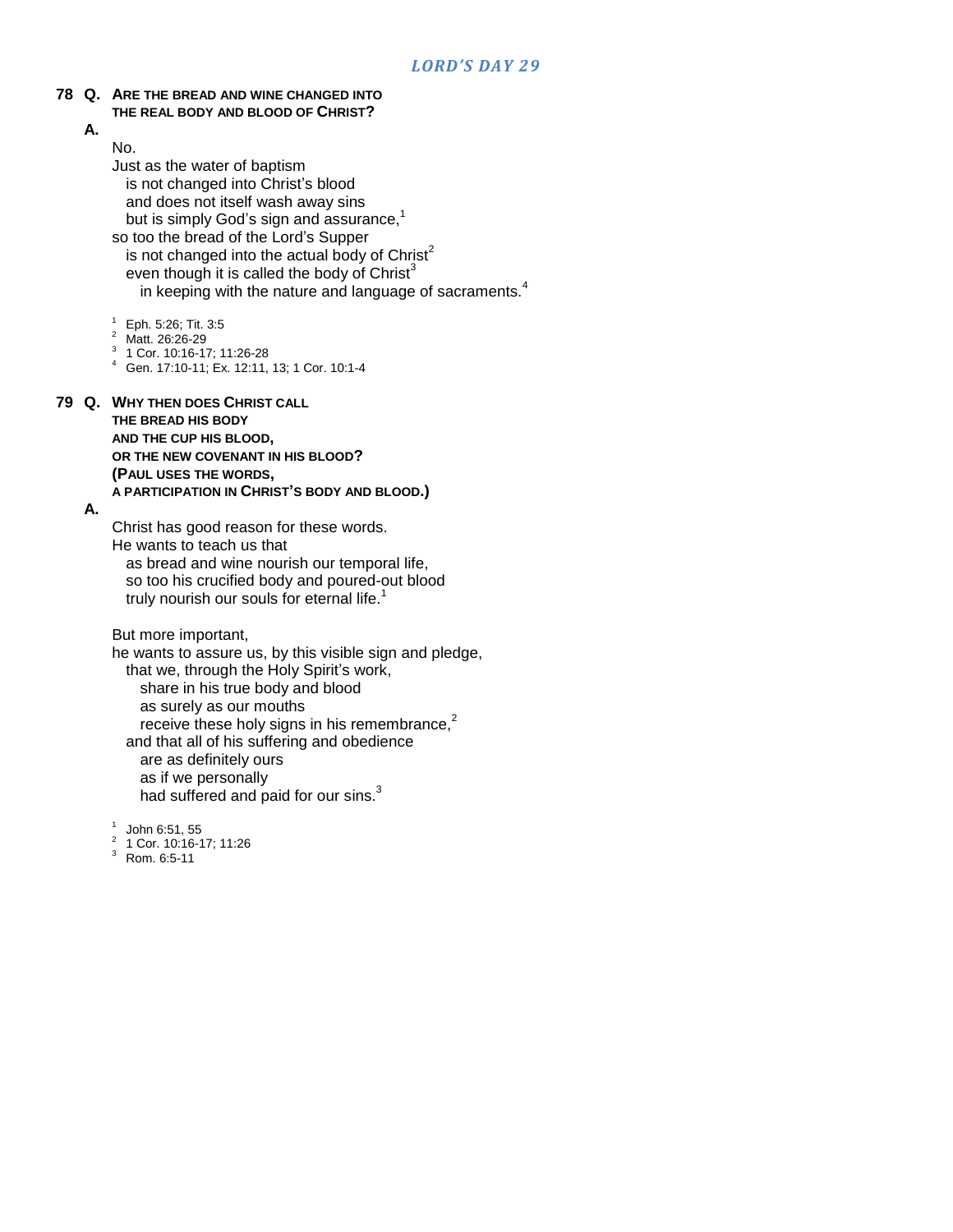### **\*80 Q. HOW DOES THE LORD'S SUPPER DIFFER FROM THE ROMAN CATHOLIC MASS?**

**A.**

The Lord"s supper declares to us that our sins have been completely forgiven through the one sacrifice of Jesus Christ which he himself finished on the cross once for all.<sup>1</sup> It also declares to us that the Holy Spirit grafts us into Christ,<sup>2</sup> who with his very body is now in heaven at the right hand of the Father $3$ where he wants us to worship him.<sup>4</sup> But the Mass teaches that the living and the dead do not have their sins forgiven through the suffering of Christ unless Christ is still offered for them daily by the priests. It also teaches that Christ is bodily present in the form of bread and wine where Christ is therefore to be worshiped. Thus the Mass is basically nothing but a denial of the one sacrifice and suffering of Jesus Christ and a condemnable idolatry.

1 John 19:30; Heb. 7:27; 9:12, 25-26; 10:10-18

2 1 Cor. 6:17; 10:16-17

<sup>3</sup> Acts 7:55-56; Heb. 1:3; 8:1

<sup>4</sup> Matt. 6:20-21; John 4:21-24; Phil. 3:20; Col. 3:1-3

\*Question and answer 80 were altogether absent from the first edition of the Catechism, and were present in a shortened form in the second edition. The translation here given is of the text of the third edition.

### **81 Q. WHO ARE TO COME**

**TO THE LORD'S TABLE?**

### **A.**

Those who are displeased with themselves because of their sins, but who nevertheless trust that their sins are pardoned and that their continuing weakness is covered by the suffering and death of Christ, and who also desire more and more to strengthen their faith and to lead a better life.

Hypocrites and those who are unrepentant, however, eat and drink judgment on themselves.<sup>1</sup>

1 1 Cor. 10:19-22; 11:26-32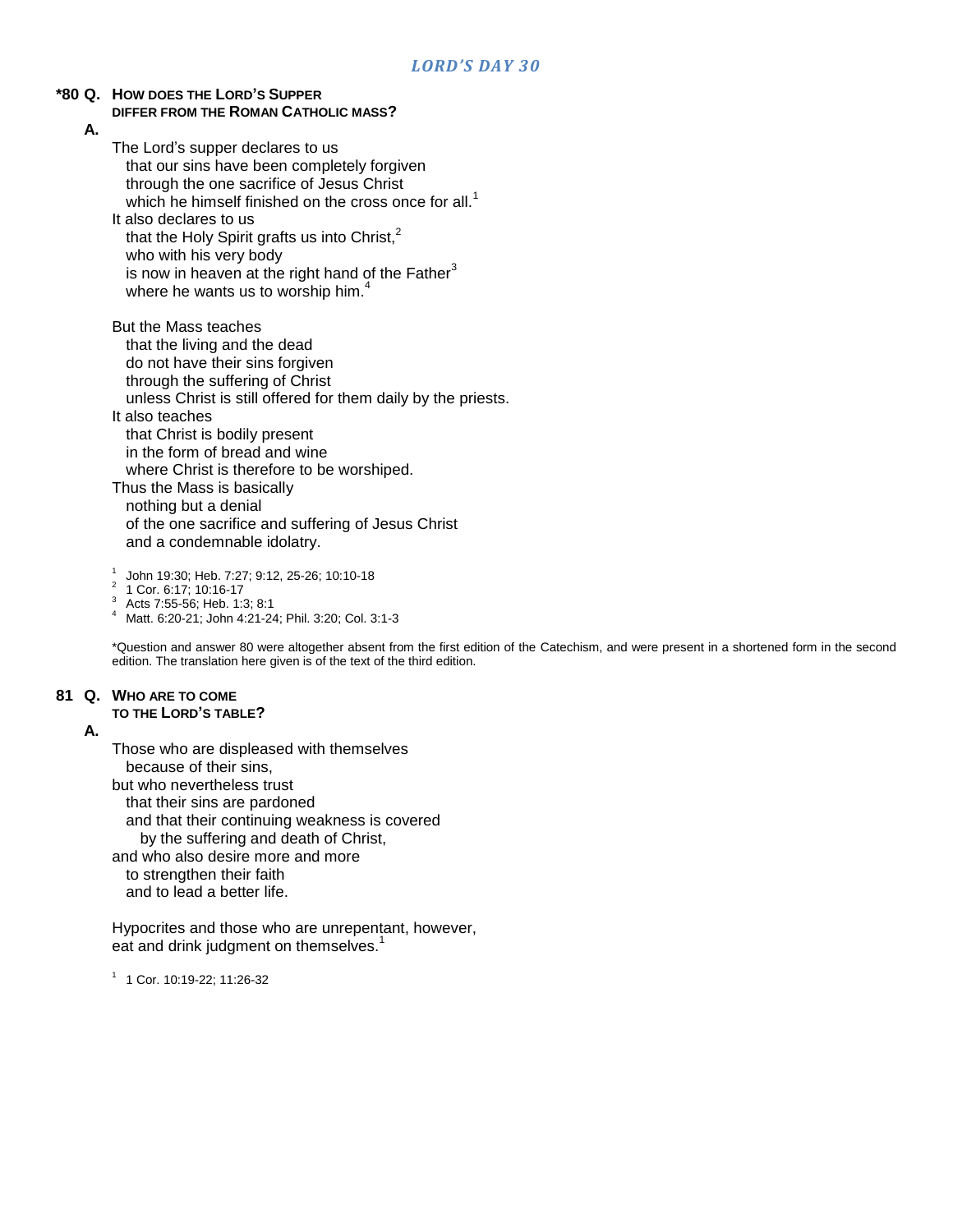### **82 Q. ARE THOSE TO BE ADMITTED TO THE LORD'S SUPPER WHO SHOW BY WHAT THEY SAY AND DO THAT THEY ARE UNBELIEVING AND UNGODLY?**

#### **A.**

No, that would dishonor God"s covenant and bring down God's anger upon the entire congregation.<sup>1</sup> Therefore, according to the instruction of Christ and his apostles, the Christian church is duty-bound to exclude such people, by the official use of the keys of the kingdom, until they reform their lives.

1 1 Cor. 11:17-32; Ps. 50:14-16; Isa. 1:11-17

### *LORD'S DAY 31*

**83 Q. WHAT ARE THE KEYS OF THE KINGDOM?**

**A.**

The preaching of the holy gospel and Christian discipline toward repentance. Both preaching and discipline open the kingdom of heaven to believers and close it to unbelievers.<sup>1</sup>

<sup>1</sup> Matt. 16:19; John 20:22-23

#### **84 Q. HOW DOES PREACHING THE GOSPEL OPEN AND CLOSE THE KINGDOM OF HEAVEN?**

#### **A.**

According to the command of Christ:

The kingdom of heaven is opened by proclaiming and publicly declaring to each and every believer that, as often as he accepts the gospel promise in true faith, God, because of what Christ has done, truly forgives all his sins.

The kingdom of heaven is closed, however, by proclaiming and publicly declaring to unbelievers and hypocrites that, as long as they do not repent, the anger of God and eternal condemnation rest on them.

God"s judgment, both in this life and in the life to come, is based on this gospel testimony.<sup>1</sup>

<sup>1</sup> Matt. 16:19; John 3:31-36; 20:21-23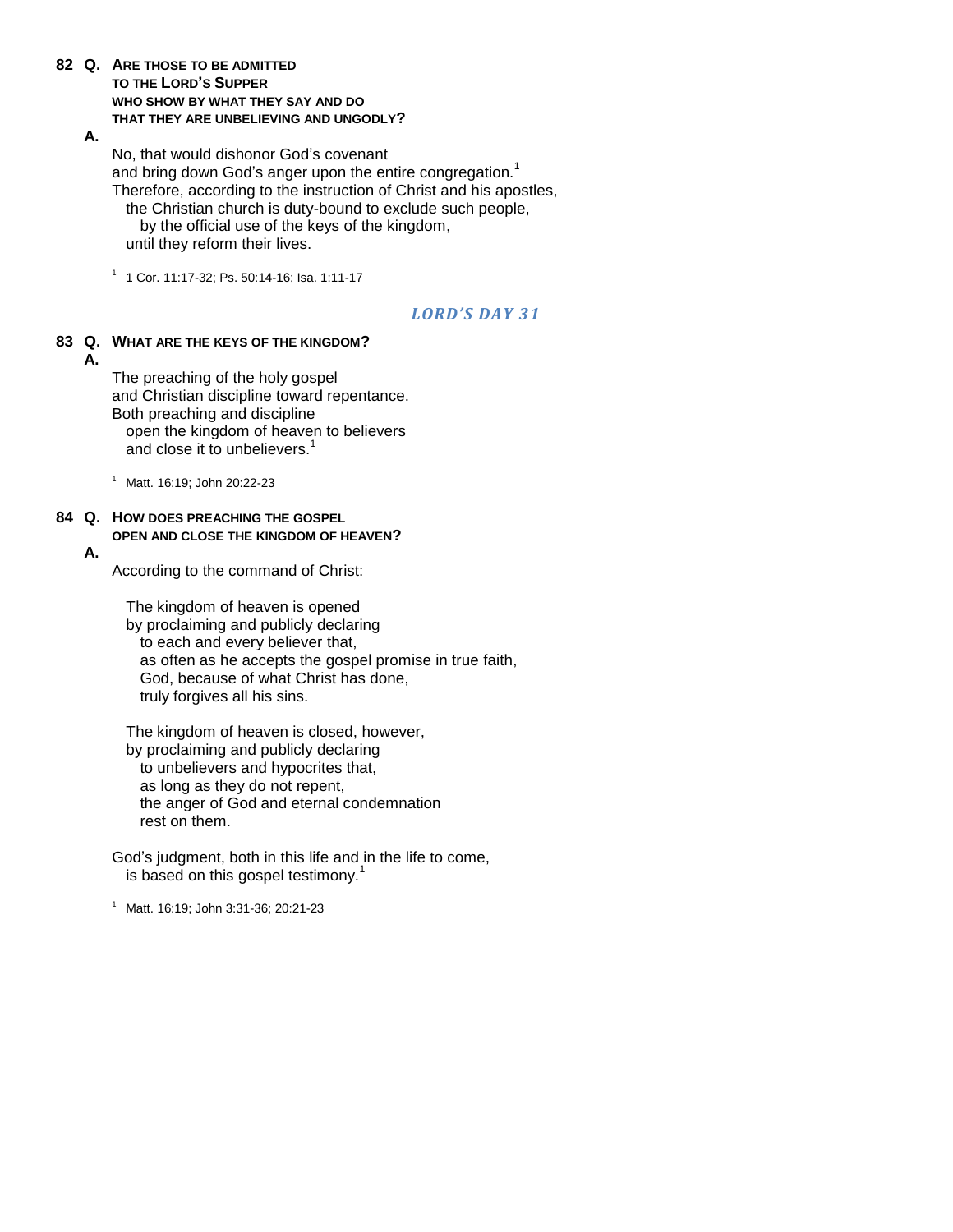**85 Q. HOW IS THE KINGDOM OF HEAVEN CLOSED AND OPENED BY CHRISTIAN DISCIPLINE?**

### **A.**

According to the command of Christ:

If anyone, though called a Christian, profess unchristian teachings or lives an unchristian life, if after repeated brotherly counsel, he refuses to abandon his errors and wickedness, and, if after being reported to the church, that is, to its officers, he fails to respond also to their admonition– such a one the officers exclude from the Christian fellowship

by withholding the sacraments from him, and God himself excludes him from the kingdom of Christ.<sup>1</sup>

Such a person,

when he promises and demonstrates genuine reform, is received again as a member of Christ and of his church.<sup>2</sup>

<sup>1</sup> Matt. 18:15-20; 1 Cor. 5:3-5, 11-13; 2 Thess. 3:14-15

<sup>2</sup> Luke 15:20-24; 2 Cor. 2:6-11

### *PART III*

### *MAN'S GRATITUDE*

### *LORD'S DAY 32*

#### **86 Q. WE HAVE BEEN DELIVERED FROM OUR MISERY BY GOD'S GRACE ALONE THROUGH CHRIST AND NOT BECAUSE WE HAVE EARNED IT: WHY THEN MUST WE STILL DO GOOD?**

#### **A.**

To be sure, Christ has redeemed us by his blood. But we do good because Christ by his Spirit is also renewing us to be like himself, so that in all our living we may show that we are thankful to God for all he has done for  $us,$ <sup>1</sup> and so that he may be praised through us. $<sup>2</sup>$ </sup>

And we do good so that we may be assured of our faith by its fruits, $3$ and so that by our godly living our neighbors may be won over to Christ.<sup>4</sup>

 $\frac{1}{2}$  Rom. 6:13; 12:1-2; 1 Pet. 2:5-10

- <sup>2</sup> Matt. 5:16; 1 Cor. 6:19-20
- <sup>3</sup> Matt. 7:17-18; Gal. 5:22-24; 2 Pet. 1:10-11
- <sup>4</sup> Matt. 5:14-16; Rom. 14:17-19; 1 Pet. 2:12; 3:1-2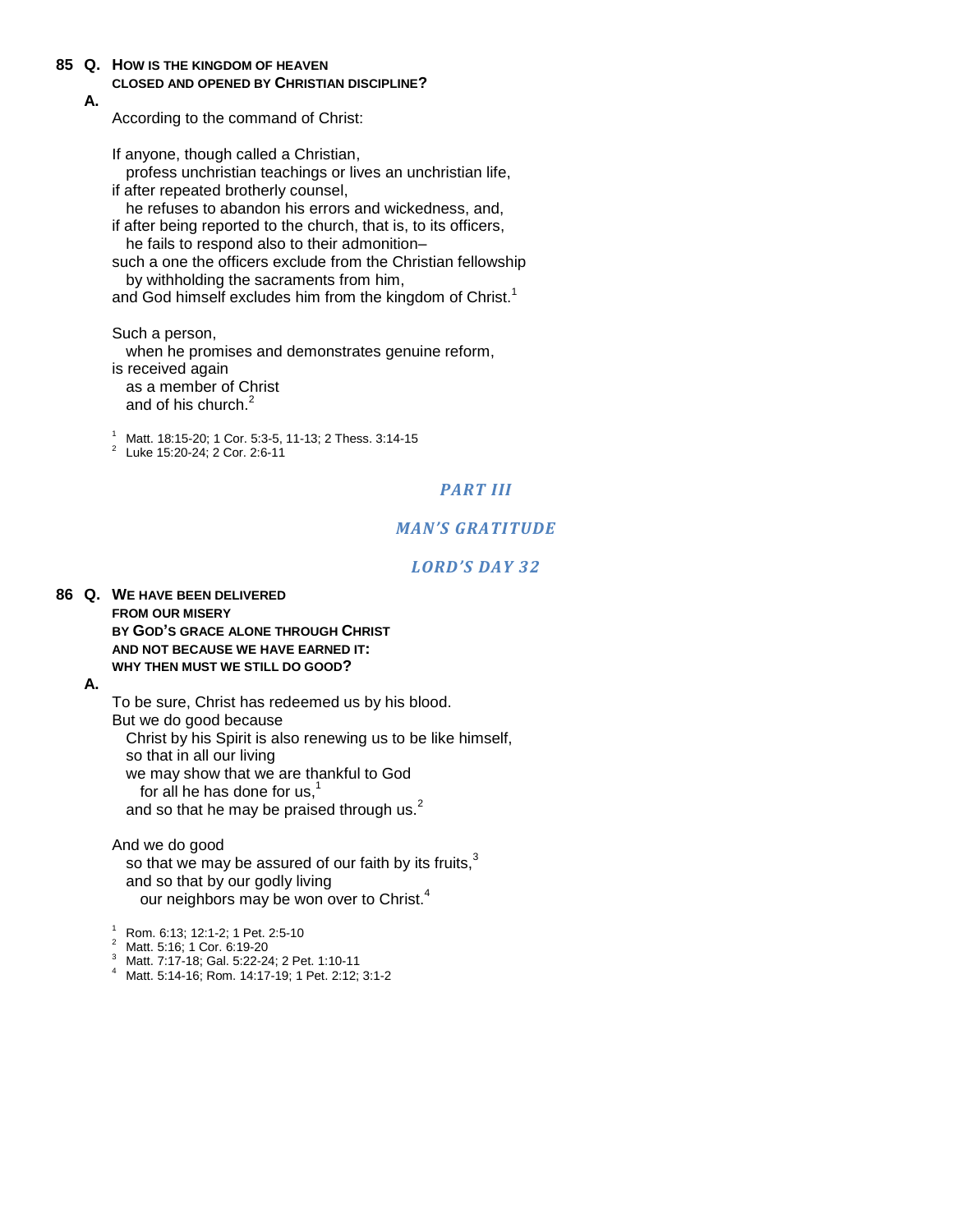- **87 Q. CAN THOSE BE SAVED WHO DO NOT TURN TO GOD FROM THEIR UNGRATEFUL AND IMPENITENT WAYS?**
	- **A.**

By no means. Scripture tells us that no unchaste person, no idolater, adulterer, thief, no covetous person, no drunkard, slanderer, robber, or the like is going to inherit the kingdom of God.<sup>1</sup>

1 1 Cor. 6:9-10; Gal. 5:19-21; Eph. 5:1-20; 1 John 3:14

### *LORD'S DAY 33*

### **88 Q. WHAT IS INVOLVED**

### **IN GENUINE REPENTANCE OR CONVERSION?**

### **A.**

Two things:

the dying-away of the old self, and the coming-to-life of the new.<sup>1</sup>

<sup>1</sup> Rom. 6:1-11; 2 Cor. 5:17; Eph. 4:22-24; Col. 3:5-10

#### **89 Q. WHAT IS THE DYING-AWAY OF THE OLD SELF? A.**

It is to be genuinely sorry for sin, to hate it more and more, and to run away from it. $<sup>1</sup>$ </sup>

<sup>1</sup> Ps. 51:3-4, 17; Joel 2:12-13; Rom. 8:12-13; 2 Cor. 7:10

#### **90 Q. WHAT IS THE COMING-TO-LIFE OF THE NEW SELF? A.**

It is wholehearted joy in God through Christ<sup>1</sup> and a delight to do every kind of good as God wants us to. $2$ 

<sup>1</sup> Ps. 51:8, 12; Isa.57:15; Rom. 5:1; 14:17

<sup>2</sup> Rom. 6:10-11; Gal. 2:20

## **91 Q. WHAT DO WE DO THAT IS GOOD?**

**A.**

Only that which arises out of true faith, $<sup>1</sup>$ </sup> conforms to God's law,<sup>2</sup> and is done for his glory;<sup>3</sup> and not that which is based on what we think is right or on established human tradition.<sup>4</sup>

1 John 15:5; Heb. 11:6

- <sup>2</sup> Lev. 18:4; 1 Sam. 15:22; Eph. 2:10
- 3 1 Cor. 10:31
- <sup>4</sup> Deut. 12:32; Isa. 29:13; Ezek. 20:18-19; Matt. 15:7-9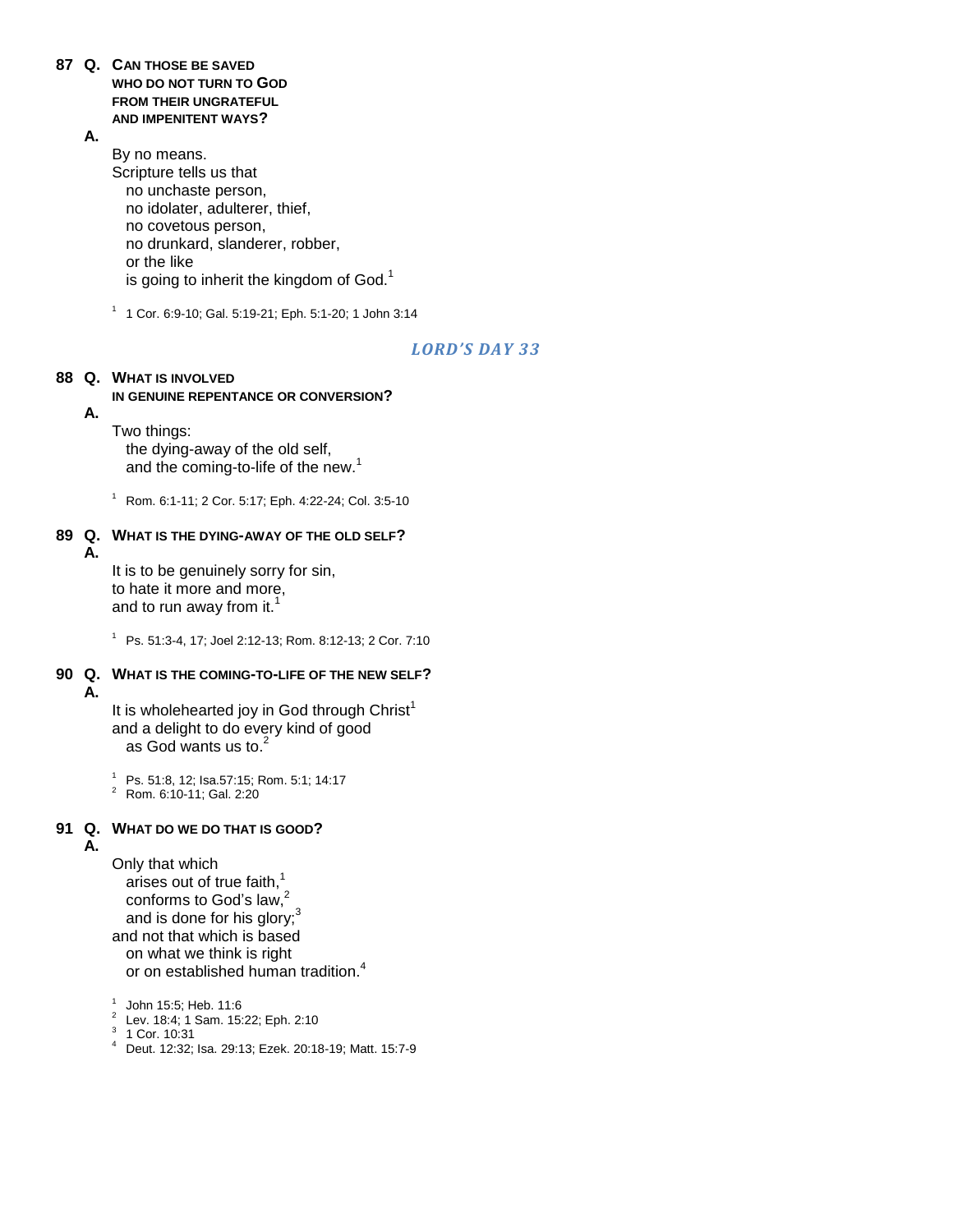### **92 Q. WHAT DOES THE LORD SAY IN HIS LAW?**

| ч.<br>А. | <b>VERTITLE LORD SAT IN HIS LAW !</b>                                     |
|----------|---------------------------------------------------------------------------|
|          | God spoke all these words:                                                |
|          | <b>THE FIRST COMMANDMENT</b>                                              |
|          | I am the Lord your God,                                                   |
|          | who brought you out of the land of Egypt,                                 |
|          | out of the house of bondage.                                              |
|          | You shall have no other gods before me.                                   |
|          | <b>THE SECOND COMMANDMENT</b>                                             |
|          | You shall not make for yourself a graven image,                           |
|          | or any likeness of anything in heaven above,                              |
|          | or that is in the earth beneath,                                          |
|          | or that is in the water under the earth;                                  |
|          | you shall not bow down to them or serve them;                             |
|          | for I, the Lord your God am a jealous God,                                |
|          | visiting the iniquity of the fathers upon the children                    |
|          | to the third and the fourth generation<br>of those who hate me,           |
|          | but showing stedfast love to thousands of those                           |
|          | who love me and keep my commandments.                                     |
|          | <b>THE THIRD COMMANDMENT</b>                                              |
|          | You shall not take the name of the Lord your God in vain;                 |
|          | for the Lord will not hold him guiltless                                  |
|          | who takes his name in vain.                                               |
|          | THE FOURTH COMMANDMENT                                                    |
|          | Remember the sabbath day, to keep it holy.                                |
|          | Six days you shall labor, and do all your work;                           |
|          | but the seventh day is a sabbath to the Lord your God;                    |
|          | in it you shall not do any work,                                          |
|          | you, or your son, or your daughter,                                       |
|          | your manservant, or your maidservant,                                     |
|          | or your cattle,                                                           |
|          | or the sojourner who is within your gates;                                |
|          | for in six days the Lord made heaven and earth, the sea,                  |
|          | and all that is in them,                                                  |
|          | and rested the seventh day;<br>therefore the Lord blessed the sabbath day |
|          | and hallowed it.                                                          |
|          | <b>THE FIFTH COMMANDMENT</b>                                              |
|          | Honor your father and your mother,                                        |
|          | that your days may be long                                                |
|          | in the land which the Lord your God gives you.                            |
|          | THE SIXTH COMMANDMENT                                                     |
|          | You shall not kill.                                                       |
|          | <b>THE SEVENTH COMMANDMENT</b>                                            |
|          | You shall not commit adultery.                                            |
|          | <b>THE EIGHTH COMMANDMENT</b>                                             |
|          | You shall not steal.                                                      |
|          | <b>THE NINTH COMMANDMENT</b>                                              |
|          | You shall not bear false witness against your neighbor.                   |
|          | <b>THE TENTH COMMANDMENT</b>                                              |
|          | You shall not covet your neighbor's house;                                |
|          | you shall not covet your neighbor's wife,                                 |
|          | or his manservant, or his maidservant,<br>or his ox, or his ass,          |
|          | or anything that is your neighbor's. <sup>1</sup>                         |
|          |                                                                           |

<sup>1</sup> Ex. 20:1-17; Deut. 5:6-21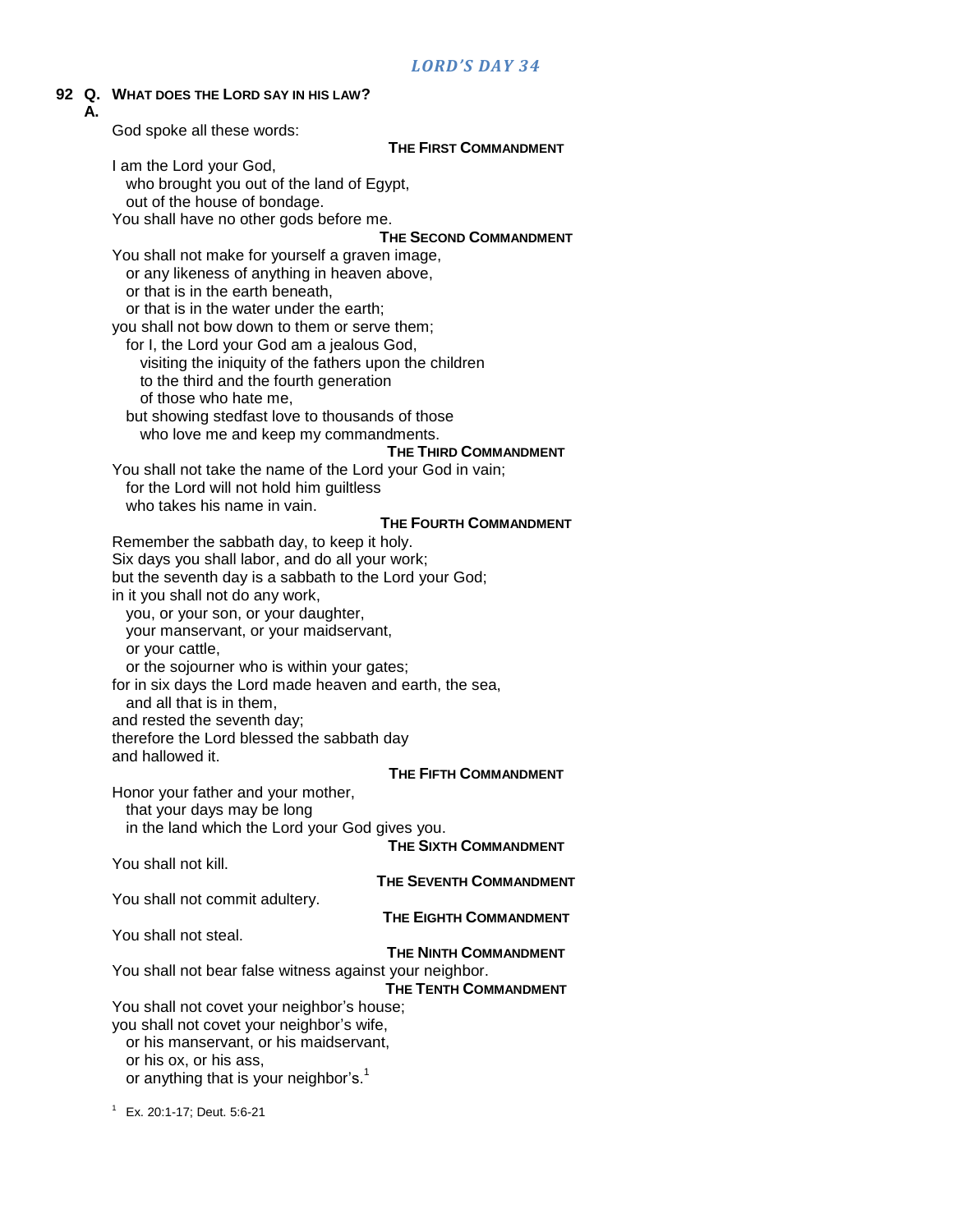#### **93 Q. HOW ARE THESE COMMANDMENTS DIVIDED?**

**A.**

Into two tables.

The first has four commandments,

teaching us what our relation to God should be.

The second has six commandments, teaching us what we owe our neighbor. $<sup>1</sup>$ </sup>

<sup>1</sup> Matt. 22:37-39

#### **94 Q. WHAT DOES THE LORD REQUIRE IN THE FIRST COMMANDMENT?**

### **A.**

That I, not wanting to endanger my very salvation, avoid and shun all idolatry, $1$  magic, superstitious rites, $2$ and prayer to saints or to other creatures.<sup>3</sup>

That I sincerely acknowledge the only true God, $<sup>4</sup>$ </sup> trust him alone,<sup>5</sup> look to him for every good thing<sup>6</sup> humbly<sup>7</sup> and patiently,<sup>8</sup> love him,  $9$  fear him,  $10$  and honor him  $11$ with all my heart.

In short,

that I give up anything rather than go against his will in any way.<sup>12</sup>

1 1 Cor. 6:9-10; 10:5-14; 1 John 5:21

- 2 Lev. 19:31; Deut. 18:9-12
- <sup>3</sup> Matt. 4:10; Rev. 19:10; 22:8-9
- 4 John 17:3
- 5 Jer. 17:5, 7
- <sup>6</sup> Ps. 104:27-28; James 1:17
- $7$  1 Pet. 5:5-6
- <sup>8</sup> Col. 1:11; Heb. 10:36
- Matt. 22:37 (Deut. 6:5)
- <sup>10</sup> Prov. 9:10; 1 Pet. 1:17
- <sup>11</sup> Matt. 4:10 (Deut. 6:13) <sup>12</sup> Matt. 5:29-30; 10:37-39

#### **95 Q. WHAT IS IDOLATRY?**

#### **A.**

Idolatry is

having or inventing something in which one trusts in place of or alongside of the only true God, who has revealed himself in his Word.<sup>1</sup>

1 1 Chron. 16:26; Gal. 4:8-9; Eph. 5:5; Phil. 3:19

### *LORD'S DAY 35*

### **96 Q. WHAT IS GOD'S WILL FOR US IN THE SECOND COMMANDMENT?**

#### **A.**

That we in no way make any image of  $God<sup>1</sup>$ nor worship him in any other way than he has commanded in his Word.<sup>2</sup>

<sup>1</sup> Deut. 4:15-19; Isa. 40:18-25; Acts 17:29; Rom. 1:22-23

2 Lev. 10:1-7; 1 Sam. 15:22-23; John 4:23-24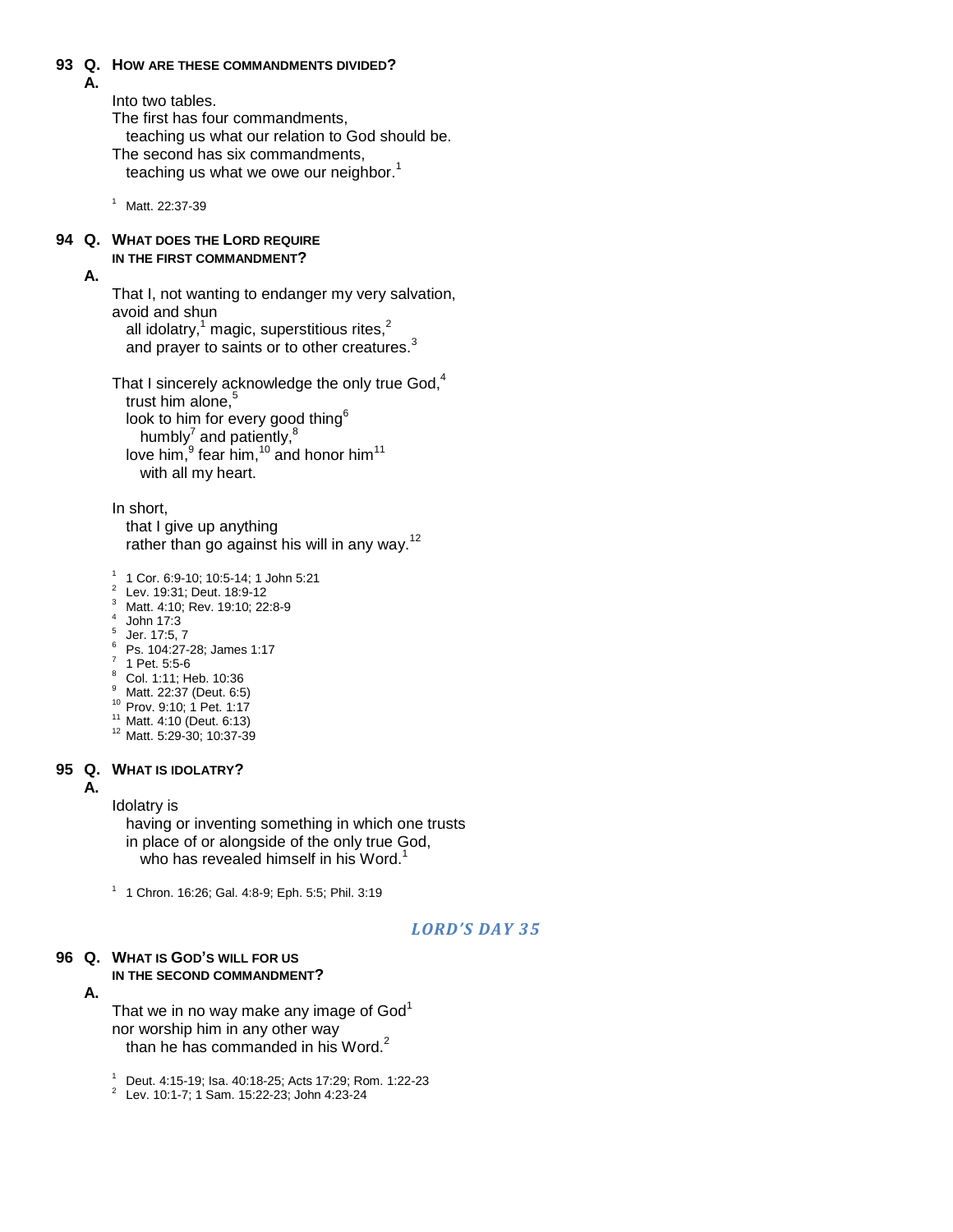### **97 Q. MAY WE THEN NOT MAKE**

#### **ANY IMAGE AT ALL?**

**A.**

God can not and may not be visibly portrayed in any way.

Although creatures may be portrayed, yet God forbids making or having such images if one"s intention is to worship them or to serve God through them.<sup>1</sup>

 $1$  Ex. 34:13-14, 17; 2 Kings 18:4-5

### **98 Q. BUT MAY NOT IMAGES BE PERMITTED IN THE CHURCHES AS TEACHING AIDS FOR THE UNLEARNED?**

**A.**

No, we shouldn"t try to be wiser than God. He wants his people instructed by the living preaching of his Word $-1$ not by idols that cannot even talk.<sup>2</sup>

<sup>1</sup> Rom. 10:14-15, 17; 2 Tim. 3:16-17; 2 Pet. 1:19

2 Jer. 10:8; Hab. 2:18-20

### *LORD'S DAY 36*

### **99 Q. WHAT IS GOD'S WILL FOR US IN THE THIRD COMMANDMENT?**

#### **A.**

That we neither blaspheme nor misuse the name of God by cursing,<sup>1</sup> perjury,<sup>2</sup> or unnecessary oaths,<sup>3</sup> nor share in such horrible sins by being silent bystanders.<sup>4</sup>

In a word, it requires that we use the holy name of God only with reverence and awe.<sup>5</sup> so that we may properly confess him, pray to him.<sup>7</sup> and praise him in everything we do and say.<sup>8</sup>

1 Lev. 24:10-17

- $2$  Lev. 19:12
- <sup>3</sup> Matt. 5:37; James 5:12<br><sup>4</sup> Lay 5:1: Bray 20:24
- Lev. 5:1; Prov. 29:24
- $5$  Ps. 99:1-5; Jer. 4:2
- <sup>6</sup> Matt. 10:32-33; Rom. 10:9-10
- <sup>7</sup> Ps. 50:14-15; 1 Tim. 2:8
- <sup>8</sup> Col. 3:17

**100Q. IS BLASPHEMY OF GOD'S NAME BY SWEARING AND CURSING REALLY SUCH SERIOUS SIN THAT GOD IS ANGRY ALSO WITH THOSE WHO DO NOT DO ALL THEY CAN TO HELP PREVENT IT AND FORBID IT?**

### **A.**

Yes, indeed.<sup>1</sup> No sin is greater, no sin makes God more angry than blaspheming his name. That is why he commanded the death penalty for it. $<sup>2</sup>$ </sup>

 $1$  Lev. 5:1

 $24:10-17$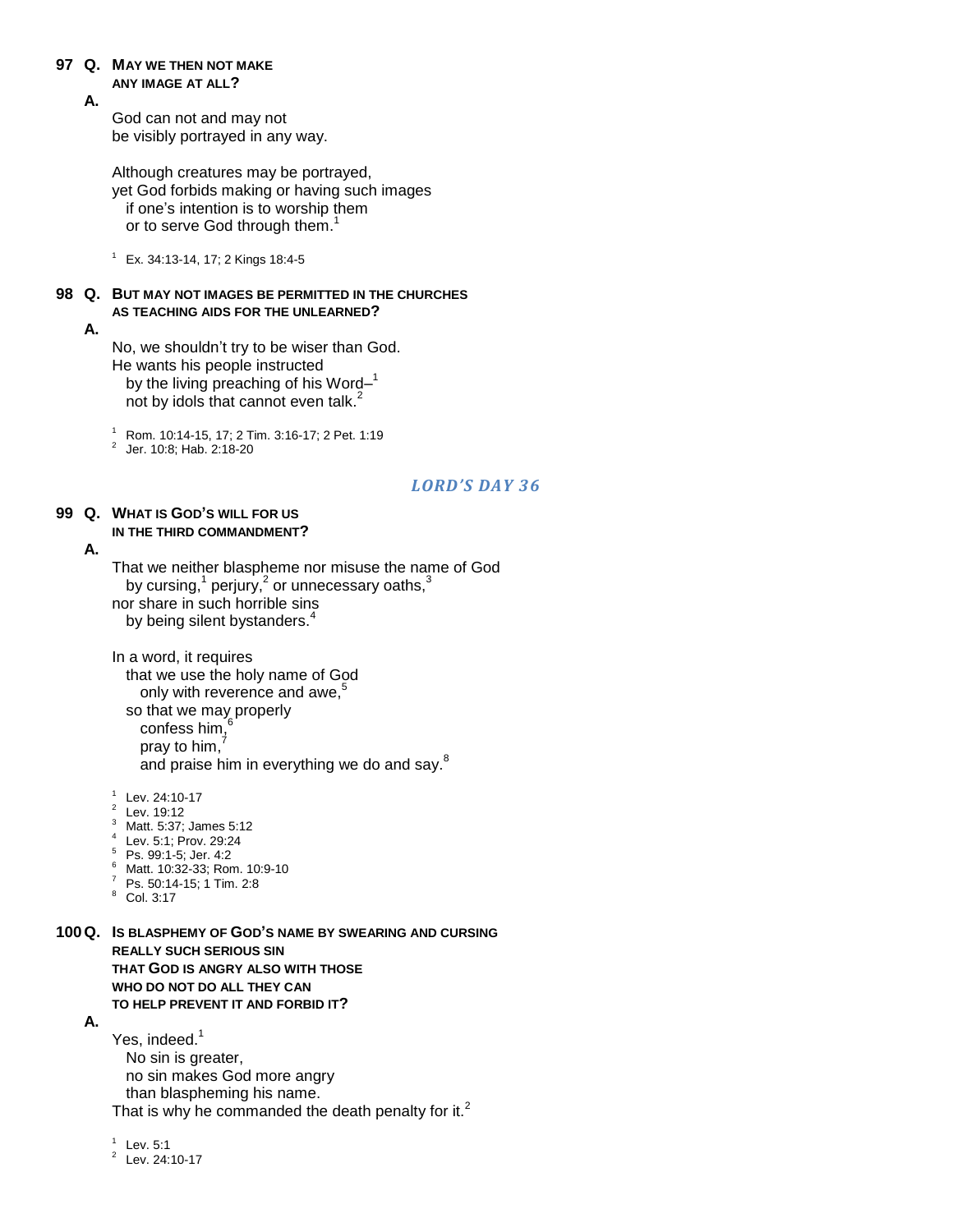#### **101Q. BUT MAY WE SWEAR AN OATH IN GOD'S NAME IF WE DO IT REVERENTLY?**

**A.**

Yes, when the government demands it,

or when necessity requires it,

in order to maintain and promote truth and trustworthiness

for God's glory and our neighbor's good.

Such oaths are approved in God's Word<sup>1</sup> and were rightly used by Old and New Testament believers.<sup>2</sup>

<sup>1</sup> Deut. 6:13; 10:20; Jer. 4:1-2; Heb. 6:16

<sup>2</sup> Gen. 21:24; Josh. 9:15; 1 Kings 1:29-30; Rom. 1:9; 2 Cor. 1:23

#### **102Q. MAY WE SWEAR BY SAINTS OR OTHER CREATURES?**

No.

**A.**

A legitimate oath means calling upon God as the one who knows my heart to witness to my truthfulness and to punish me if I swear falsely.<sup>1</sup> No creature is worthy of such honor.<sup>2</sup>

<sup>1</sup> Rom. 9:1; 2 Cor. 1:23

<sup>2</sup> Matt. 5:34-37; 23:16-22; James 5:12

### *LORD'S DAY 38*

#### **103Q. WHAT IS GOD'S WILL FOR US IN THE FOURTH COMMANDMENT?**

**A.**

First,

that the gospel ministry and education for it be maintained, $1$ and that, especially on the festive day of rest, I regularly attend the assembly of God's people<sup>2</sup>

to learn what God's Word teaches,

to participate in the sacraments, $4$ 

to pray to God publicly,

and to bring Christian offerings for the poor.<sup>6</sup>

Second,

that every day of my life I rest from my evil ways, let the Lord work in me through his Spirit, and so begin already in this life the eternal Sabbath<sup>7</sup>

<sup>1</sup> Deut. 6:4-9, 20-25; 1 Cor. 9:13-14; 2 Tim. 2:2; 3:13-17; Tit. 1:5

- <sup>2</sup> Deut. 12:5-12; Ps. 40:9-10; 68:26; Acts 2:42-47; Heb. 10:23-25
- <sup>3</sup> Rom. 10:14-17; 1 Cor. 14:31-32; 1 Tim. 4:13
- 4 1 Cor. 11:23-25
- <sup>5</sup> Col. 3:16; 1 Tim. 2:1
- <sup>6</sup> Ps. 50:14; 1 Cor. 16:2; 2 Cor. 8 & 9
- $7$  Isa. 66:23; Heb. 4:9-11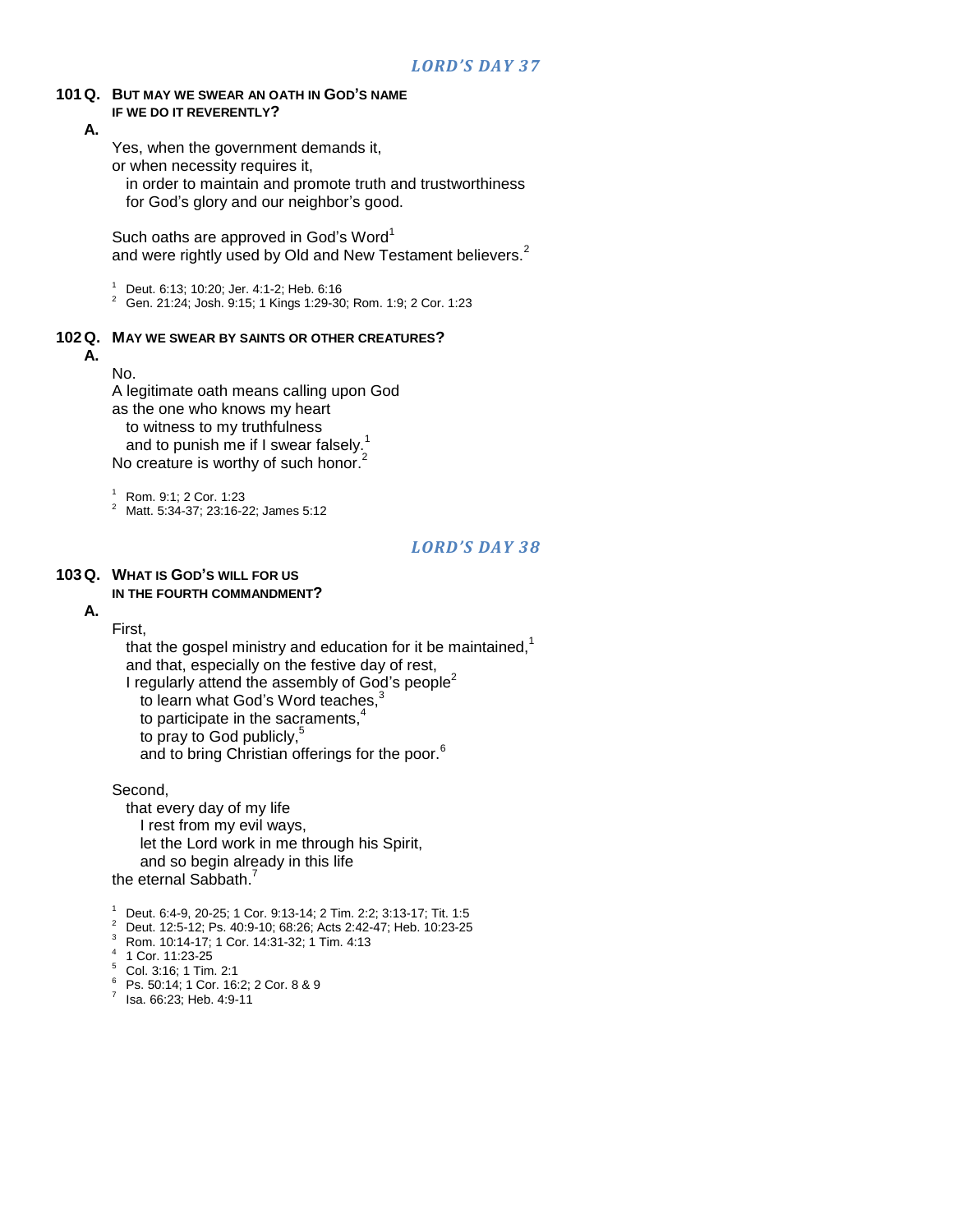#### **104Q. WHAT IS GOD'S WILL FOR US IN THE FIFTH COMMANDMENT?**

**A.**

That I honor, love, and be loyal to my father and mother and all those in authority over me; that I obey and submit to them, as is proper, when they correct and punish me; $<sup>1</sup>$ </sup> and also that I be patient with their failings $-2$ for through them God chooses to rule us.<sup>3</sup>

<sup>1</sup> Ex. 21:17; Prov. 1:8; 4:1; Rom. 13:1-2; Eph. 5:21-22; 6:1-9; Col. 3:18- 4:1

<sup>2</sup> Prov. 20:20; 23:22; 1 Pet. 2:18

<sup>3</sup> Matt. 22:21; Rom. 13:1-8; Eph. 6:1-9; Col. 3:18-21

### *LORD'S DAY 40*

#### **105Q. WHAT IS GOD'S WILL FOR US IN THE SIXTH COMMANDMENT?**

#### **A.**

I am not to belittle, insult, hate, or kill my neighbor– not by my thoughts, my words, my look or gesture, and certainly not by actual deeds– and I am not to be party to this in others;<sup>1</sup> rather, I am to put away all desire for revenge.<sup>2</sup>

I am not to harm or recklessly endanger myself either.<sup>3</sup>

Prevention of murder is also why government is armed with the sword.<sup>4</sup>

<sup>1</sup> Gen. 9:6; Lev. 19:17-18; Matt. 5:21-22; 26:52

<sup>2</sup> Prov. 25:21-22; Matt. 18:35; Rom. 12:19; Eph. 4:26

Matt. 4:7; 26:52; Rom. 13:11-14

<sup>4</sup> Gen. 9:6; Ex. 21:14; Rom. 13:4

#### **106Q. DOES THIS COMMANDMENT REFER ONLY TO KILLING? A.**

By forbidding murder God teaches us that he hates the root of murder: envy, hatred, anger, vindictiveness.<sup>1</sup>

In God's sight all such are murder. $<sup>2</sup>$ </sup>

<sup>1</sup> Prov. 14:30; Rom. 1:29; 12:19; Gal. 5:19-21; 1 John 2:9-11

 $2^2$  1 John 3:15

### **107Q. IS IT ENOUGH THEN**

**THAT WE DO NOT KILL OUR NEIGHBOR IN ANY SUCH WAY?**

#### **A.** No.

By condemning envy, hatred, and anger God tells us

to love our neighbor as ourselves.<sup>1</sup>

to be patient, peace-loving, gentle,

merciful, and friendly to him,<sup>2</sup>

to protect him from harm as much as we can, and to do good even to our enemies.<sup>3</sup>

<sup>2</sup> Matt. 5:3-12; Luke 6:36; Rom. 12:10, 18; Gal. 6:1-2; Eph. 4:2; Col. 3:12; 1 Pet. 3:8

<sup>3</sup> Ex. 23:4-5; Matt. 5:44-45; Rom. 12:20-21 (Prov. 25:21-22)

<sup>1</sup> Matt. 7:12; 22:39; Rom. 12:10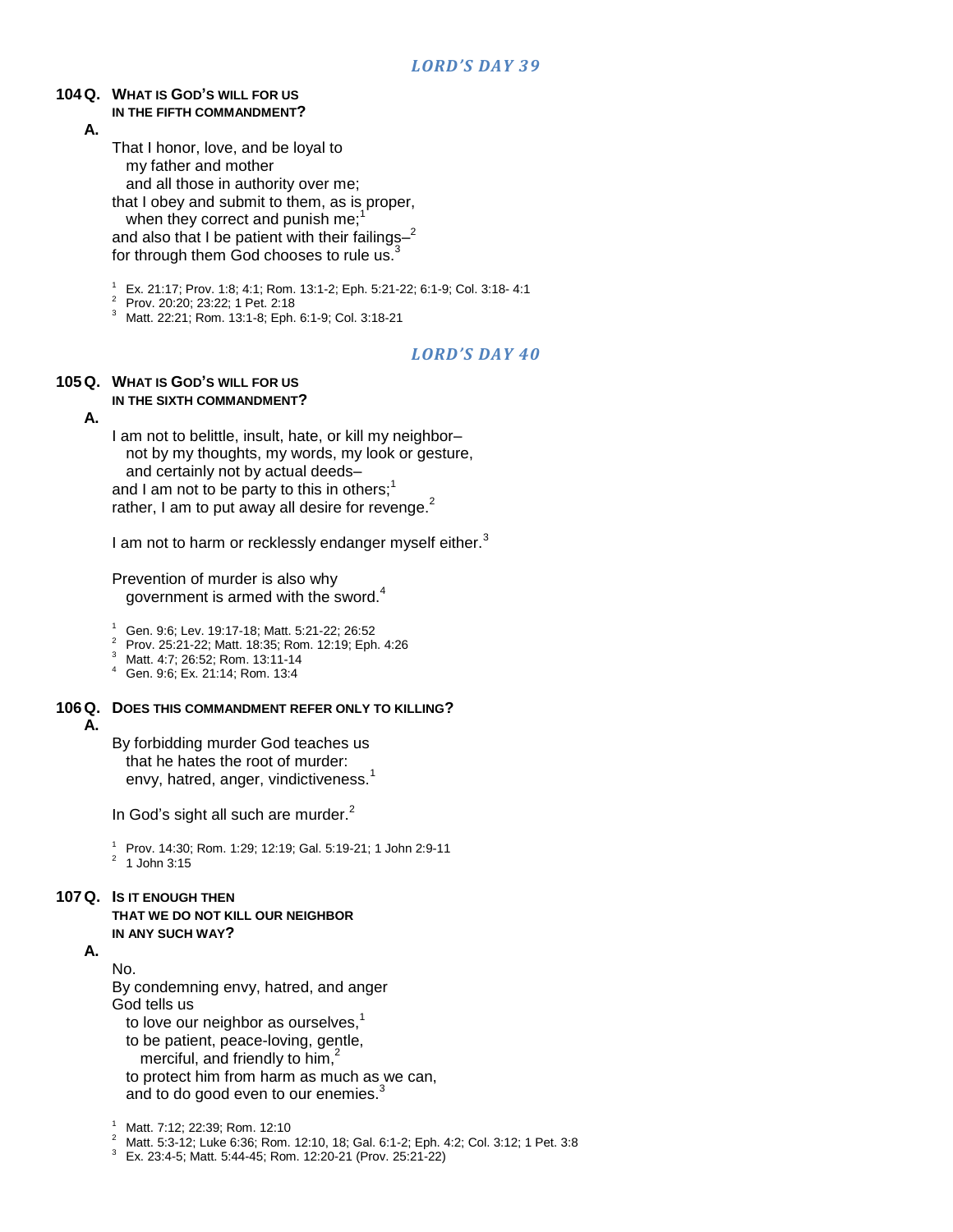#### **108Q. WHAT IS GOD'S WILL FOR US IN THE SEVENTH COMMANDMENT?**

#### **A.**

God condemns all unchastity.<sup>1</sup> We should therefore thoroughly detest it $2$ and, married or single, live decent and chaste lives.<sup>3</sup>

1 Lev. 18:30; Eph. 5:3-5

- 
- 2 Jude 22-23 3 1 Cor. 7:1-9; 1 Thess. 4:3-8; Heb. 13:4

### **109Q. DOES GOD, IN THIS COMMANDMENT,**

#### **FORBID ONLY SUCH SCANDALOUS SINS AS ADULTERY?**

**A.**

We are temples of the Holy Spirit, body and soul, and God wants both to be kept clean and holy. That is why he forbids

everything which incites unchastity, $1$ whether it be actions, looks, talk, thoughts, or desires.<sup>2</sup>

1 1 Cor. 15:33; Eph. 5:18

<sup>2</sup> Matt. 5:27-29; 1 Cor. 6:18-20; Eph. 5:3-4

### *LORD'S DAY 42*

#### **110Q. WHAT DOES GOD FORBID IN THE EIGHTH COMMANDMENT?**

#### **A.**

He forbids not only outright theft and robbery, punishable by law.<sup>1</sup>

But in God"s sight theft also includes cheating and swindling our neighbor by schemes made to appear legitimate,<sup>2</sup> such as: inaccurate measurements of weight, size, or volume; fraudulent merchandising; counterfeit money; excessive interest; or any other means forbidden by God.<sup>3</sup>

In addition he forbids all greed $4$ and pointless squandering of his gifts.<sup>5</sup>

- <sup>1</sup> Ex. 22:1; 1 Cor. 5:9-10; 6:9-10
- <sup>2</sup> Mic. 6:9-11; Luke 3:14; James 5:1-6
- <sup>3</sup> Deut. 25:13-16; Ps. 15:5; Prov. 11:1; 12:22; Ezek. 45:9-12; Luke 6:35
- 4 Luke 12:15; Eph. 5:5
- <sup>5</sup> Prov. 21:20; 23:20-21; Luke 16:10-13

#### **111Q. WHAT DOES GOD REQUIRE OF YOU IN THIS COMMANDMENT?**

#### **A.**

That I do whatever I can for my neighbor"s good, that I treat him as I would like others to treat me, and that I work faithfully so that I may share with those in need.<sup>1</sup>

1 Isa. 58:5-10; Matt. 7:12; Gal. 6:9-10; Eph. 4:28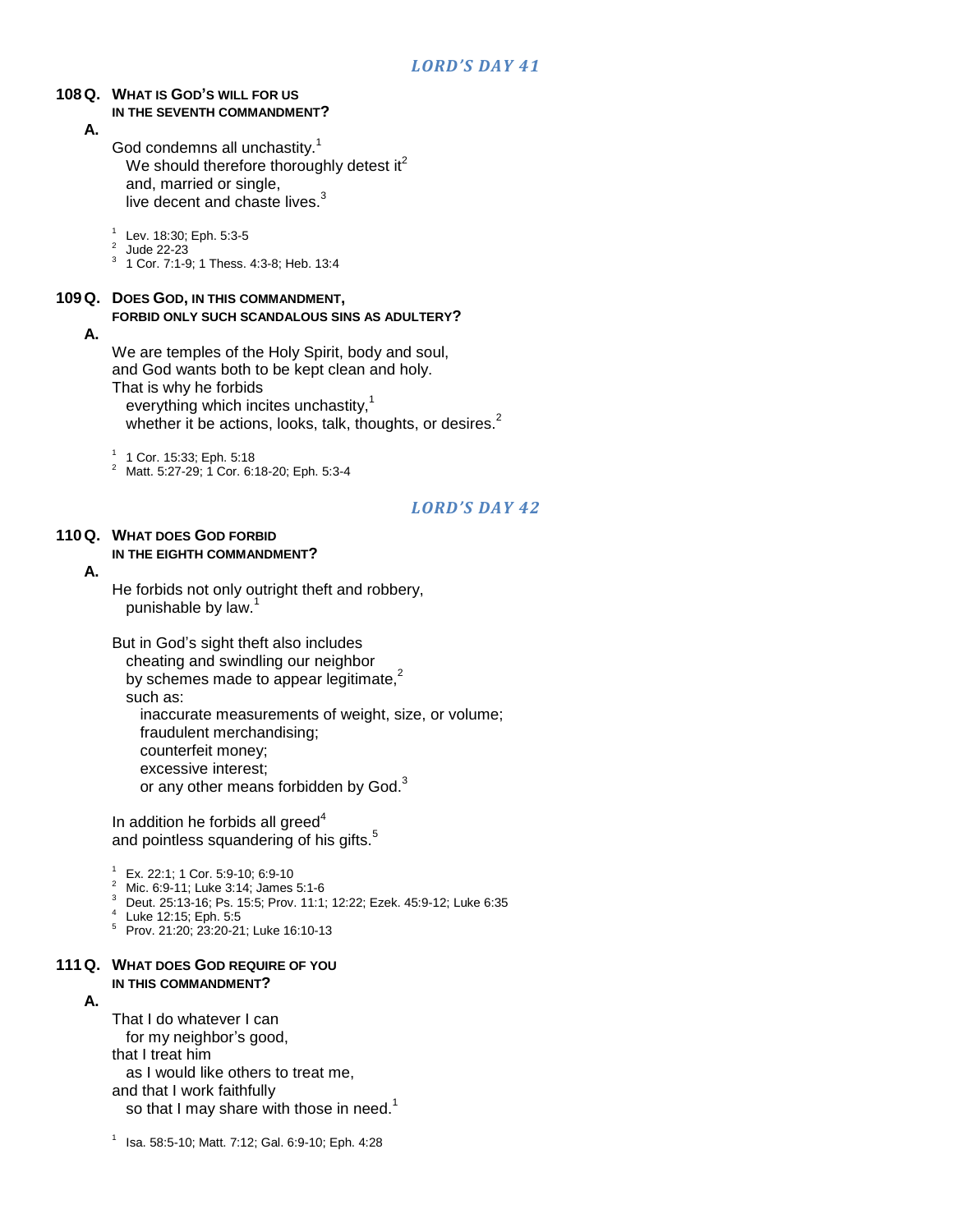#### **112Q. WHAT IS GOD'S WILL FOR US IN THE NINTH COMMANDMENT?**

**A.**

God"s will is that I never give false testimony against anyone, twist no one's words, not gossip or slander, nor join in condemning anyone without a hearing or without a just cause.<sup>1</sup>

Rather, in court and everywhere else,

I should avoid lying and deceit of every kind; these are devices the devil himself uses, and they would call down on me God's intense anger.<sup>2</sup> I should love the truth, speak it candidly, and openly acknowledge it.<sup>3</sup> And I should do what I can to guard and advance my neighbor's good name.<sup>4</sup>

<sup>1</sup> Ps. 15; Prov. 19:5; Matt. 7:1; Luke 6:37; Rom. 1:28-32

- 2 Lev. 19:11-12; Prov. 12:22; 13:5; John 8:44; Rev. 21:8
- 3 1 Cor. 13:6; Eph. 4:25

### 4 1 Pet. 3:8-9; 4:8

### *LORD'S DAY 44*

#### **113Q. WHAT IS GOD'S WILL FOR US IN THE TENTH COMMANDMENT?**

### **A.**

That not even the slightest thought or desire contrary to any one of God"s commandments should ever arise in my heart.

Rather, with all my heart I should always hate sin and take pleasure in whatever is right.<sup>1</sup>

<sup>1</sup> Ps. 19:7-14; 139:23-24; Rom. 7:7-8

#### **114Q. BUT CAN THOSE CONVERTED TO GOD OBEY THESE COMMANDMENTS PERFECTLY? A.**

No.

In this life even the holiest have only a small beginning of this obedience.<sup>1</sup>

Nevertheless, with all seriousness of purpose, they do begin to live according to all, not only some, of God's commandments.<sup>2</sup>

<sup>1</sup> Eccles. 7:20; Rom. 7:14-15; 1 Cor. 13:9; 1 John 1:8-10

<sup>2</sup> Ps. 1:1-2; Rom. 7:22-25; Phil. 3:12-16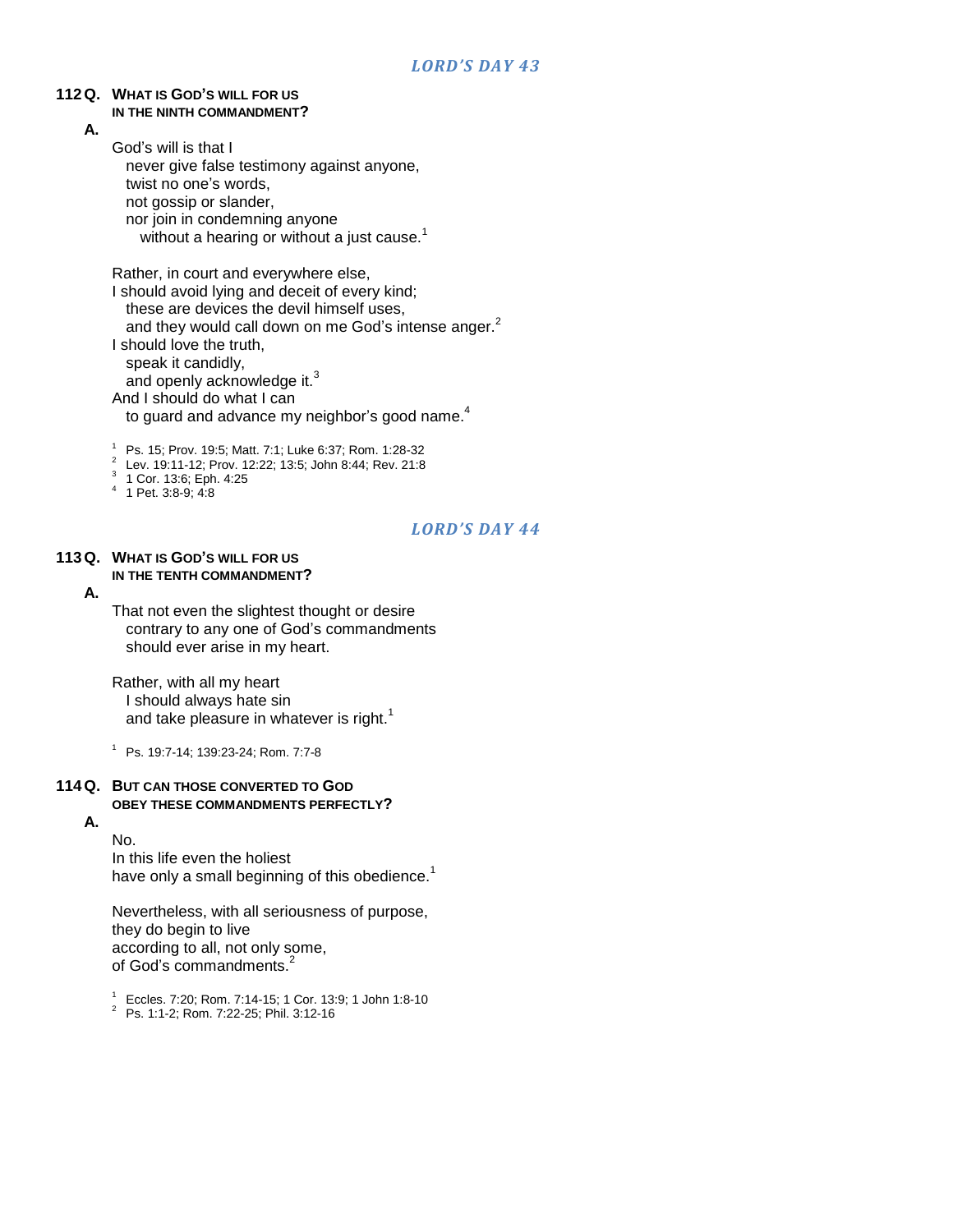**115Q. NO ONE IN THIS LIFE**

#### **CAN OBEY THE TEN COMMANDMENTS PERFECTLY: WHY THEN DOES GOD WANT THEM PREACHED SO POINTEDLY?**

**A.**

First, so that the longer we live

the more we may come to know our sinfulness and the more eagerly look to Christ for forgiveness of sins and righteousness.<sup>1</sup>

#### Second, so that,

while praying to God for the grace of the Holy Spirit, we may never stop striving

to be renewed more and more after God"s image, until after this life we reach our goal:

perfection.<sup>2</sup>

 $1^{1}$  Ps. 32:5; Rom. 3:19-26; 7:7, 24-25; 1 John 1:9

2 1 Cor. 9:24; Phil. 3:12-14; 1 John 3:1-3

### *PRAYER*

### *LORD'S DAY 45*

### **116Q. WHY DO CHRISTIANS NEED TO PRAY?**

**A.**

Because prayer is the most important part of the thankfulness God requires of us.<sup>1</sup> And also because God gives his grace and Holy Spirit only to those who pray continually and groan inwardly, asking God for these gifts and thanking him for them.<sup>2</sup>

<sup>1</sup> Ps. 50:14-15; 116:12-19; 1 Thess. 5:16-18

<sup>2</sup> Matt. 7:7-8; Luke 11:9-13

### **117Q. HOW DOES GOD WANT US TO PRAY SO THAT HE WILL LISTEN TO US?**

**A.**

First, we must pray from the heart

to no other than the one true God, who has revealed himself in his Word. asking for everything he has commanded us to ask for.<sup>1</sup>

Second, we must acknowledge our need and misery, hiding nothing, and humble ourselves in his majestic presence.<sup>2</sup>

Third, we must rest on this unshakable foundation: even though we do not deserve it, God will surely listen to our prayer because of Christ our Lord. That is what he promised us in his Word.<sup>3</sup>

<sup>1</sup> Ps. 145:18-20; John 4:22-24; Rom. 8:26-27; James 1:5; 1 John 5:14-15

2 2 Chron. 7:14; Ps. 2:11; 34:18; 62:8; Isa. 66:2; Rev. 4

<sup>3</sup> Dan. 9:17-19; Matt. 7:8; John 14:13-14; 16:23; Rom. 10:13; James 1:6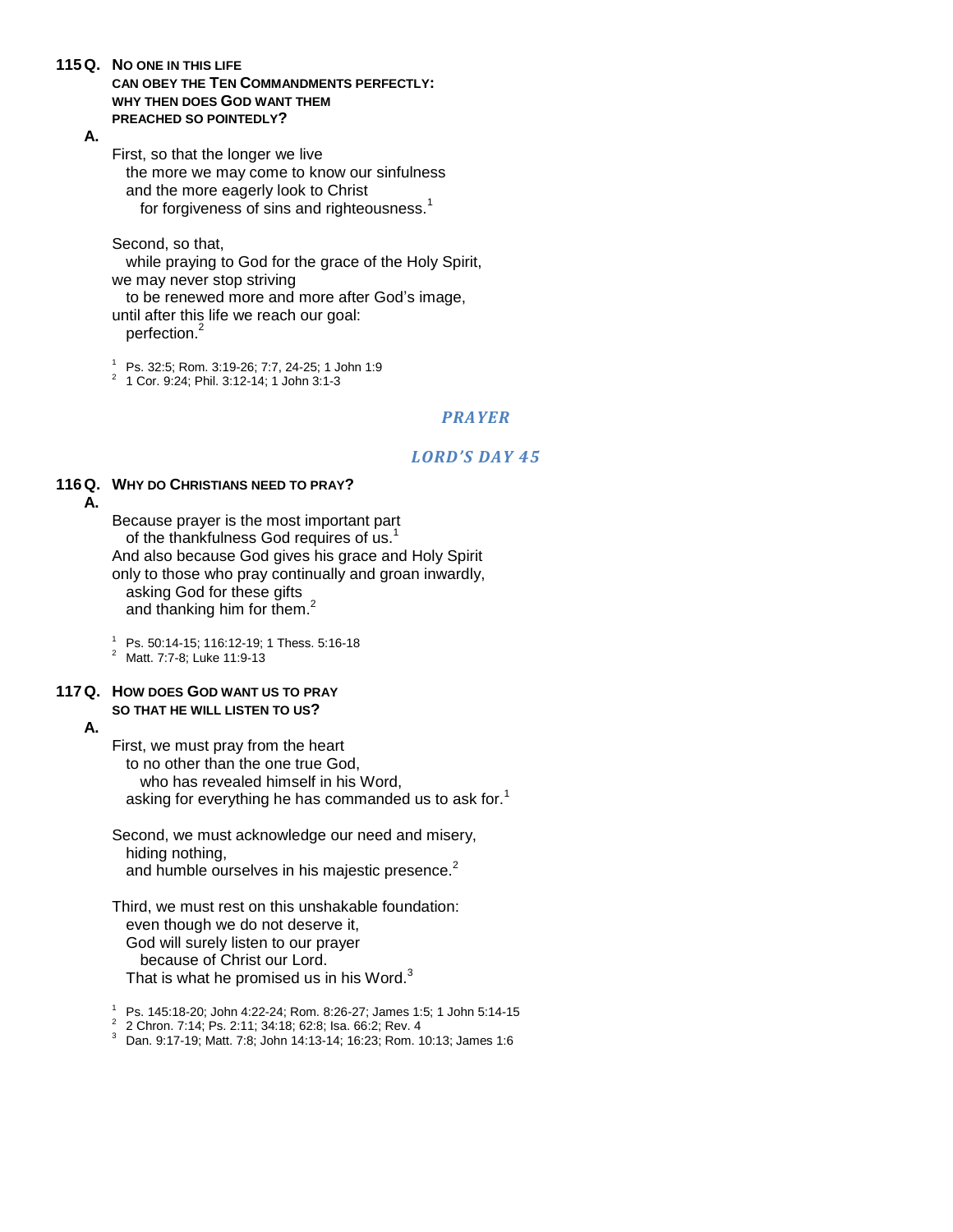#### **118Q. WHAT DID GOD COMMAND US TO PRAY FOR?**

**A.**

Everything we need, spiritually and physically, $1$ as embraced in the prayer Christ our Lord himself taught us.

 $<sup>1</sup>$  James 1:17; Matt. 6:33</sup>

### **119Q. WHAT IS THIS PRAYER?**

#### **A.**

Our Father who art in heaven, Hallowed be thy name, Thy kingdom come, Thy will be done, On earth as it is in heaven. Give us this day our daily bread; And forgive us our debts, As we also have forgiven our debtors; And lead us not into temptation, But deliver us from evil. For thine is the kingdom, and the power, and the glory, forever. Amen.<sup>1</sup>\*

<sup>1</sup> Matt. 6:9-13; Luke 11:2-4

\*Earlier and better manuscripts of Matt. 6 omit the words, "For thine is . . . Amen."

#### *LORD'S DAY 46*

### **120Q. WHY DID CHRIST COMMAND US**

#### **TO CALL GOD "OUR FATHER"?**

**A.**

At the very beginning of our prayer Christ wants to kindle in us what is basic to our prayer– the childlike awe and trust that God through Christ has become our Father.

Our fathers do not refuse us the things of this life; God our Father will even less refuse to give us what we ask in faith. $\tilde{1}$ 

<sup>1</sup> Matt. 7:9-11; Luke 11:11-13

### **121Q. WHY THE WORDS,**

**"WHO ART IN HEAVEN"?**

#### **A.**

These words teach us not to think of God"s heavenly majesty as something earthly, and to expect everything for body and soul from his almighty power.<sup>2</sup>

1 Jer. 23:23-24; Acts 17:24-25

<sup>2</sup> Matt. 6:25-34; Rom. 8:31-32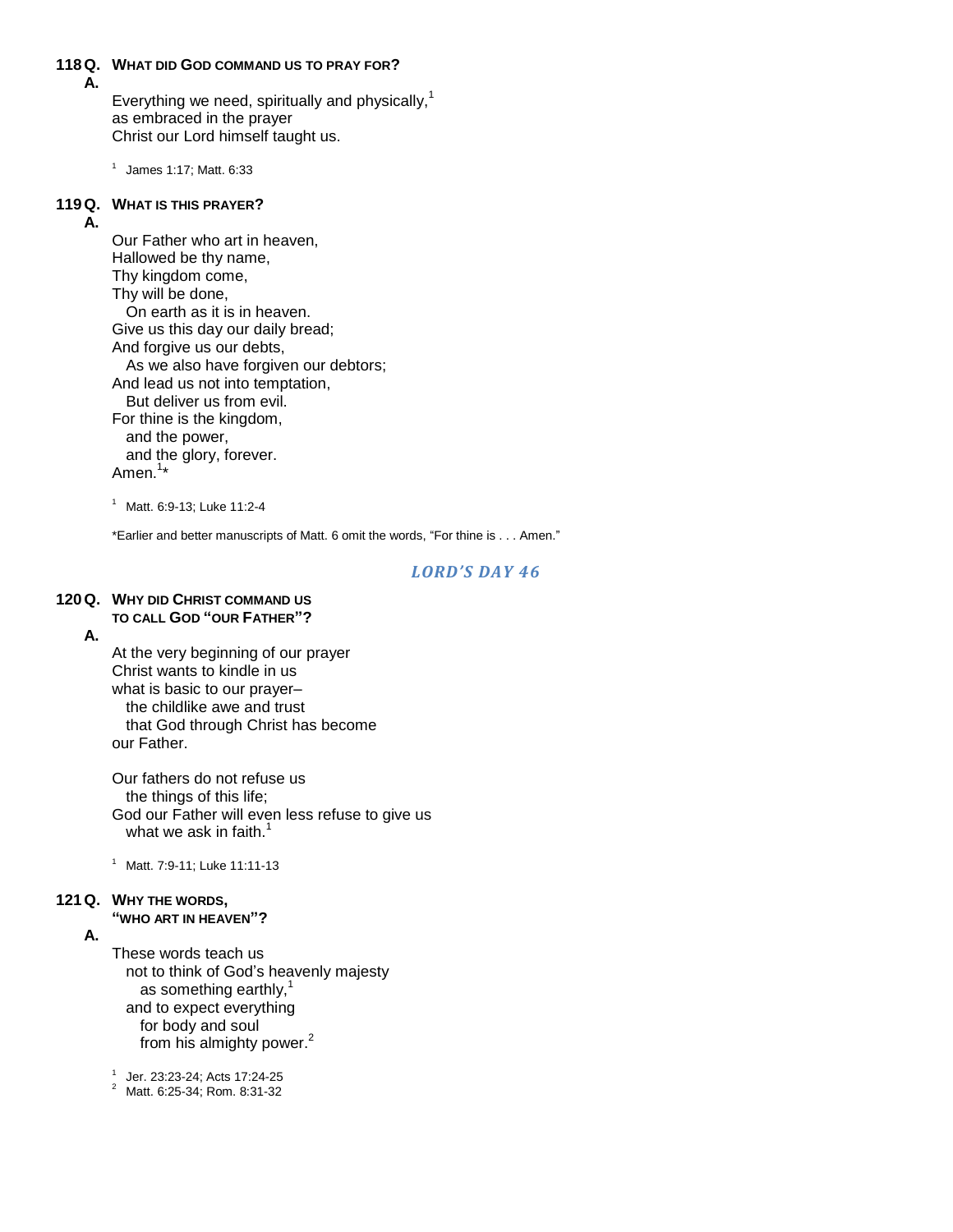#### **122Q. WHAT DOES THE FIRST REQUEST MEAN?**

**A.**

*Hallowed be thy name* means,

Help us to really know you, $<sup>1</sup>$ </sup> to bless, worship, and praise you for all your works and for all that shines forth from them: your almighty power, wisdom, kindness, justice, mercy, and truth.<sup>2</sup>

And it means,

Help us to direct all our living–

what we think, say, and do–

so that your name will never be blasphemed because of us but always honored and praised.<sup>3</sup>

1 Jer. 9:23-24; 31:33-34; Matt. 16:17; John 17:3

<sup>2</sup> Ex. 34:5-8; Ps. 145; Jer. 32:16-20; Luke 1:46-55, 68-75; Rom. 11:33-36

<sup>3</sup> Ps. 115:1; Matt. 5:16

### *LORD'S DAY 48*

#### **123Q. WHAT DOES THE SECOND REQUEST MEAN? A.**

*Thy kingdom come* means,

Rule us by your Word and Spirit in such a way that more and more we submit to you.<sup>1</sup>

Keep your church strong, and add to it. $<sup>2</sup>$ </sup>

Destroy the devil's work; destroy every force which revolts against you and every conspiracy against your Word.<sup>3</sup>

Do this until your kingdom is so complete and perfect that in it you are all in all. $<sup>4</sup>$ </sup>

<sup>1</sup> Ps. 119:5, 105; 143:10; Matt. 6:33

- <sup>2</sup> Ps. 122:6-9; Matt. 16:18; Acts 2:42-47
- <sup>3</sup> Rom. 16:20; 1 John 3:8
- <sup>4</sup> Rom. 8:22-23; 1 Cor. 15:28; Rev. 22:17, 20

#### *LORD'S DAY 49*

#### **124Q. WHAT DOES THE THIRD REQUEST MEAN? A.**

*Thy will be done, on earth as it is in heaven* means,

Help us and all men to reject our own wills and to obey your will without any back talk. Your will alone is good.

Help everyone carry out the work he is called to<sup>2</sup> as willingly and faithfully as the angels in heaven.<sup>3</sup>

<sup>3</sup> Ps. 103:20-21

<sup>1</sup> Matt. 7:21; 16:24-26; Luke 22:42; Rom. 12:1-2; Tit. 2:11-12

<sup>2</sup> 1 Cor. 7:17-24; Eph. 6:5-9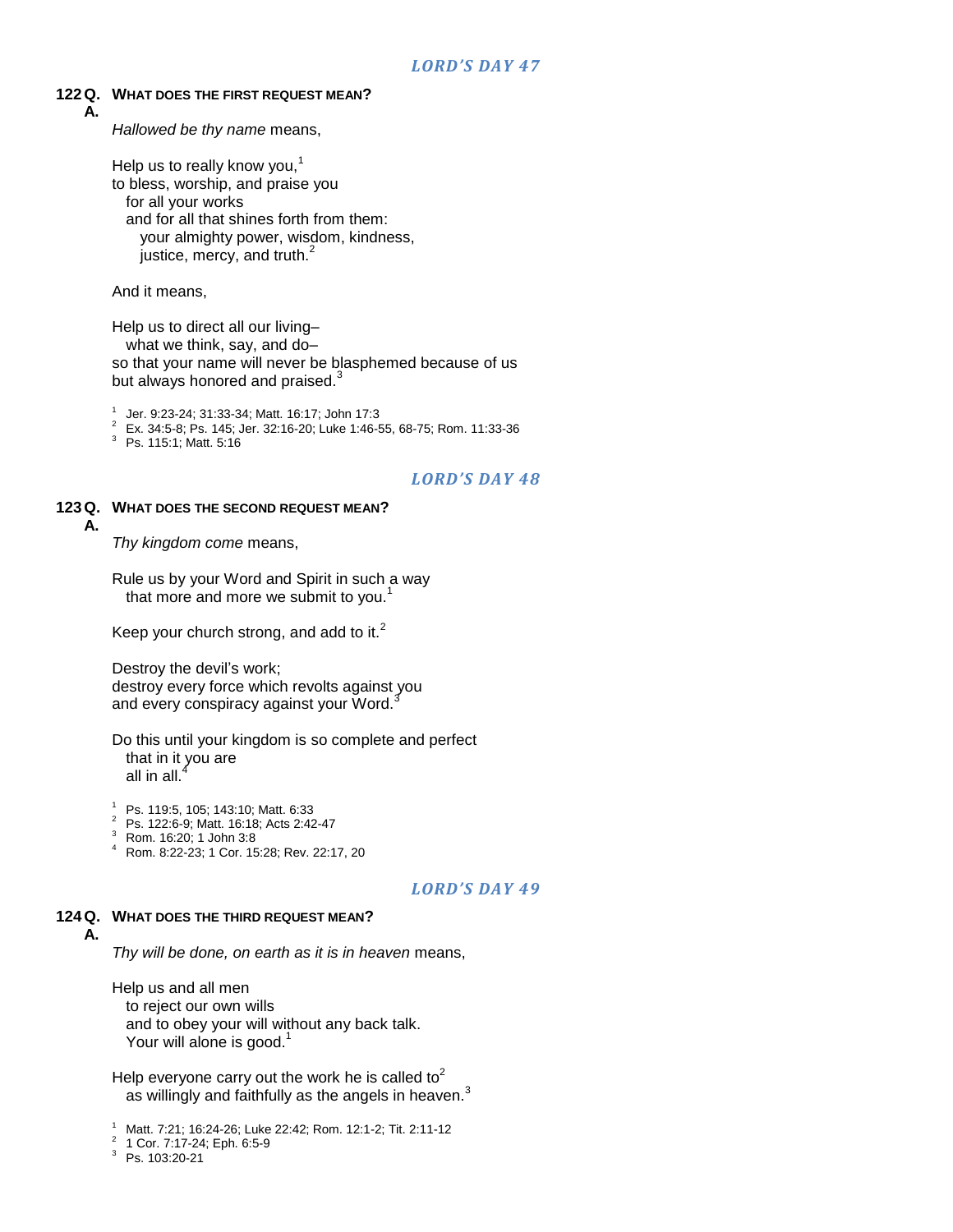### **125Q. WHAT DOES THE FOURTH REQUEST MEAN?**

**A.**

*Give us this day our daily bread* means,

Do take care of all our physical needs $1$ so that we come to know

that you are the only source of everything good, $<sup>2</sup>$ </sup>

and that neither our work and worry

nor your gifts

can do us any good without your blessing.<sup>3</sup>

And so help us to give up our trust in creatures and to put trust in you alone.<sup>4</sup>

 $^{1}$  Ps. 104:27-30; 145:15-16; Matt. 6:25-34

<sup>2</sup> Acts 14:17; 17:25; James 1:17

<sup>3</sup> Deut. 8:3; Ps. 37:16; 127:1-2; 1 Cor. 15:58

<sup>4</sup> Ps. 55:22; 62; 146; Jer. 17:5-8; Heb. 13:5-6

### *LORD'S DAY 51*

### **126Q. WHAT DOES THE FIFTH REQUEST MEAN?**

**A.**

*And forgive us our debts, as we also have forgiven our debtors* means,

Because of Christ's blood, do not hold against us, poor sinners that we are, any of the sins we do or the evil that constantly clings to us.<sup>1</sup>

Forgive us just as we are fully determined, as evidence of your grace in us, to forgive our neighbors.<sup>2</sup>

<sup>1</sup> Ps. 51:1-7; 143:2; Rom. 8:1; 1 John 2:1-2

<sup>2</sup> Matt. 6:14-15; 18:21-35